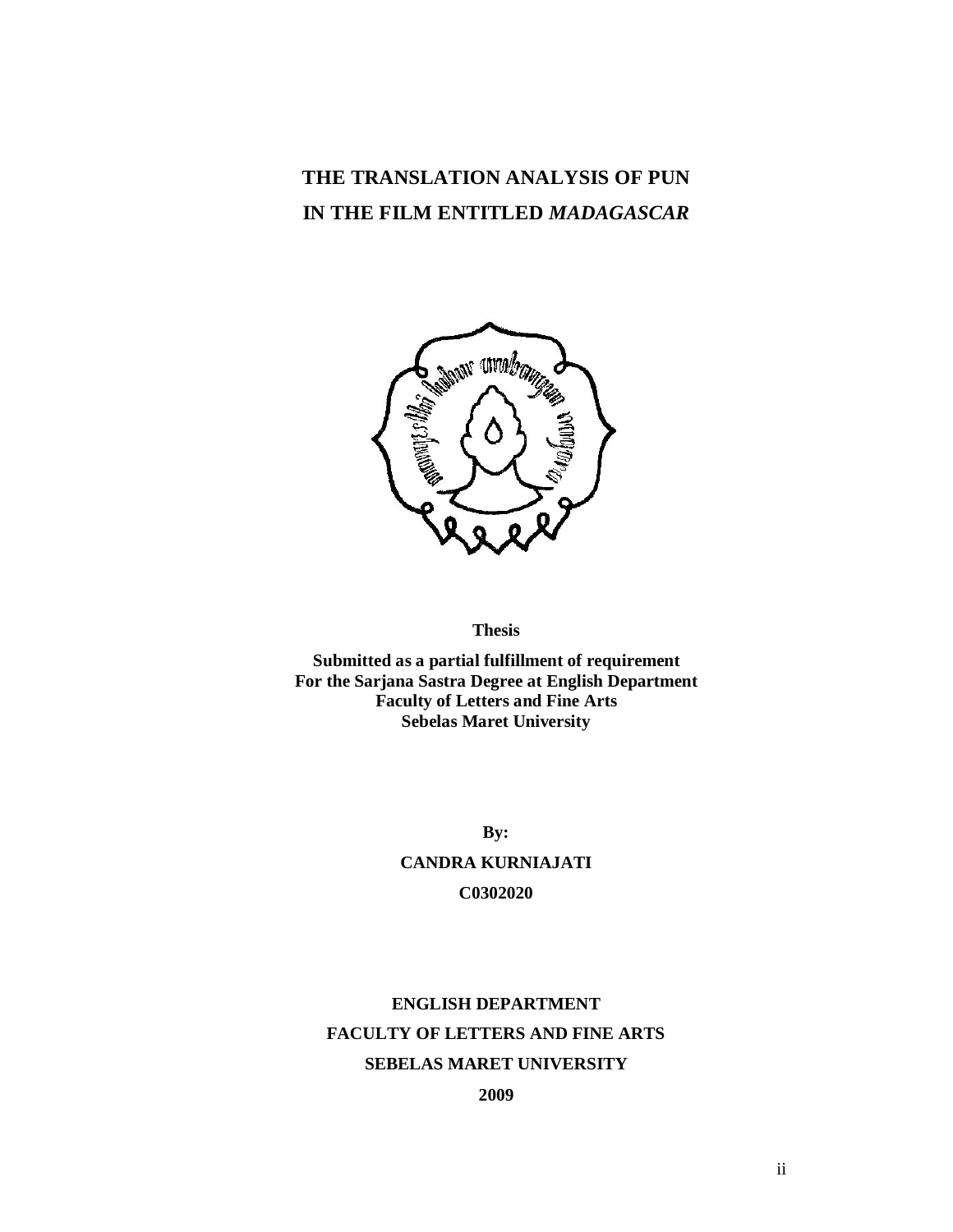# **THE TRANSLATION ANALYSIS OF PUN IN THE FILM ENTITLED** *MADAGASCAR*

By Candra Kurniajati C0302020

Approved to be examined by the Board of Examiners Faculty of Letters and Fine Arts Sebelas Maret University

Thesis consultant

Dr. Djatmika, MA NIP. 19670726 199302 1 001

The Head of English Department

Dr. Djatmika, MA NIP. 19670726 199302 1 001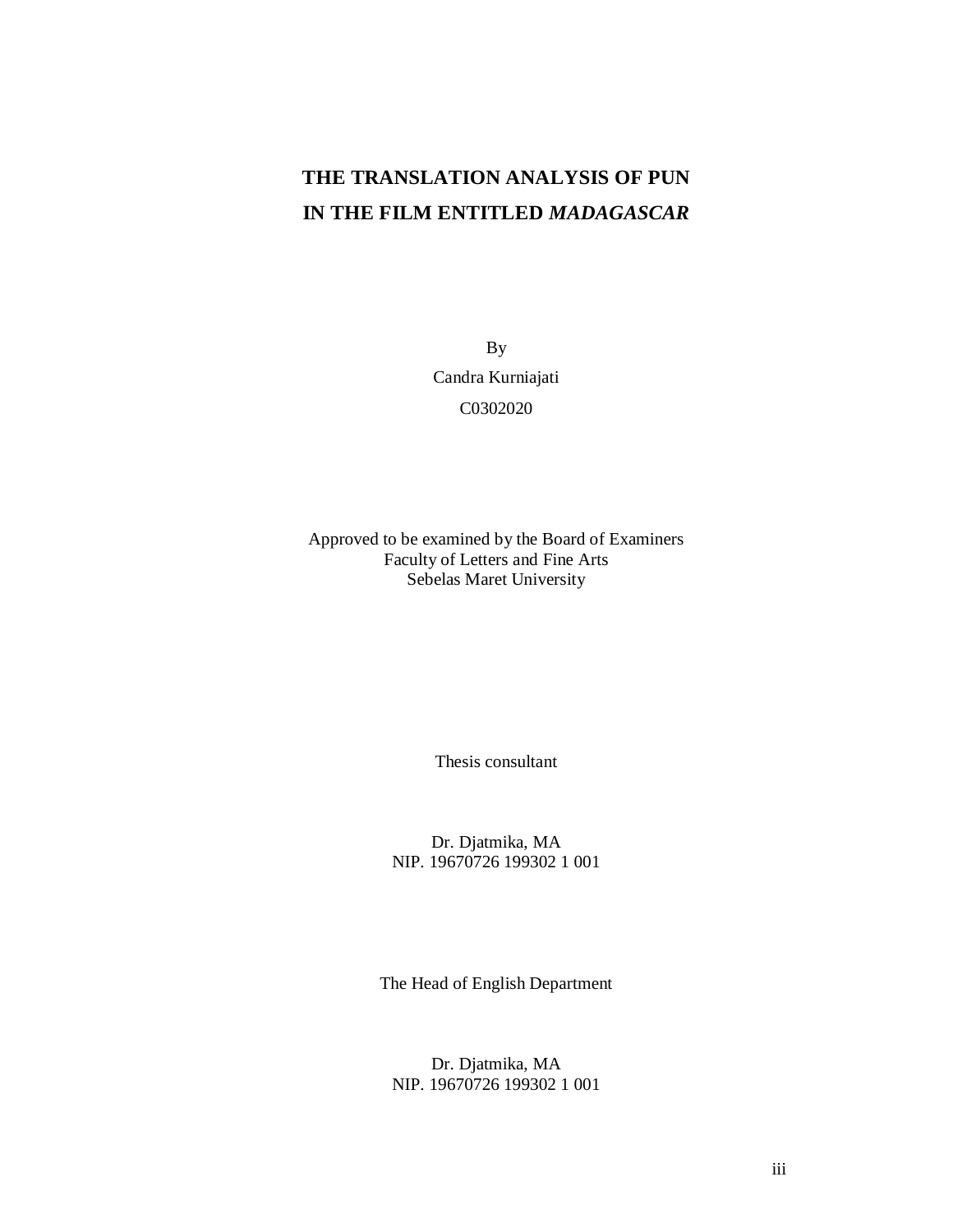# **THE TRANSLATION ANALYSIS OF PUN IN THE FILM ENTITLED** *MADAGASCAR*

By

Candra Kurniajati

C0302020

# Accepted and Approved by the Board of Examiners Faculty of Letters and Fine Arts Sebelas Maret University

on August  $13<sup>th</sup>$ , 2009

| 1. Chairman        | Agus Dwi Priyanto, SS, M.CALL    | $(\ldots,\ldots,\ldots,\ldots,\ldots))$            |
|--------------------|----------------------------------|----------------------------------------------------|
|                    | NIP 19740818 200012 1 001        |                                                    |
| 2. Secretary       | Dyah Ayu Nila Khrisna, SS, M.Hum | $(\ldots,\ldots,\ldots,\ldots,\ldots))$            |
|                    | NIP 19830211 200604 2 001        |                                                    |
| 3. First Examiner  | Dr. Djatmika, MA                 | $(\ldots, \ldots, \ldots, \ldots, \ldots, \ldots)$ |
|                    | NIP 19670726 199302 1 001        |                                                    |
| 4. Second Examiner | Ida Kusuma Dewi, SS, MA          | $(\dots, \dots, \dots, \dots, \dots)$              |
|                    | NIP 19710525 199802 2 001        |                                                    |

Dean of Faculty of Letters and Fine Arts Sebelas Maret University

> Drs. Sudarno, M.A. NIP. 19530314 198506 1 001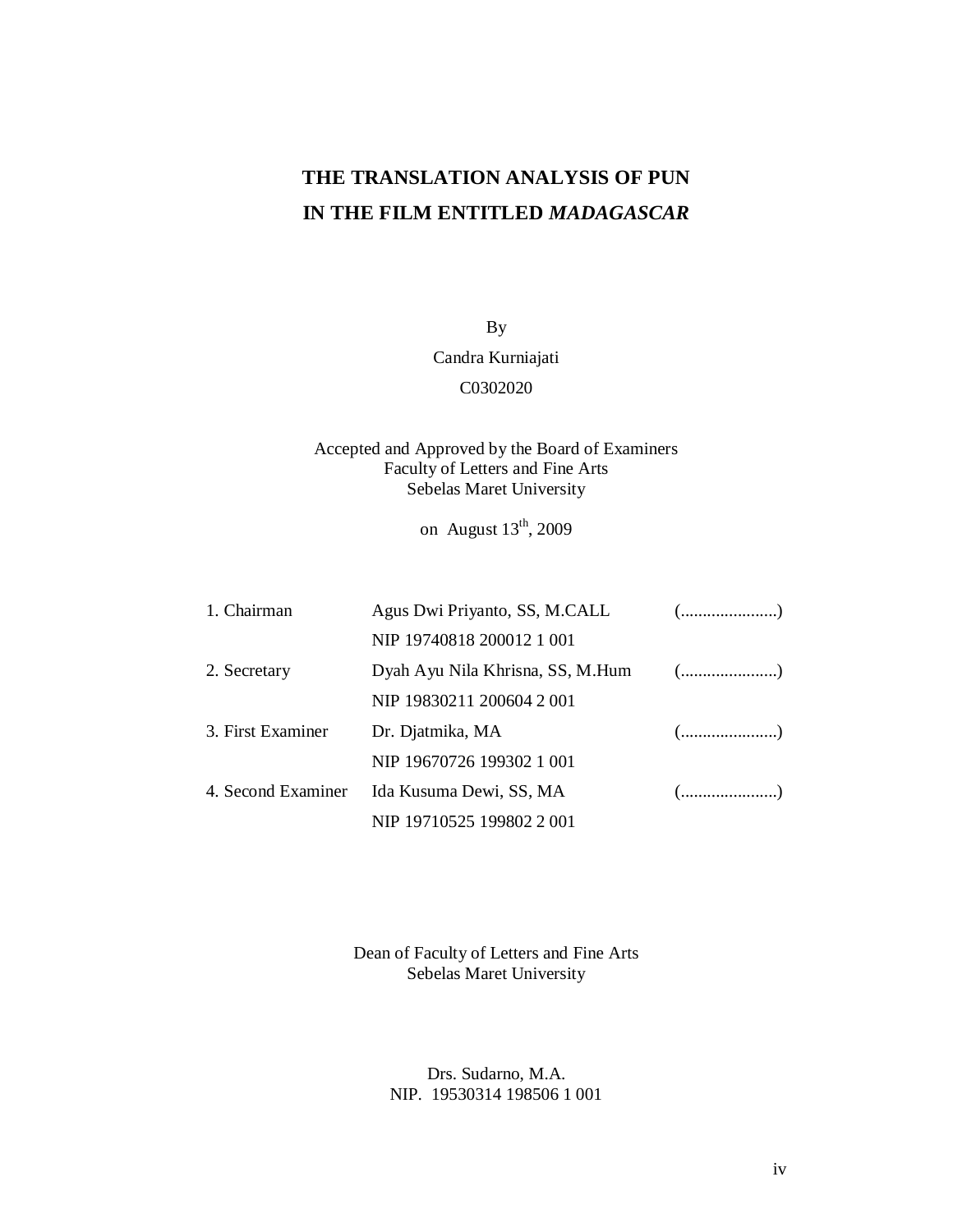# **PRONOUNCEMENT**

I pronounce truthfully that the thesis entitled Translation Analysis of Pun in The Film Entitled Madagascar is originally made by the researcher. It is not a plagiarism nor is it made by other people. The things related to other people's word are written in quotation and included in the bibliography. If this pronouncement is proved incorrect in the future, the researcher is ready to take the responsibility.

> Surakarta, 12 August 2009 The pronouncer

Candra Kurniajati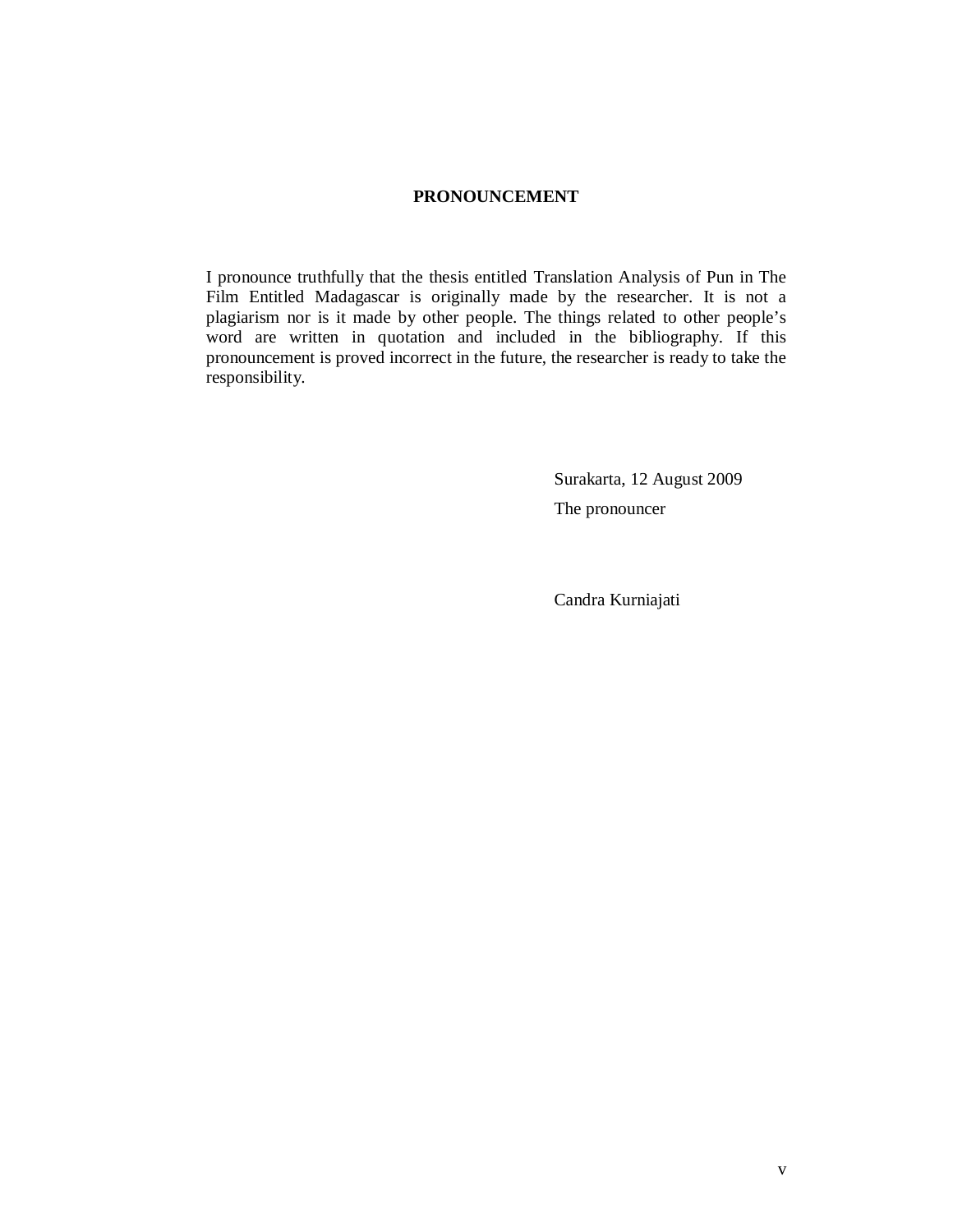# MOTTO

"Berdoalah kepada-Ku, niscaya akan Kuperkenankan bagimu *( Q.S. al-Mu'min [40]: 60 )*

"Bila orang melewati satu hari dalamhidupnya tanpa ada satu hak yang ia tunaikan atau suatu fardhu yang ia lakukan, atau kemuliaan yang ia wariskan atau pujian yang ia hasilkan atau kebaikan yang ia tanamkan atau ilmu yang ia dapatkan, maka sungguh-sungguh ia telah menganiaya dirinya sendiri" *(Yusuf Qardhawi)*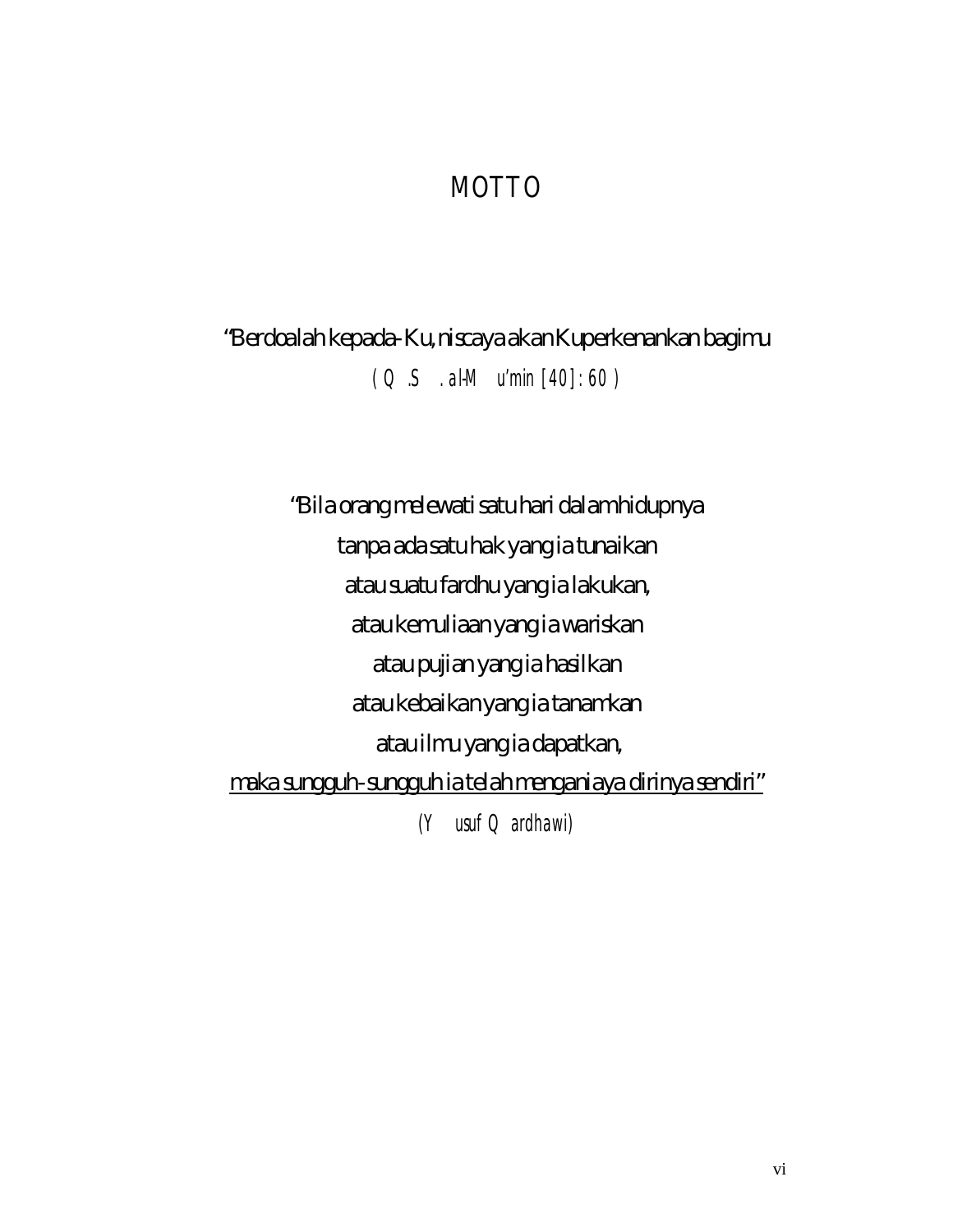# DEDICATION

This thesis is dedicated to:

My beloved Ibu,

My sisters and brothers

My future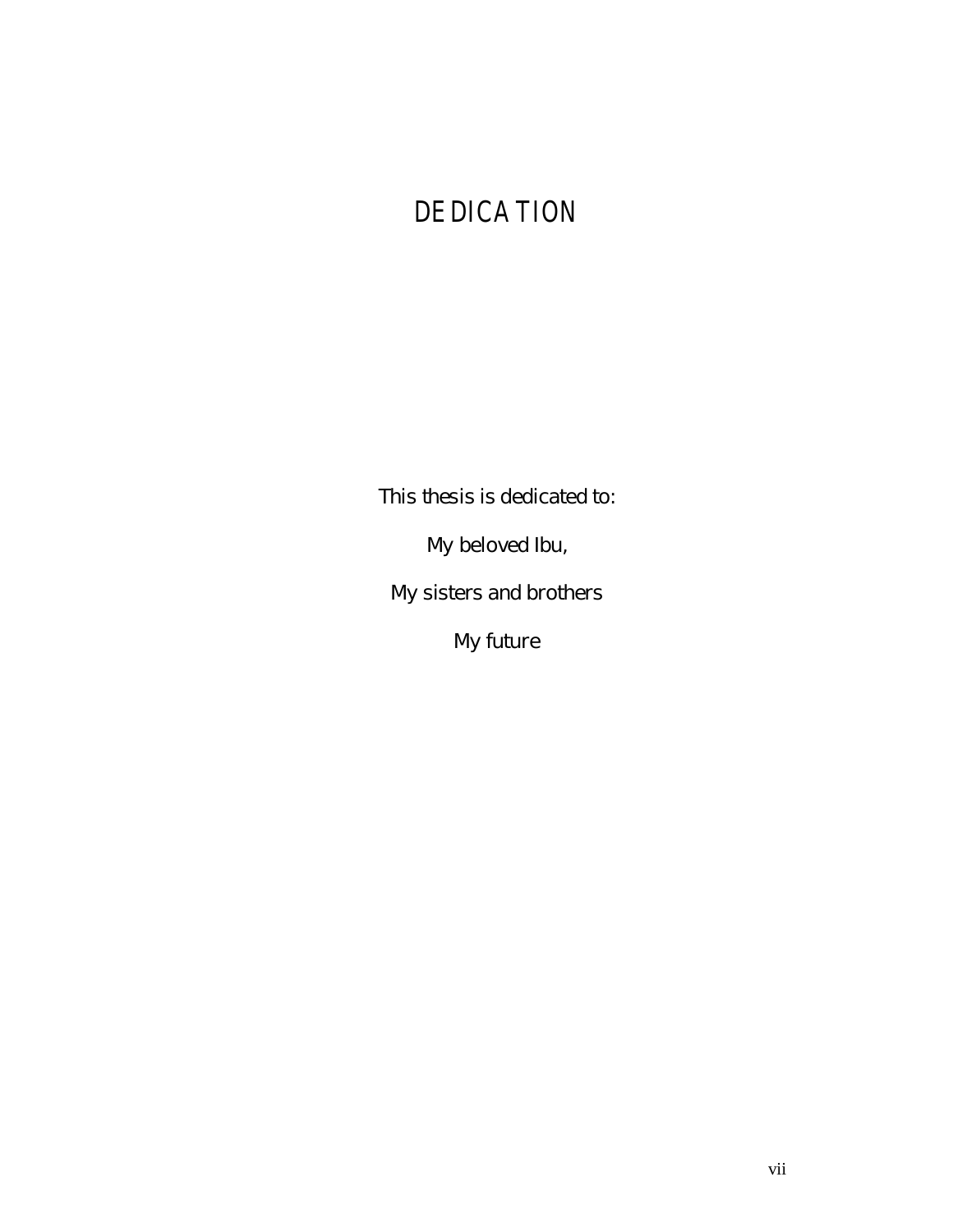#### **ACKNOWLEDGMENT**

Alhamdulillahirabbilalamin. All the praise to Allah SWT who had given me strength and spirit to finish this work. It's been a long waiting and I'm glad that I finally made it (and I'm not the last man, or woman, standing). This thesis would ever be done without the help of others; therefore I want to give my special thanks to my thesis consultant Dr. Djatmika, MA thanks a lot for all the time, the help and the guidance until I finish my thesis. I want to give my gratitude to my former thesis consultant, Mrs. Ida Kusuma Dewi S.S., M.A., thank you for the advice and everything, the dean, Drs. Sudarno, M.A., and the head of English Department, Dr. Djatmika, MA for approving this thesis.

I also would like to thank Mr. Hendarto, my former academic consultant; Mrs. Dyah Kristina, my academic consultant and to my three raters (R1, R2 and R3). My biggest thank goes also for all the lecturers of ED, from which I learned a lot of things.

To my beloved Mom, my greatest gratitude for the love, the spirit, and the strength that inspire my life. I am sorry for being so late. To mbak Ning & Mas Ari thanks for the advice. To Mas Bowo, thanks for the support and congratulations for your marriage and De Dian thanks for the joy and everything. To De Ema, you're the best! What can I say but thanks for all the happiness, the love, the cry, the laugh, and every single moment we share together.

To Umi, I want to say congratulation for the new family member. I am sorry I haven't visited again. To Noe, don't take the baby to Semeru! Thanks for sharing the room when I needed to *mabit*.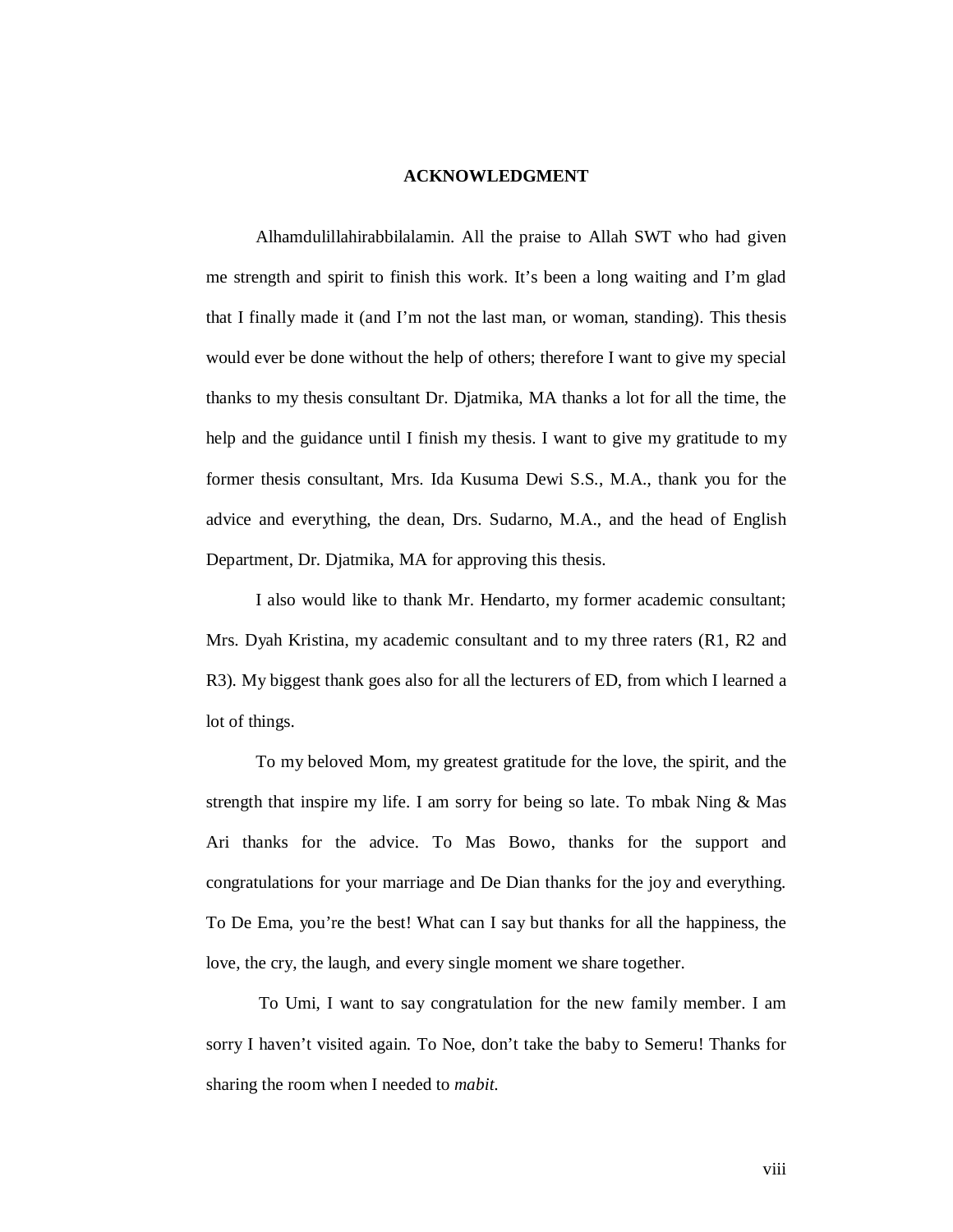To Ambar, I want to say thanks for the time listening to me and the advice. To Iko\_miko, I am sorry for always bothering you, thanks for the ride and everything. To Yunita, Evi, Nana, Maya, when will we go to Amanah again? I miss the moment so much. To Najib, what can I say, but thanks for everything. To all friends in ED 2002, I am happy and proud to have friends like you all. To Reny\_caem, I miss the time (thanks for the ride).

To SKI family, I am sorry I can't mention the names one by one, thanks for the ukhuwah. I will keep you all in my heart.

Finally, I realize that this thesis is still far from being perfect, therefore I would be very thankful for all the constructive suggestions and criticism.

Candra Kurniajati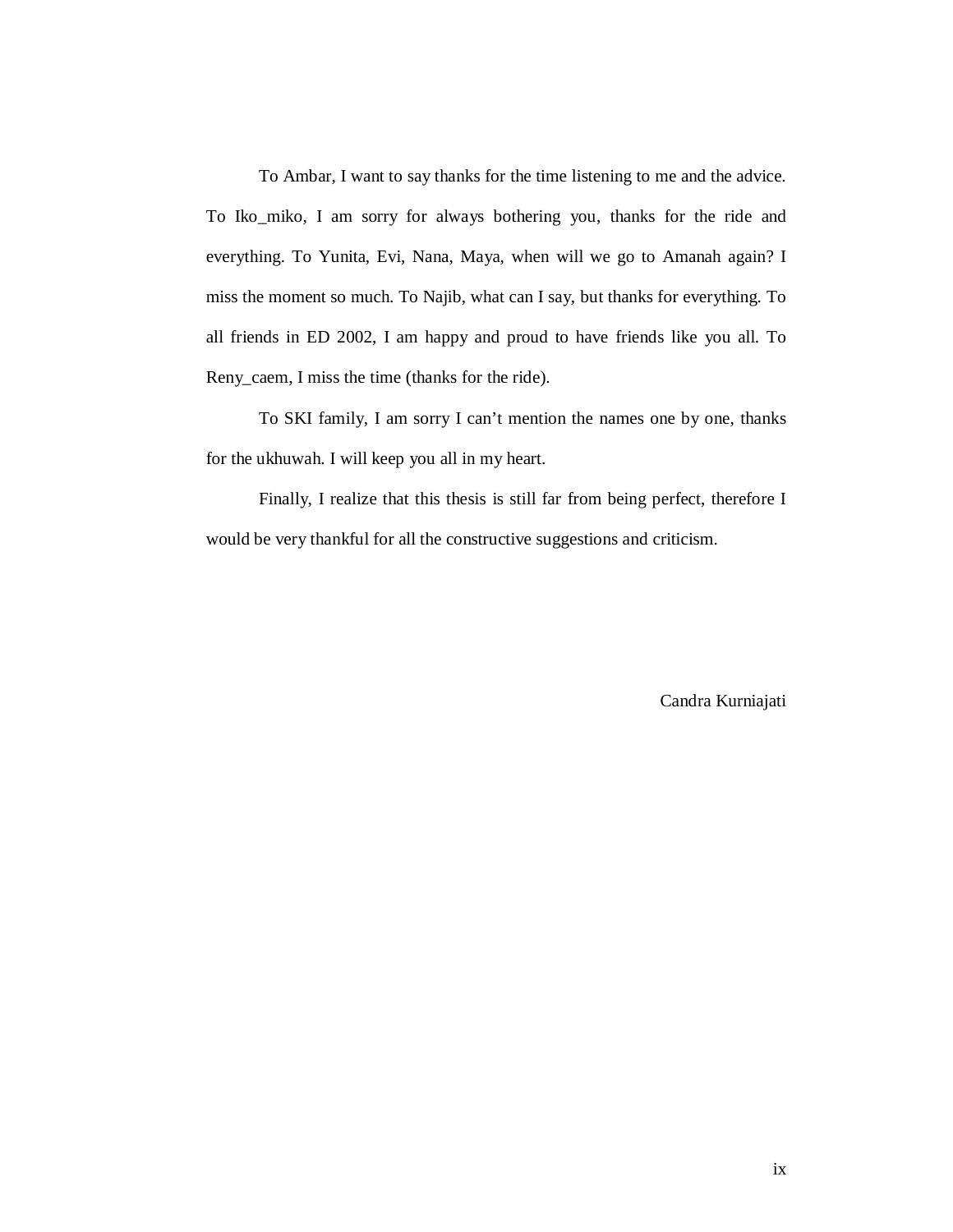# **TABLE OF CONTENTS**

| THE APPROVAL OF THE BOARD OF EXAMINERS iii       |  |
|--------------------------------------------------|--|
|                                                  |  |
|                                                  |  |
|                                                  |  |
|                                                  |  |
|                                                  |  |
|                                                  |  |
|                                                  |  |
|                                                  |  |
|                                                  |  |
|                                                  |  |
|                                                  |  |
|                                                  |  |
|                                                  |  |
|                                                  |  |
|                                                  |  |
|                                                  |  |
|                                                  |  |
|                                                  |  |
|                                                  |  |
|                                                  |  |
|                                                  |  |
|                                                  |  |
|                                                  |  |
|                                                  |  |
|                                                  |  |
| 4.2. Classification of Translation Techniques 16 |  |
|                                                  |  |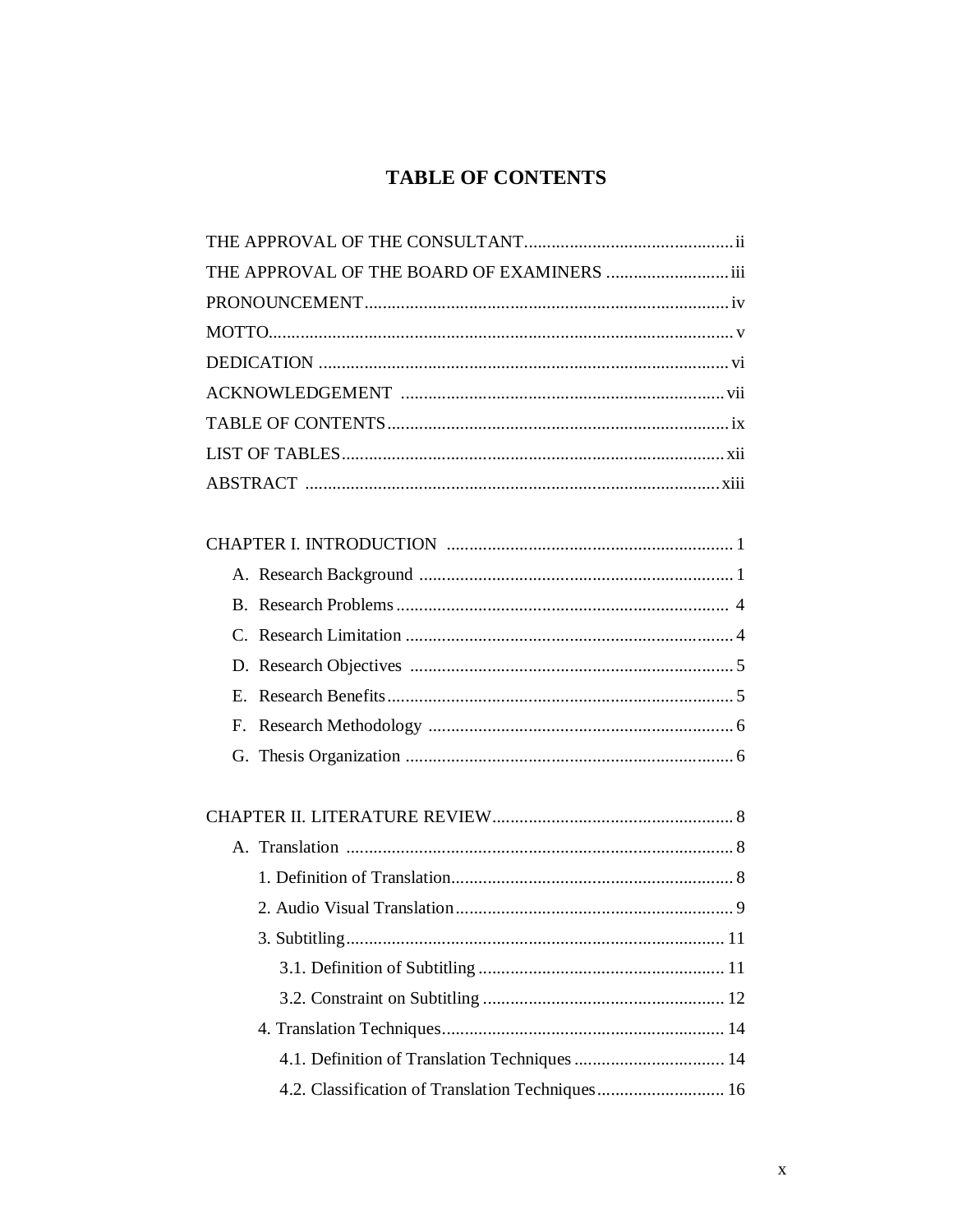| 2.                                                              |  |
|-----------------------------------------------------------------|--|
|                                                                 |  |
|                                                                 |  |
|                                                                 |  |
| 3. Pun is rendered with other rhetorical device, i.e. rhyme  47 |  |
|                                                                 |  |
|                                                                 |  |
|                                                                 |  |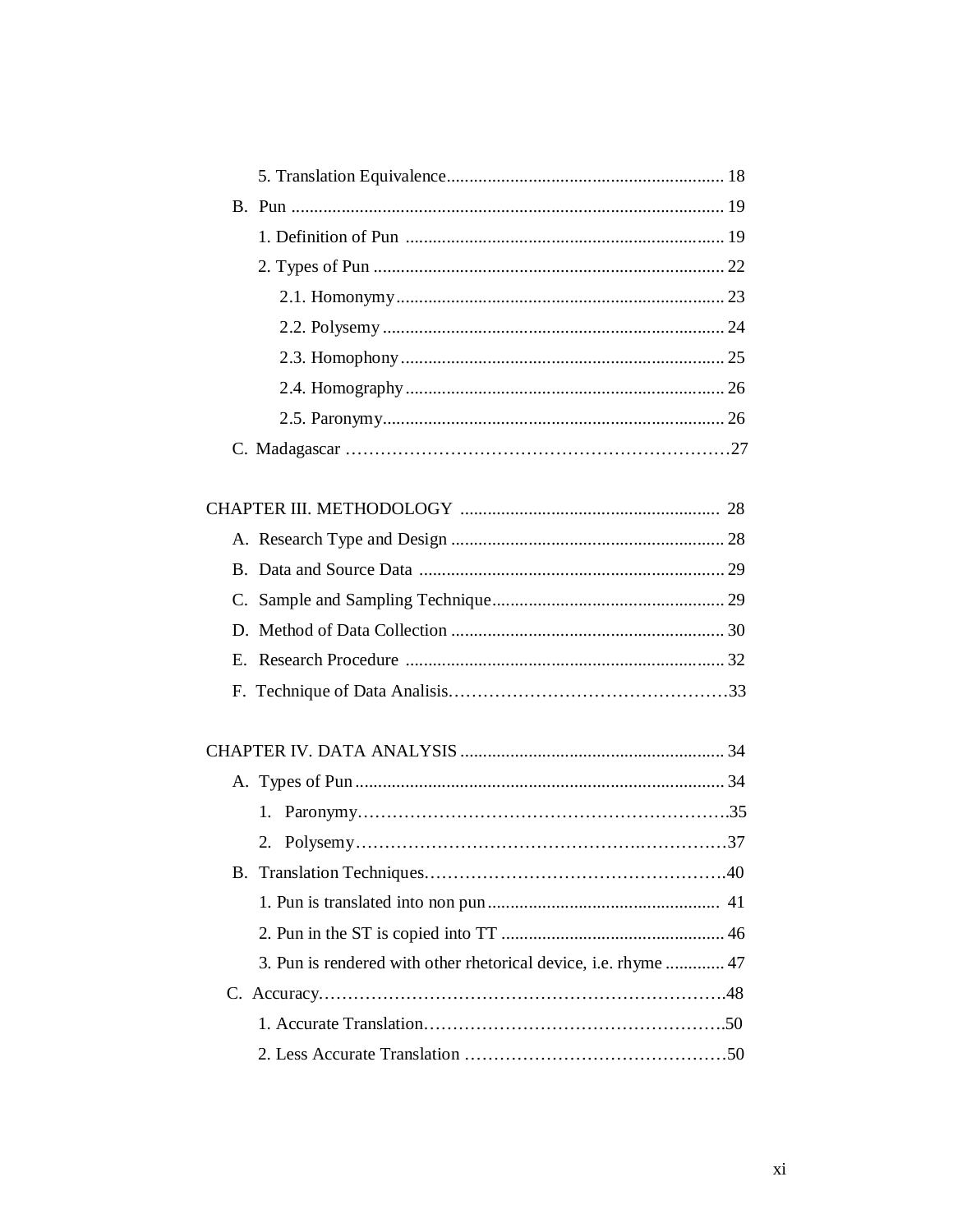# BIBLIOGRAPHY

APPENDIX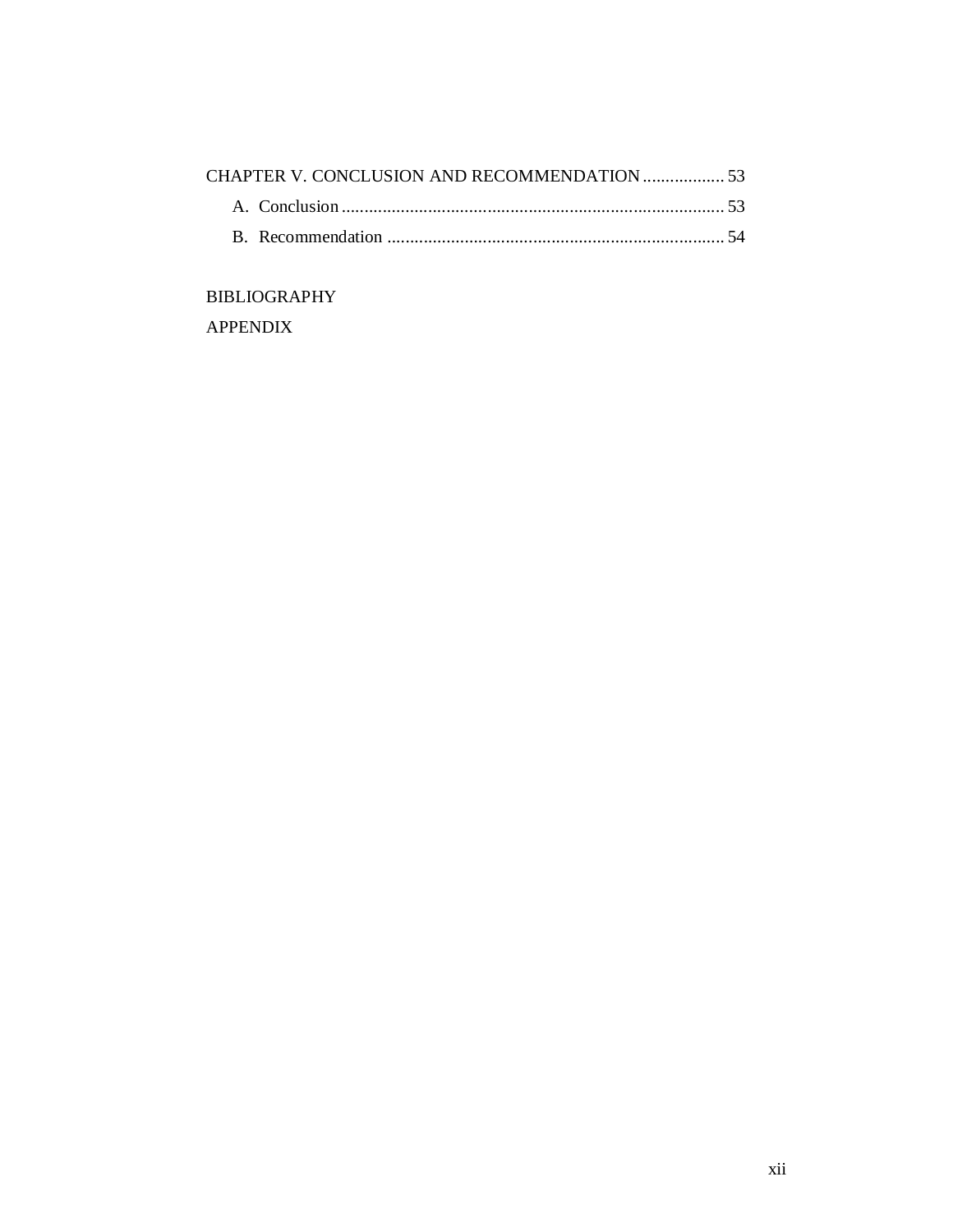# **LIST OF TABLES**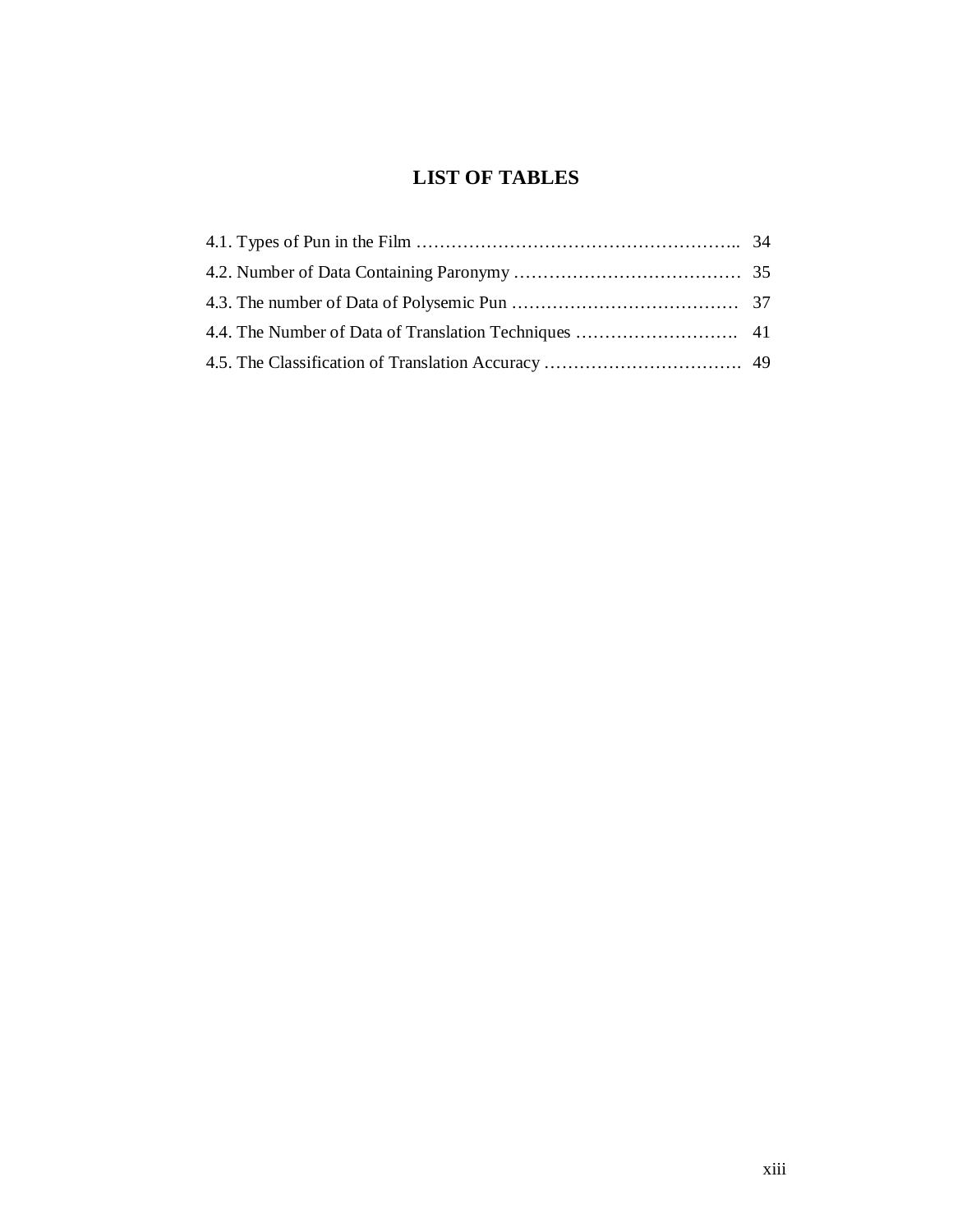# **ABSTRACT**

# **Candra Kurniajati, C 0302020. 2009. Translation Analysis Of Pun In The Film Entitled** *Madagascar***. Under Graduate Thesis, Surakarta. English Department, Faculty of Letters and Fine Arts. Sebelas Maret University.**

This study is focused the analysis on the types of pun, the analysis of translation techniques in translating pun, and the analysis of the accuracy. The purposes of this study were to describe the types of pun found in the movie and to discover translation techniques employed by the translator and the quality of the translation in terms of accuracy in translating pun.

This study was a descriptive qualitative research where the researcher only described all the facts on the existed data. The data were taken from the film entitled *Madagascar* by means of purposive sampling. There were 21 data applied in this research. In order to obtain reliable result on the quality of translation, questionnaires were distributed to the three raters to define the accuracy of the translation.

The translation techniques employed in the translation are three (3). They are: pun is translated into non pun (16 data), pun in the ST is copied into TT (2 data), and pun is rendered with other rhetorical device (1 datum). The results of the study shows that there are 15.79 % of the data are accurate translation and there are 84.21 % of the data are less accurate translation. The figure shows that the translations are mostly not so accurate.

The researcher recommended the translator to enhance his/her knowledge on wordplay in order to produce a quality translation. Since the focus of this study is at the level of accuracy, the researcher expected that other students or researchers would like to enhance the study on the related topic such as the readability and acceptability.

# **CHAPTER I**

# **INTRODUCTION**

#### **A. Research Background**

Humor has been one of the defining aspects of humanity. In the *Oxford English Dictionary*, humor is defined as the quality of action, speech or writing, which excites amusement, oddity, jocularity, facetiousness, comicality, fun. From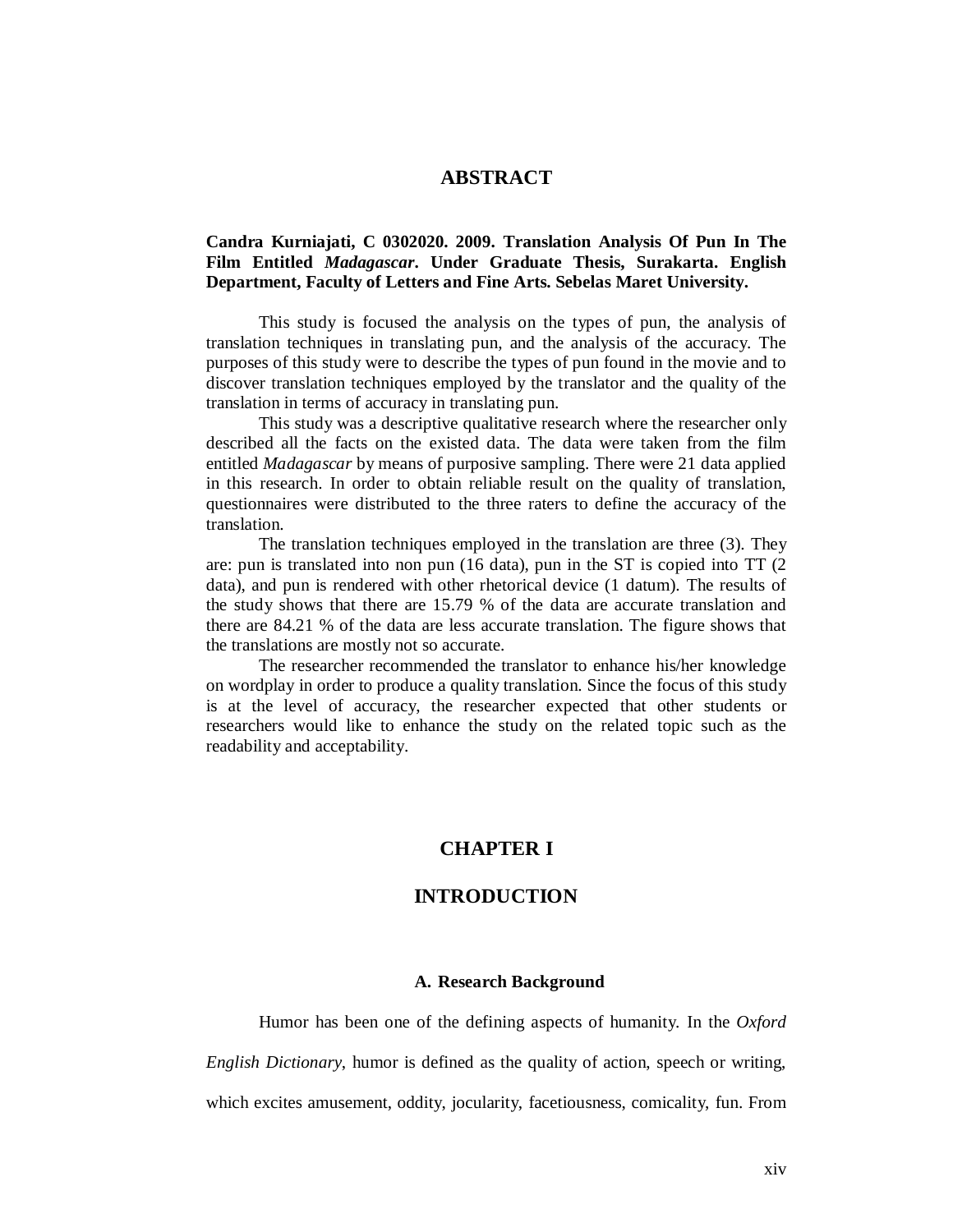the definition, it can be said that the form of humor varies. Slapstick which is a form of humor using action to arouse laughter, for example a clown who fall down because of banana peel, is favored by children, but other types of humor need more mature audiences in understanding them.

Audrieth in his book *The Art of Using Humor in Public Speaking* (1998) mentions 61 types of humor. Two of them are pun and wordplay. In his book, pun and wordplay are considered as different types of humor, yet he did not give a clear definition that can give clear cut differentiation between them. While Delabastita employs the word pun and wordplay synonymously. He defines wordplay as:

"…the general name for the various *textual* phenomena in which *structural features* of the language(s) used are exploited in order to bring about a *communicatively significant confrontation* of two (or more) linguistic structures with *more or less similar forms* and *more or less different meanings.*" (Delabastita in Koponen, 2004: 37)

From the definition it can be said that in order to create humor, the linguistic structures resembling each other in form are contrasted. Attardo (in Koponen, 2004: 40) discusses wordplay as a consciously metalinguistic phenomenon, which means that the speakers are deliberately taking advantage of certain characteristics of language (namely the existence of homonyms, polysemous words, etc.) to create humorous effect. Although there are some scholars who reject that the purpose of pun is merely to create humor. Readers or audiences may have varying reactions to wordplay.

Partly universally, culturally or linguistically bound, puns often create specific problems toward translators, especially when the puns appear in the movie. In subtitling, a translator is not only confronted with the complexity of the

xv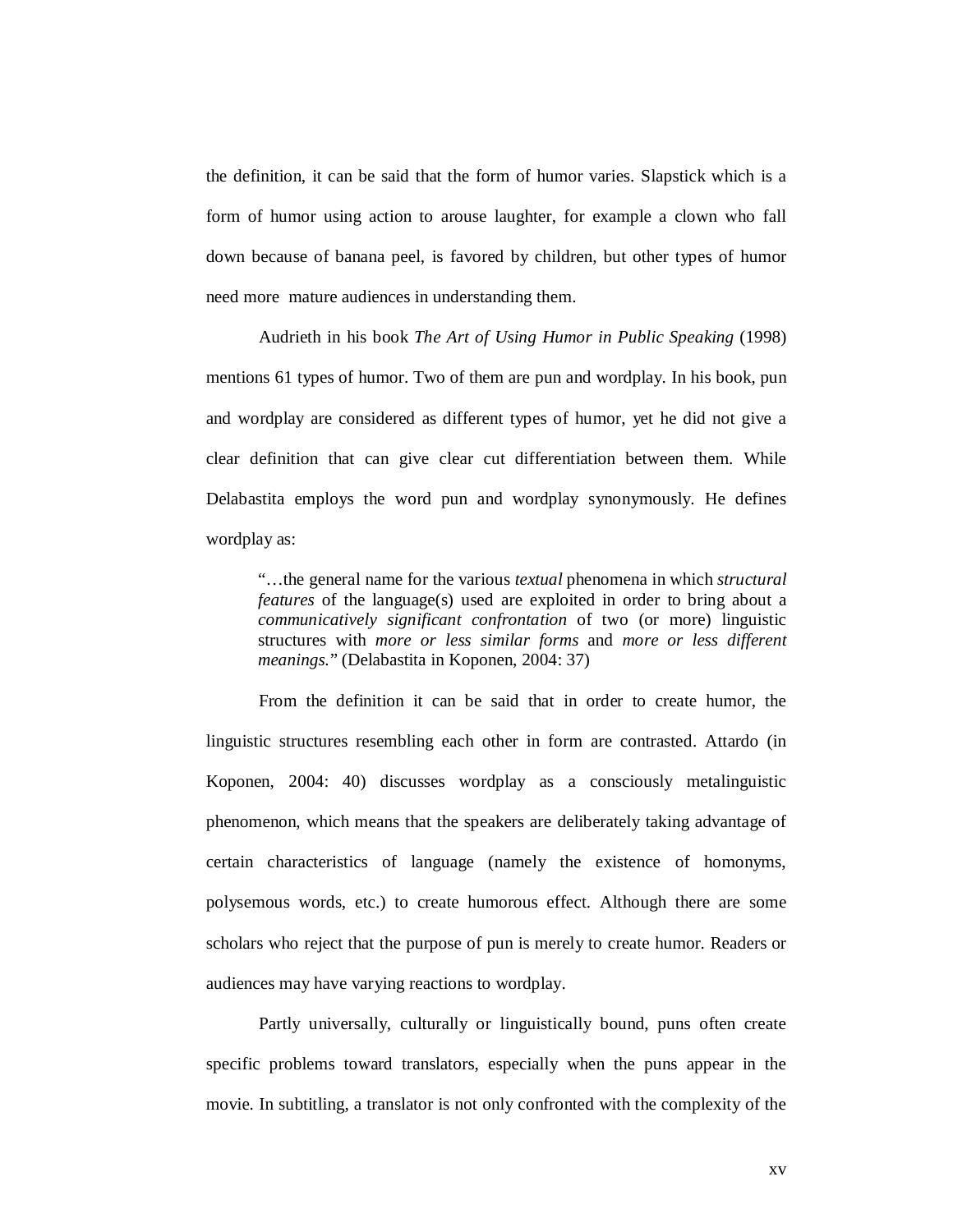text, but also to the several constraints in subtitling. Hatim and Mason (1997: 78) summarize four main constraints in subtitling. They are the shift in mode from speech to writing, the time and space limitations, the reduction of the source text as a consequence of the second constraint, and the requirement of matching the visual image.

Schwarz stated that the overriding goal of good subtitles must be their simplicity, clarity and adequacy. They must not become the primary focus for the movie viewers. Although good subtitles enhance the experience for the audiences, it must remain subordinate to the rest of the visual and oral stimuli since movie viewers go to the theatre to watch the movie instead of reading the subtitles (http://accurapid.com/journal/22subtitles.htm).

In order to produce quality translation, several careful strategies are inevitably needed by the translator during the translation process. Since the research is focused on the translation product, it analyses the translation techniques and tries to find out how they work related to the translation equivalence. Below are the examples of the types of pun found in the film:

(1.1) ALEX*:* She is finito! I define any rescue boat within a million miles won't miss this baby! When the moment is right, we will ignite the Beacon of the Liberty! And be rescued from this awful nightmare! What do you think? Pretty cool, ha? How's *the liberty fire* going, Melman?

> Sudah selesai. / Aku jamin kapal penyelamat sejauh 1 mil dari sini … / pasti bisa lihat ini. / Pada saat yang tepat, kita nyalakan obor kebebasan ini. / dan kita akan diselamatkan dari mimpi buruk ini. / Apa pendapatmu? Bagus bukan? / Bagaimana *api kebebasannya*, melman?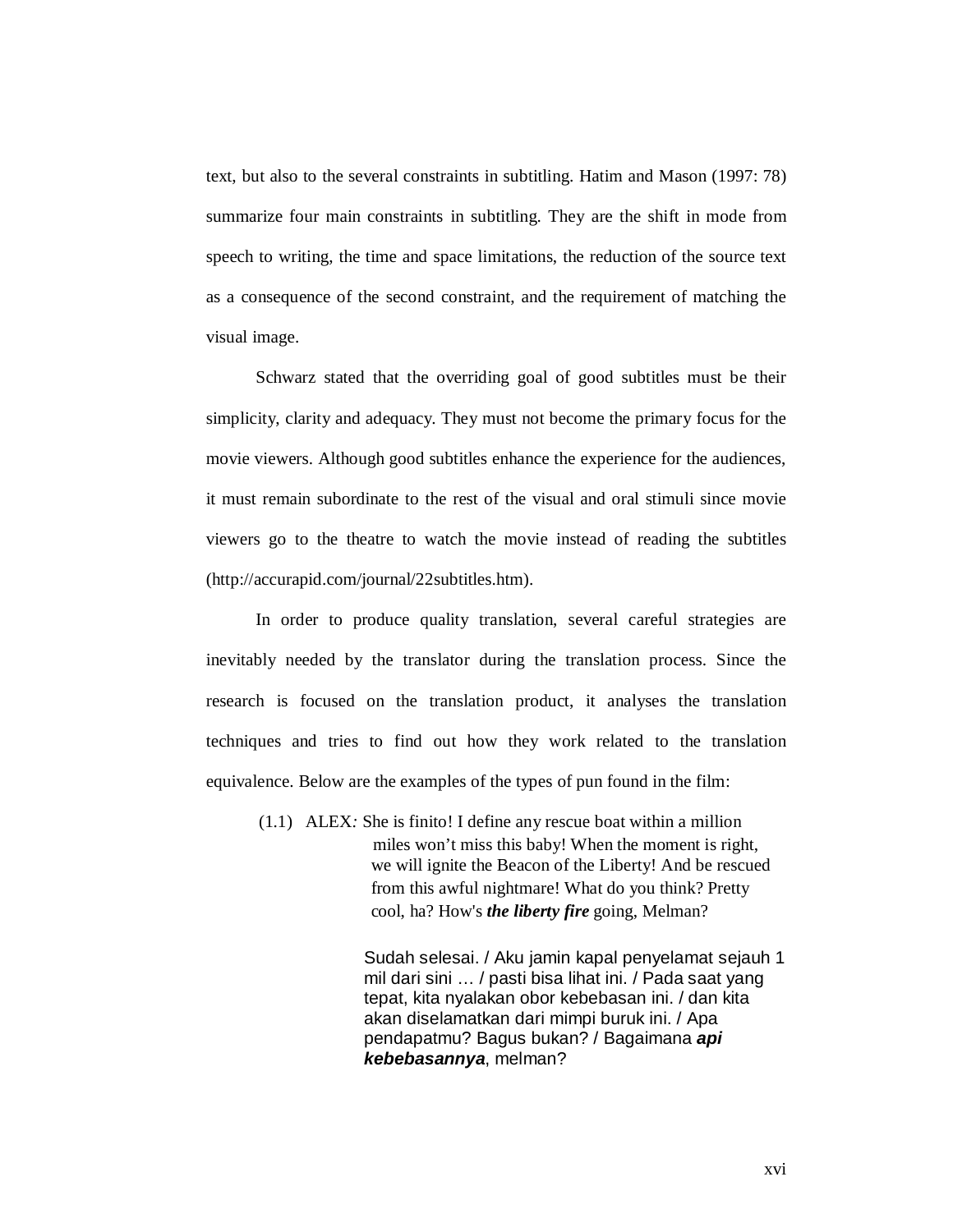The phrase *the liberty fire* is included into polysemy, since it shares two meanings, i.e. the fire of the Liberty statue as a symbol of freedom in America and the fire that would be seen by the rescue boat which can send them to the their *liberty*'. The phrase is rendered into *api kebebasannya* which might not be able to show the ambiguity in the phrase *the liberty fire*.

(1.2) Marty feels happy being in the wild, which lead him to name his hut "del Voir"

> MARTY : Welcome to castle *del Voir!* Take a load off! Hey, watch your feet.

> > Selamat datang di Wisma liar. Duduklah./ Hei, bersihkan dulu kakimu./

The example shows the similarity of phonemic and graphemic similarity between them. Marty pronounces the word *del Voir* which is a French word similar to the pronounciation of word *the wild*. The pun here is translated into non-pun, which might loose the sense of similarity in the phonemic and graphemic similarity perhaps due to the shift mode from spoken to written.

The above phenomena lead the researcher to carry out a study on the types of pun, the translation techniques in the translation of pun in the movie and its accuracy. The research is conducted under the title THE TRANSLATION ANALYSIS OF PUN IN THE FILM ENTITLED *MADAGASCAR.*

# **B. Research Problems**

Based on the research background, the problem statements in this research

are: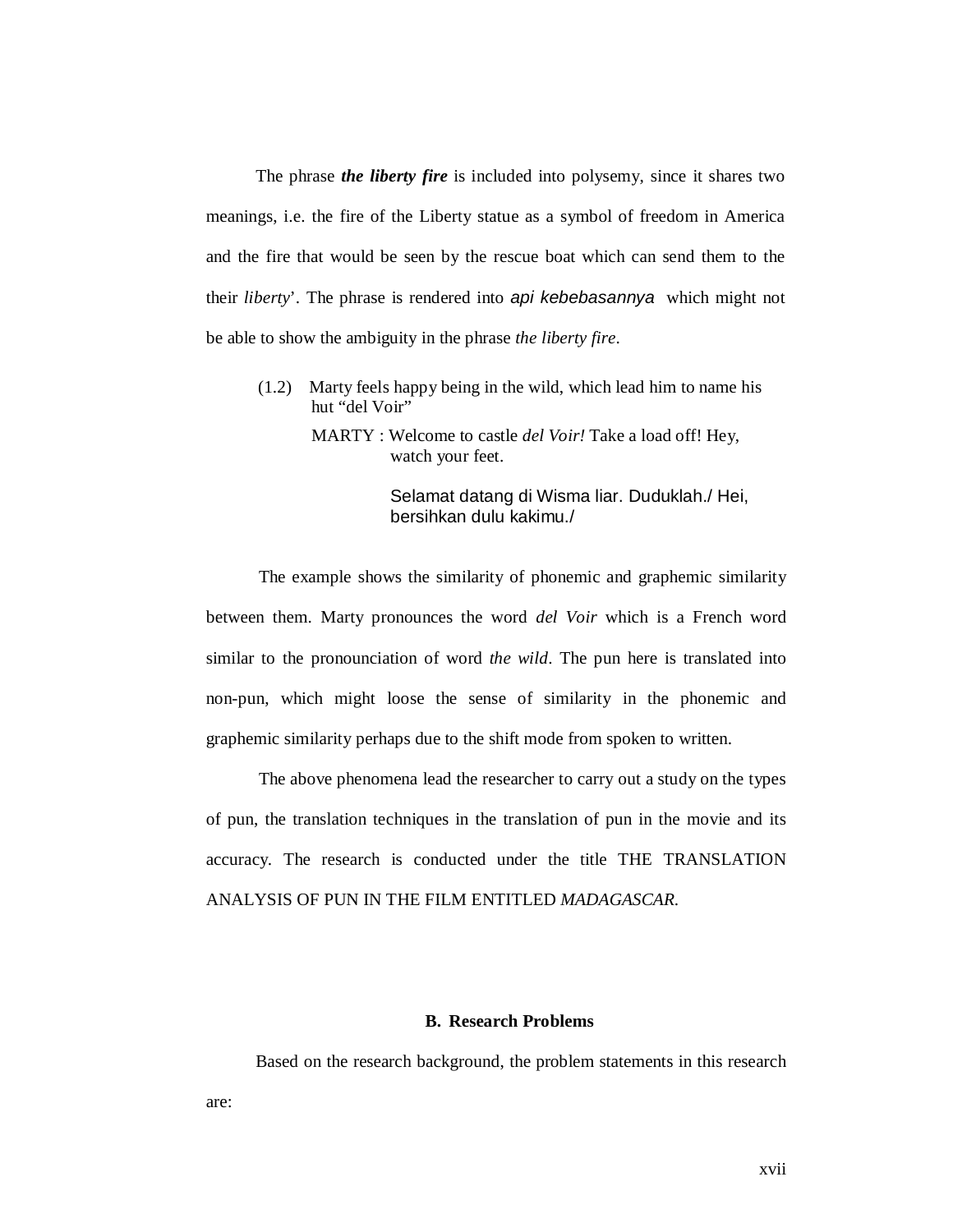- 1. What types of pun are found in the film *Madagascar*?
- 2. What techniques are employed by the translator to translate pun in the film *Madagascar*?
- **3.** How is the accuracy of the translation of pun in the film entitled *Madagascar*?

# **C. Research Limitation**

This research analysis focuses on the types of pun found in the film entitled *Madagascar*. It also analyses the techniques employed by the translator in translating pun and the accuracy of translation of pun in the film entitled *Madagascar*.

#### **D. Research Objectives**

This research is conducted for the following objectives:

- 1. To find out the types of pun in the film entitled *Madagascar*.
- 2. To find out the techniques employed by the translator in translating pun in the film entitled *Madagascar*.
- 3. To find out the accuracy of the translation of pun in the film entitled *Madagascar*.

# **E. Research Benefits**

This research is expected to be beneficial for:

1. Students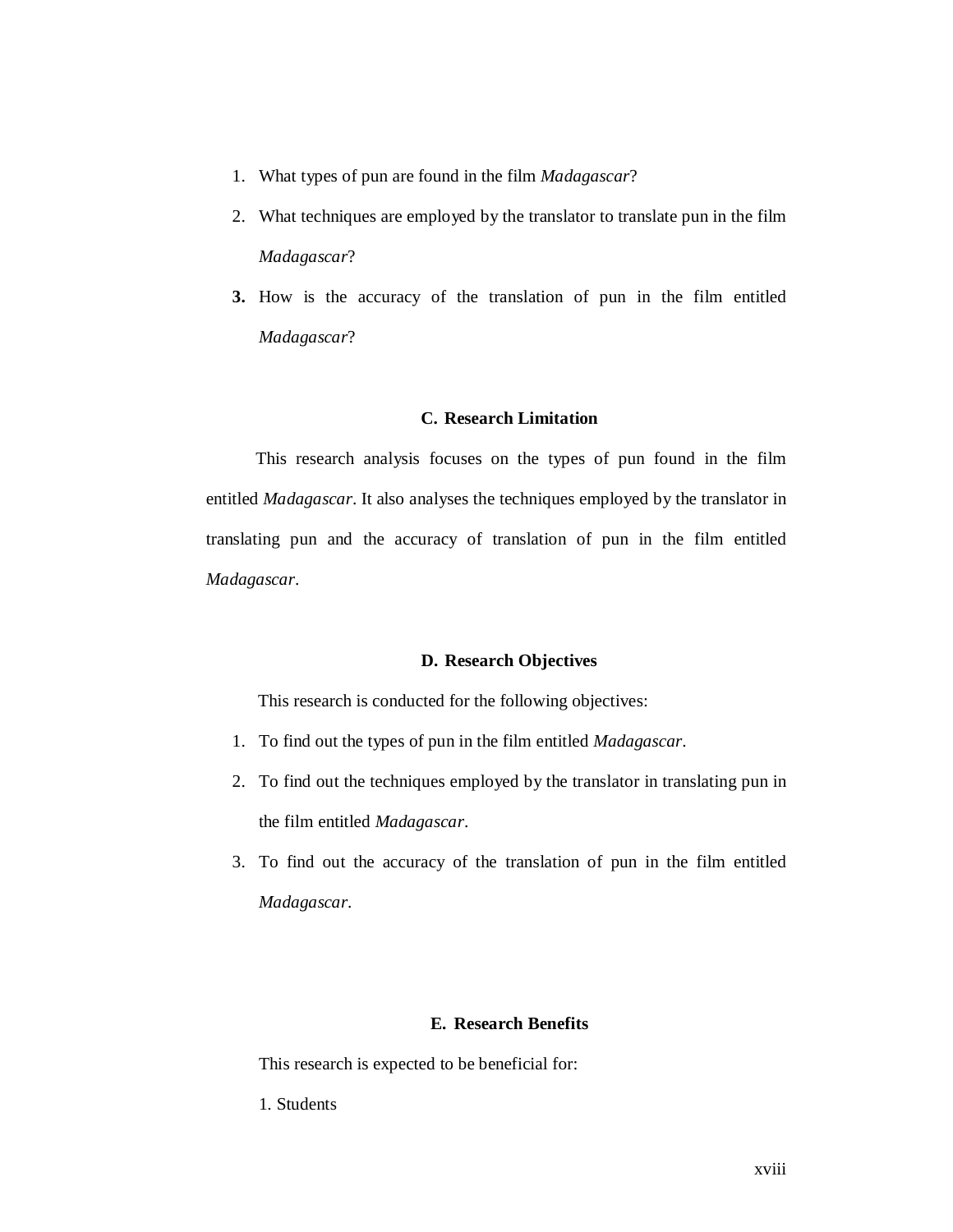The result of this research can give advantages as the additional information as well as references for those who want to analyze about subtitling and translating pun.

2. Lecturers

The result of this research can become additional information in lecturing translation, especially about translating pun and subtitling.

3. Translators

The result can be an input for the translator to give more attention to the specific problems of translation, including the translation of pun especially in subtitling pun.

4. Other researchers

Finally, the result of this research is hoped to stimulate other researchers to conduct further research on subtitling in order to develop translation studies.

#### **F. Research Methodology**

This research employs a descriptive qualitative method. A qualitative study is defined as an inquiry process of understanding a social or human problem, based on building a complex, holistic picture, formed with words, reporting detailed views of informants, and conducted in a natural setting (Creswell, 1994: 1-2). This research was conducted upon several steps. Further details on Research Methodology will be discussed in Chapter III.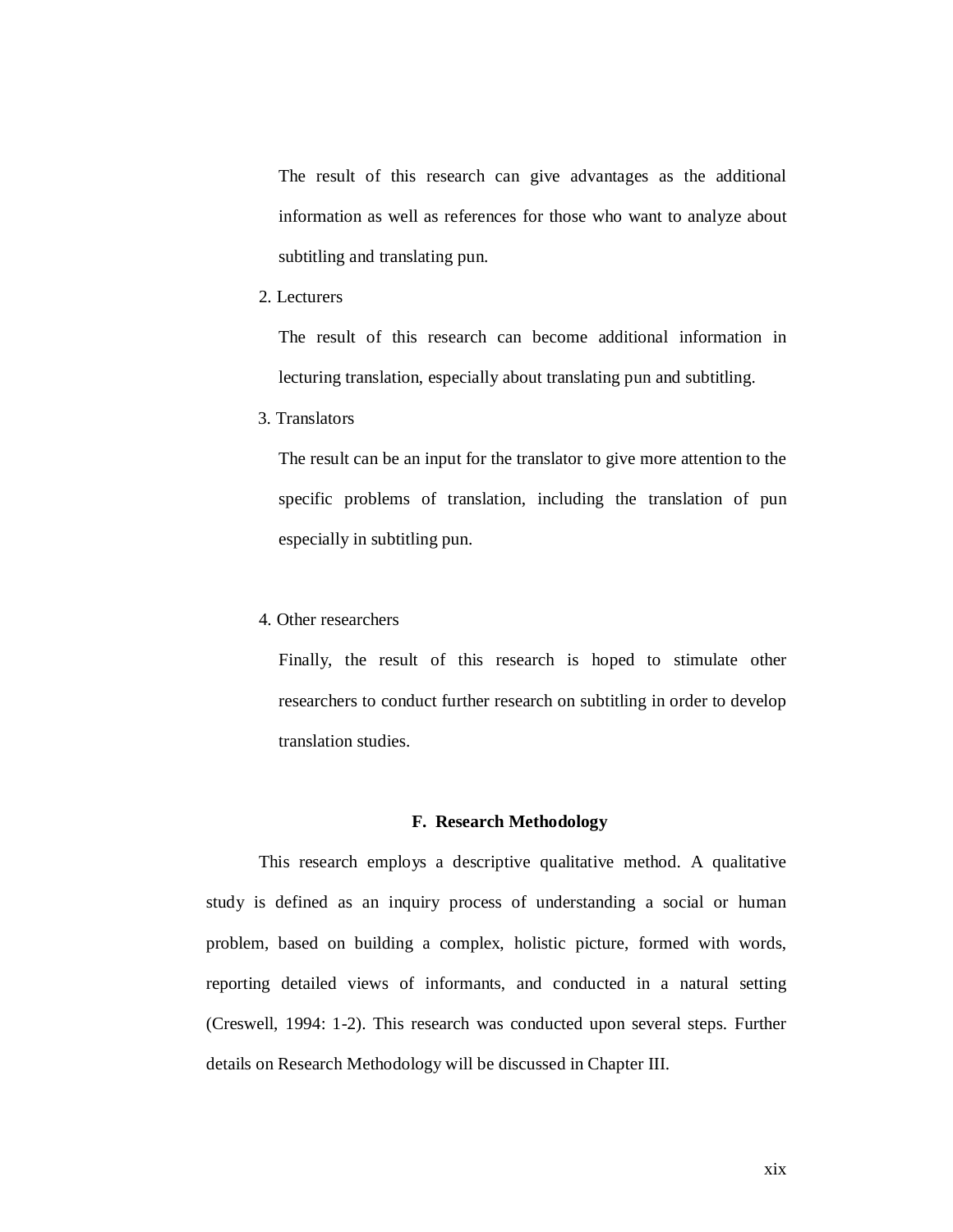#### **G. Thesis Organization**

This thesis consists of five chapters.

Chapter I, INTRODUCTION, covers Research Background, Research Problems, Research Limitation, Research Objectives, Research Benefits, Research Methodology, and Thesis Organization.

Chapter II, LITERATURE REVIEW, consists of Theories and Studies related to the research, i.e. The Theories and References about translation, subtitling, pun, and translation quality assessment.

Chapter III, RESEARCH METHODOLOGY, includes the research type and design, the data and source of data, the research procedures, the method of data collection, and the technique of data analysis.

Chapter IV, DATA ANALYSIS, discusses about the analysis of the types of pun, the analyses of the translation techniques in translating pun and the analysis of the accuracy of the translation.

Chapter V, CONCLUSION AND RECOMMENDATION, consists of Conclusion and Recommendation of the research.

#### **CHAPTER II**

# **LITERATURE REVIEW**

# **A. Translation**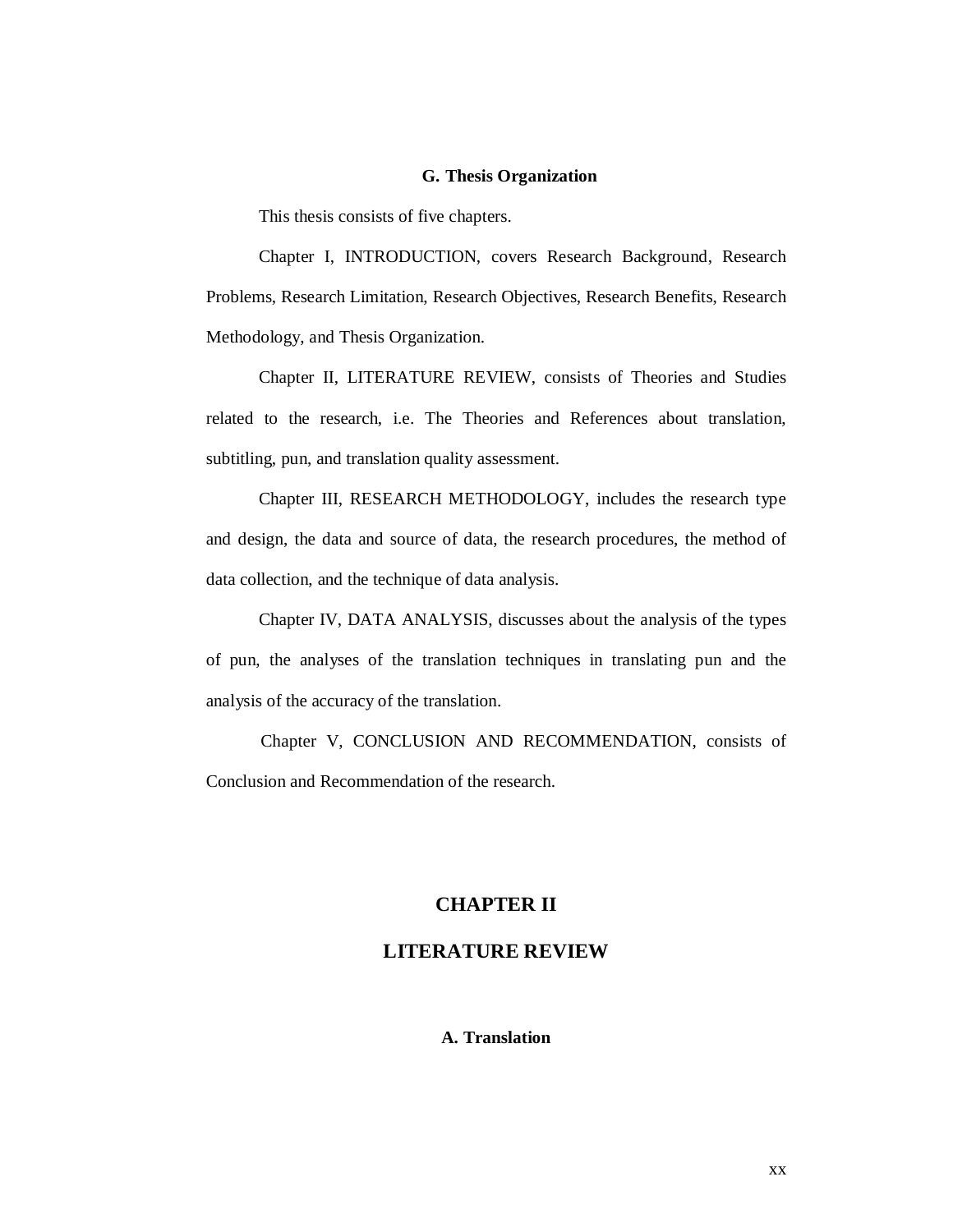#### **1. Definition of Translation**

There are various definitions of translation proposed by some experts. Brislin in Choliludin (2005: 18) defines translation as: "the general term referring to the transfer of thoughts and ideas from one language (source) into another (target), whether the language are in written or oral form…". This definition is considered not to be quite comprehensive by Nababan in his book *Teori Menerjemah* (1999: 19) since Brislin only gives attention to the transferring of the thoughts and ideas; leave alone the style of the target language.

Nida and Taber (in Shuttleworth and Cowie, 1997: 182) propose that "Translating consists in reproducing in the receptor language the closest natural equivalent of the source message, first in terms of meaning and secondly in terms of style." One thing that can be pointed out from this definition is that sometimes it is not easy to choose which one should be given the most priority, the form or the content. Nida (in Munday, 2001: 40) underlines that if equivalent effect is to be achieved "correspondence in meaning must have priority over correspondence in style."

Another definition comes from Newmark. He defines translation as "a craft consisting in the attempt to replace a written message and/or statement in one language by the same message and/or statement in another language." (1988: 5)

Larson (1984: 2) states "Translation consists of translating the meaning of the source language into the receptor language. This is done by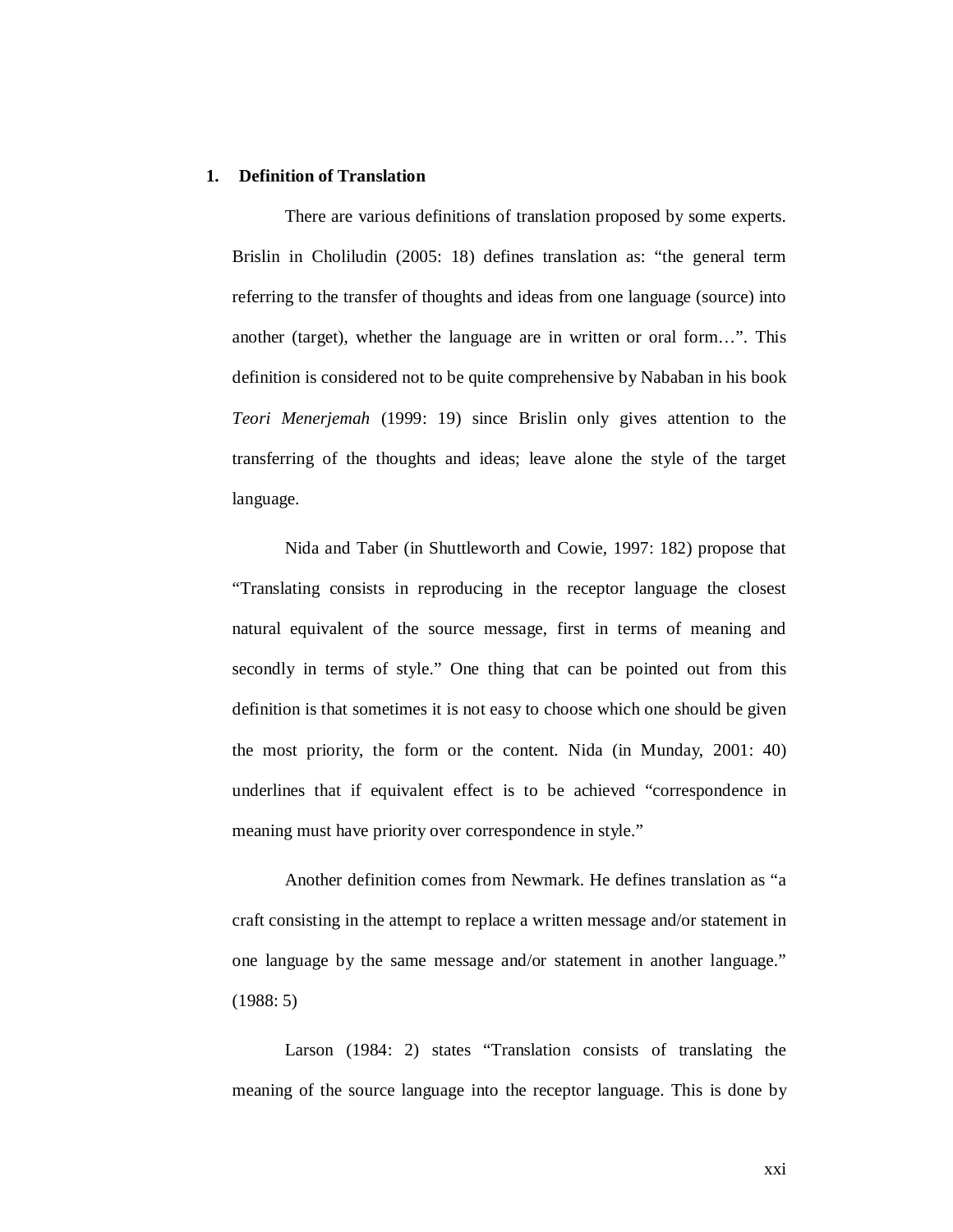going from the form of the first language to the form of the second language by way of semantic structure. It is the meaning, which is being transferred and must be held constant. Only the form changes."

From the definitions of translation above, it can be concluded that translation deals with the transferring of message from one language (SL) into another (TL). Although meaning plays the most important part in the transferring process, it is also important to take a note on the style, in order to get the best translation.

# **2. Audio-Visual Translation**

According to Gambier (1994: 276-277), there are various ways of conveying the linguistic meaning of a foreign language message to a target audience. They are:

- a. Subtitling: of films, commercials, TV series and programs. (Further explanation is presented in the next part of this chapter)
- b. Subtitling in real time or simultaneous subtitling, for instance live performance interviews.
- c. Dubbing (lip-synchronization)

It is defined as the process in which the foreign dialogue is adjusted to the mouth movements of the actor in the film (Dries in Shuttleworth and Cowie, 1997: 45).

d. Interpreting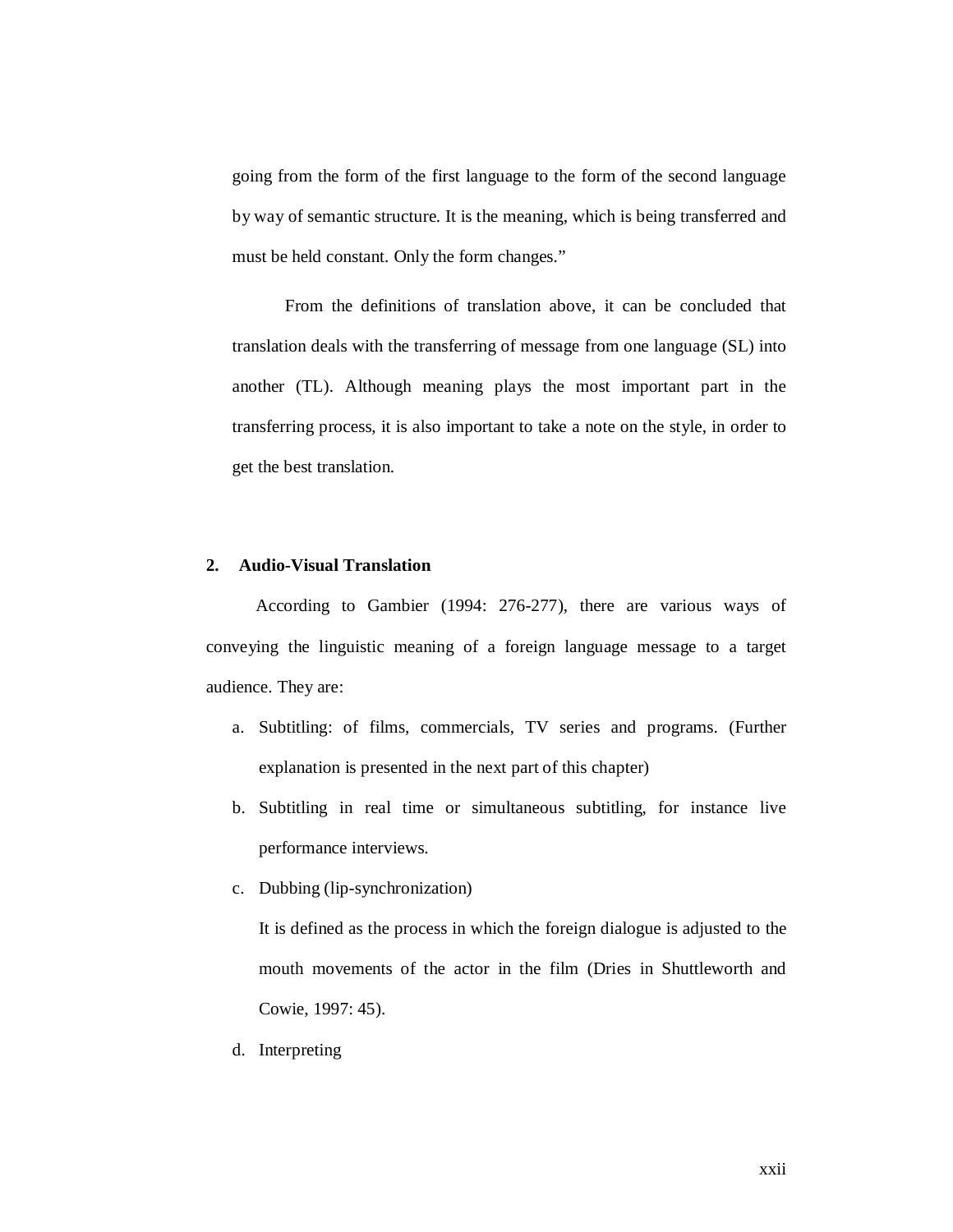Interpreting refers to the oral translation of a spoken message or text (Shuttleworth and Cowie, 1997: 83)

- e. Voice-over is simultaneous interpreting, characterized by the faithful translation of the original speech and approximately synchronous delivery.
- f. Narration

While voice-over is applied mainly to spontaneous speeches, with narration, the original speech is prepared, translated, and possibly condensed in advance before being read by a journalist or an actor.

g. Commentary

It is a way of adapting a program to a new target audience not literally duplicating the original speech, but adding new information, like creating a new work, with the identity of the commentator (actor) distinct from that of any of the program's participants.

h. Revoicing or multilingual broadcasting

It means the receiver selects a soundtrack with an appropriate language.

i. 'Surtitles' or 'Supratitles'

These are normally presented on a line-screen using digital print. It is used for instance in opera houses or theatre.

j. Simultaneous translation

It is a type of sight translation from a script or a subtitle in a foreign language taken from a written source text. It is used during film festivals and in film libraries.

# **3. Subtitling**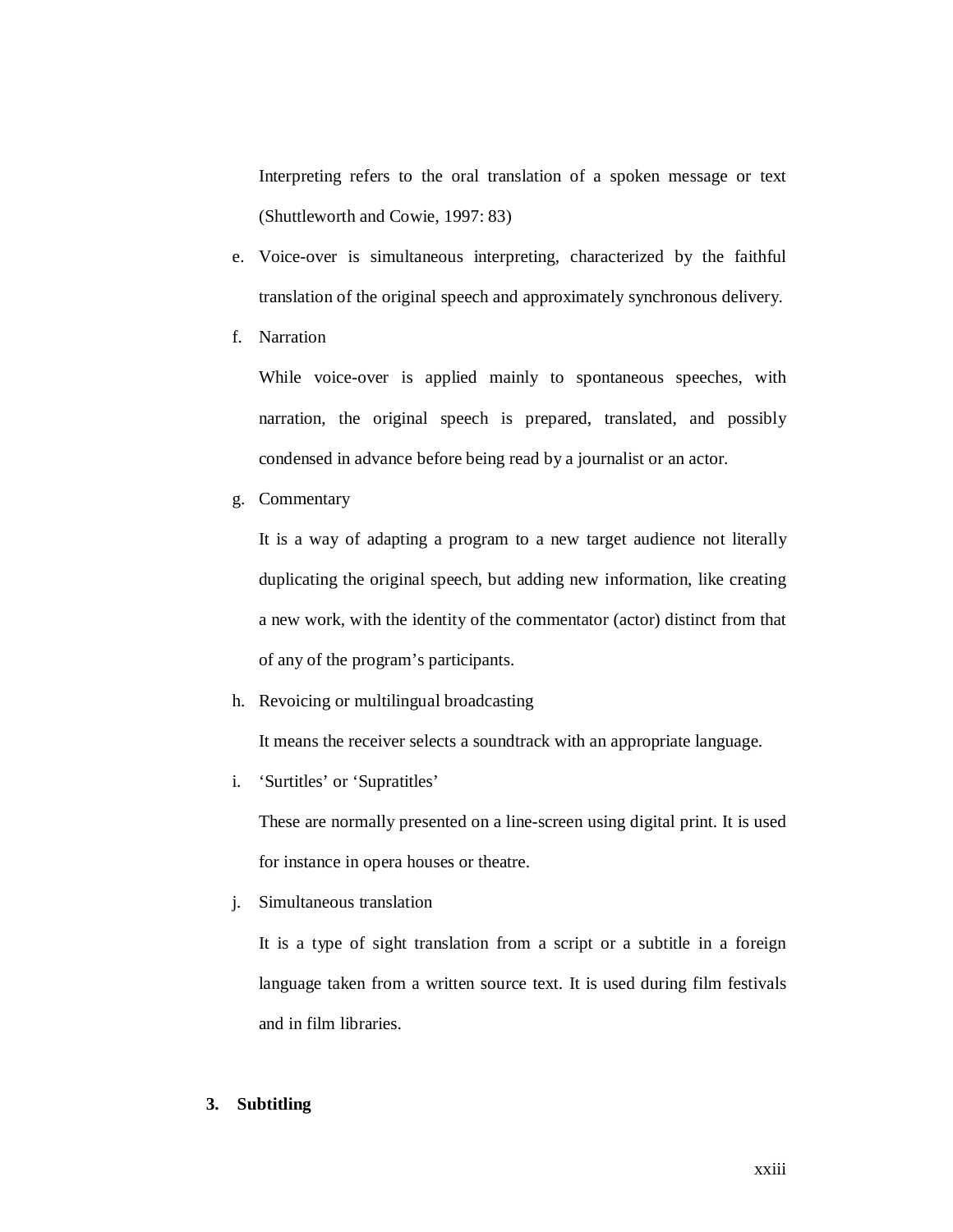#### **3.1. Definition of Subtitling**

Subtitling can be defined as the process of providing synchronized caption for film and television dialogue (Shuttleworth and Cowie, 1997: 161). Subtitling usually consists of one or two lines of an average maximum length 35 characters, which can be placed at the bottom of the picture and are either centered or leftaligned (Baker, 2001: 245).

Gottlieb (in Jaskanen, 1999:8) defines subtitling as a (1) written, (2) additive (i.e. new verbal material is added in the form of subtitles), (3) immediate, (4) synchronous, and (5) polymedial (i.e. at least two channels are employed) forms of translation. He follows Jakobson in distinguishing between different forms of subtitling. He distinguishes subtitling based on two viewpoints, i.e. linguistic and technical viewpoints (in Baker, 2001: 247). From the linguistic viewpoint, there is *intralingual* (within one language) and *interlingual* (between two languages); whereas technically speaking subtitles can be either *open* (not optional, i.e. shown in the film) and closed (optional, i.e. shown via teletext). Intralingual subtitling changes the mode from speech to writing without any changes on the language. It includes subtitling of domestic programmes for the Deaf and hard of hearing and subtitling of foreign-language programmes for language learners. In the interlingual subtitling, the subtitler crosses over from speech in one language to writing in another, thus changing mode and language. Television subtitling is interlingual and open (so is the film subtitling) that means that SL linguistic material (speech, other linguistic material) is transformed into TL subtitles. The subtitles are broadcast simultaneously with the program.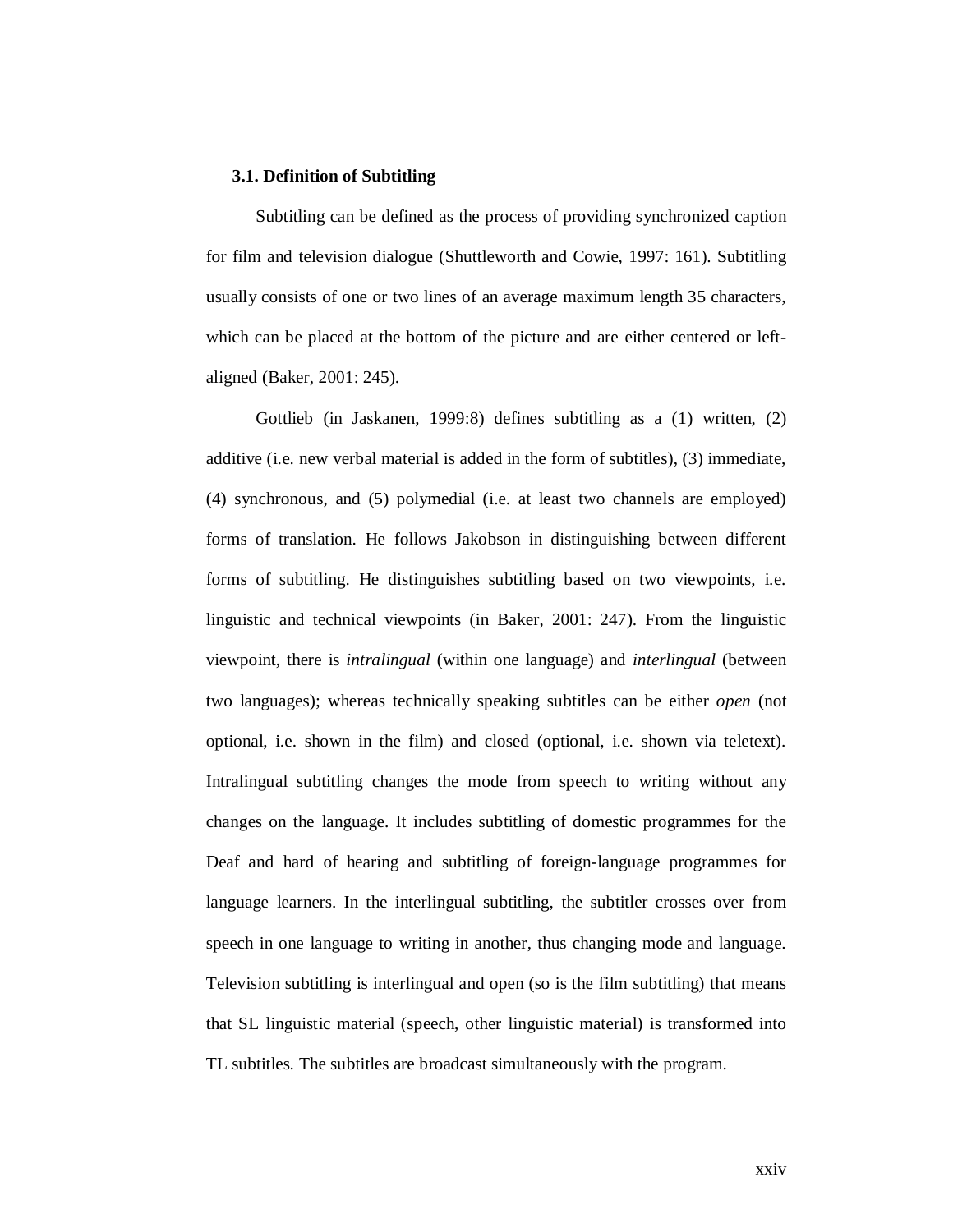#### **3.2. Constraints on Subtitling**

Jaskanen (1999: 9) states that there are two constraints in audio-visual translation, which distinguishes it from other forms of translation. They are technical and contextual constraints. Gottlieb (in Jaskanen, 1999:9) use a different terminology on both constraints, i.e. *formal (quantitative)* and *textual (qualitative)* constraints in subtitling.

Textual constraints are those imposed on the subtitles by the visual context of the film. In subtitling, coherence is required between the subtitled text and the moving image itself. Schwarz states that the match of dialogue and picture must be retained when translating. In other words, the appropriate subtitle must appear synchronous with the picture (http://accurapid.com/journal/22subtitles. htm).

Formal constraints are the constraints dealing with the physical limitation of the space factor and the time factor. *Space* refers to the number of characters and rows used in subtitling (Jaskanen, 1999: 20). Gottlieb (in Baker 2001: 245) states that subtitles usually consist of one or two lines of an average maximum length of 35 characters. While Schröter (2005: 32) mentions that one subtitle line normally has space for between 30-40 characters, including spaces. Jaskanen (1999: 20) states that the maximum number of characters is more or less constant in the figure of some 35-37 characters.

Dealing with the characters, ordinary script is used while cursive scripts are used for untranslated foreign words, voice over narration, and/or songs. Sometimes there are differences of conventions in the use of cursive scripts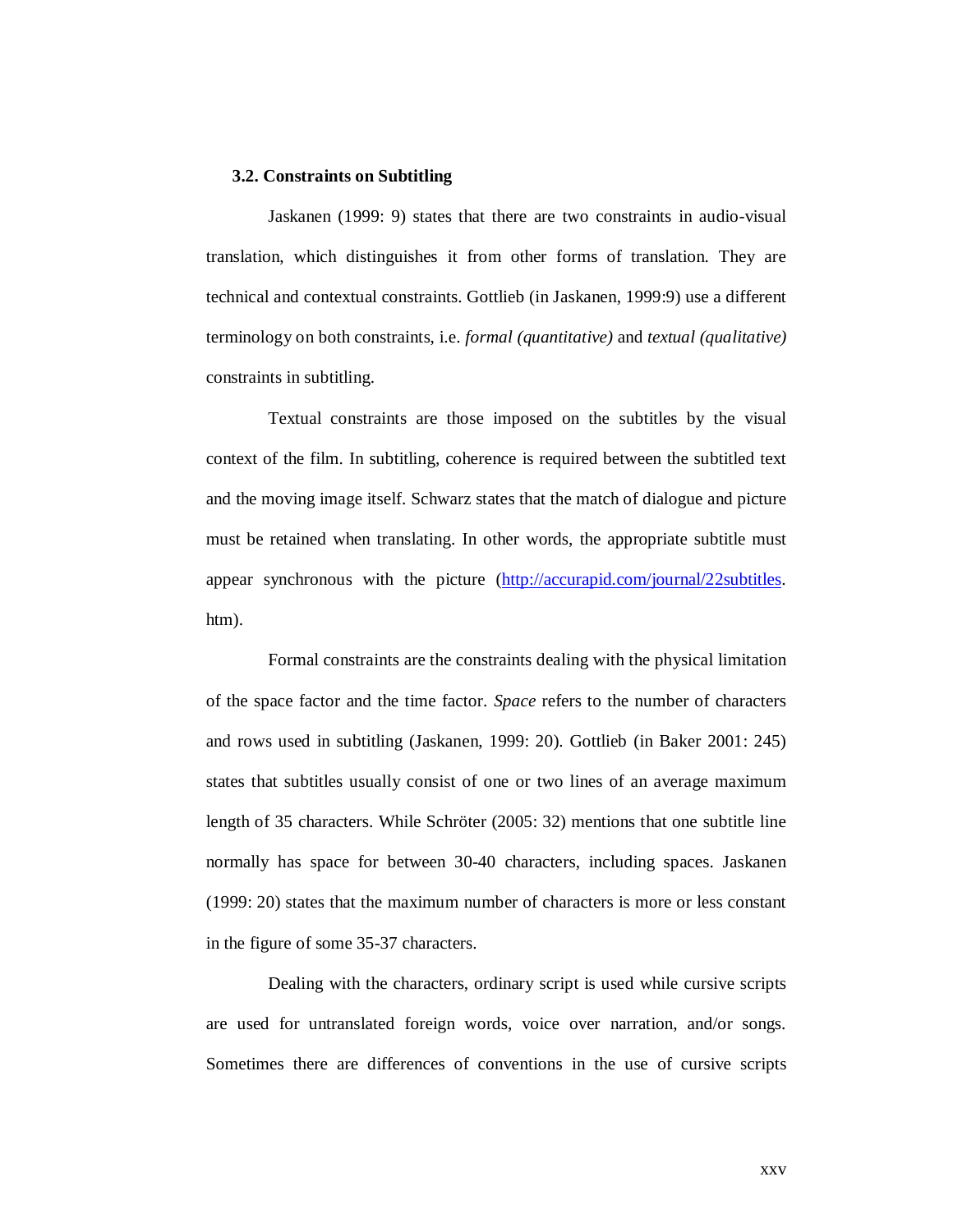between subtitling companies and individual subtitler (Jaskanen, 1999: 20). Capital letters are used for titles and captions.

 To sum up, the average length of one line subtitle is between 30 – 40 characters, as Schröter says the number depends on the font used and the spelling of the words in it (2005: 32). A line will accommodate more small letters than capital letters, and more *i*'s and *j*'s than *m*'s and *w*'s.

*Time* refers to the presentation time of the subtitles (Jaskanen, 1999: 21). Pollard (in Schröter, 2005:32) mentions that the rule is three to five seconds for a line and four to six for two lines. While Linde and Kay (in Schröter, 2005:32) found that the actual times are around three seconds for a line, five to six seconds for two, and eight seconds for three lines. Gottlieb (in Baker, 2001: 247) mentions that a two line subtitle of 60-70 characters to stay on the screen for 5-6 seconds, and presentation rate of more than 12 characters per second (cps). The time changing between different subtitles is at least 4 frames (1/6 of a second) so that viewers will notice the change (Ivarsson in Schröter, 2005: 32).

Due to the physical constraints of subtitling, reduction of the text can hardly be avoided. Gottlieb (in Baker, 2001: 247) mentions that in television subtitling the text volume is typically reduced by one third. Kovačič (1994: 273) says that reductions are a typical feature of subtitling. The shortening of the text for subtitling purposes is nothing more than deciding what is padding and what is vital information (Reid in Gottlieb, 1994: 273).

Gottlieb (in Schröter, 2005: 36) stresses the more problematic aspects of spoken language that must be translated into written:

- pauses, false starts, self correctness, and interruptions,

xxvi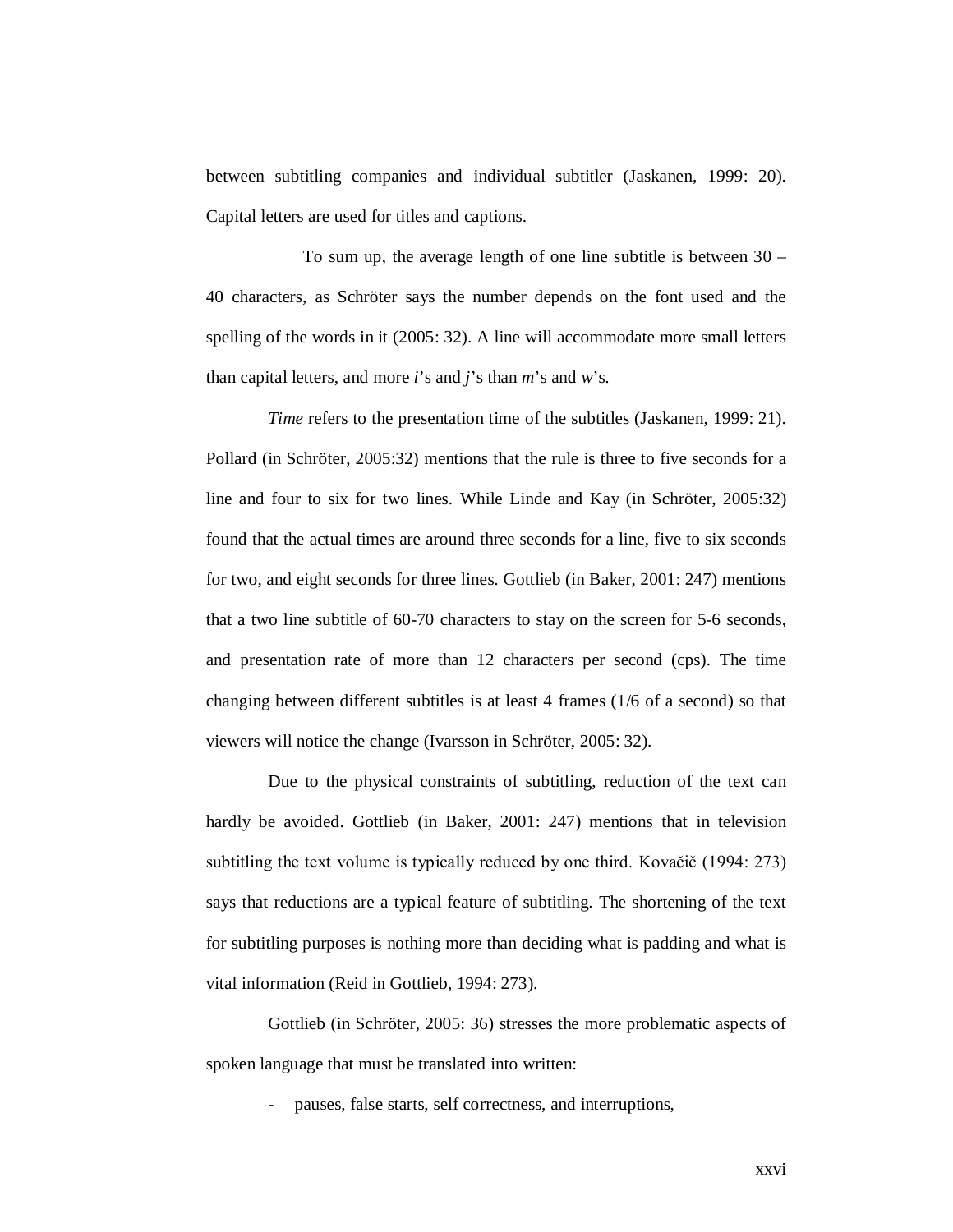- unfinished sentences and 'grammatically unacceptable' constructions
- slips of the tongue, self contradiction, ambiguities, and nonsense
- situations where people all talk at the same time.

Hatim and Mason (1997: 78-79) state that there are at least four main constraints in subtitling. They are the shift in mode from speech to writing, factors which govern the medium or channel in which meaning is to be conveyed, the reduction of the source text, and the requirement of matching the visual image.

## **4. Translation Techniques**

#### **4.1. Definition of Translation Techniques**

The difference between an SL and TL and also the cultures make the translating process challenging for the translator. Careful translation strategies should be chosen in order to solve the problems that emerged during the translation process. Darwish (1999: 18) asserts that the ultimate goal of translation strategy is to solve the underlying problem on the translation process in order to unlock potential alternatives.

Even translation strategies are very important in the translation process, yet there seems to be some confusion over the definition of the term translation strategy. In the literature, translation strategies are often referred and equated to methods, techniques, procedures and types (Ibid. 19).

Molina and Albir (2002) make a careful distinction between the terms translation techniques, translation methods, and translation strategy. They also propose several translation techniques in their article *Translation Techniques*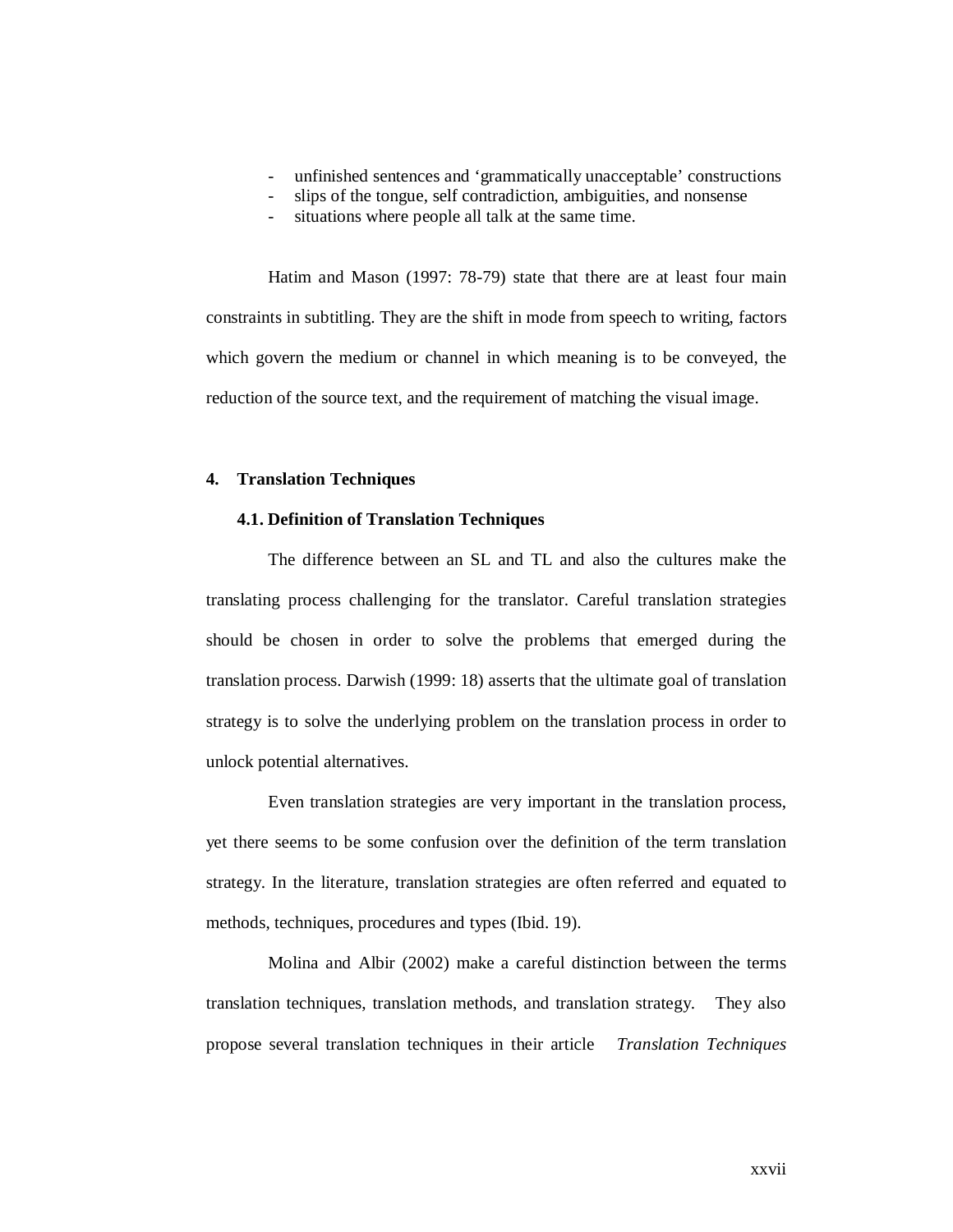*Revisited: a Dynamic and Functionalist Approach* (http://id.erudit.org/iderudit/008033ar).

Translation method refers to the way a particular translation process is carried out in terms of translation objective, i.e. a global option that affects the whole text (p. 11). The choice of translation methods depend on the aim of the translation: interpretative-communicative, literal, free and philological. The term literal here is different from the literal translation in the translation techniques in a way that literal translation as translation method affects the whole text, while literal translation as translation techniques affects micro units of the text.

According to them, strategies are the procedures (conscious or unconscious, verbal or non-verbal) used by the translator to solve problems that emerge when carrying out the translation process with a particular objective in mind (p. 12). They assert that since strategies play an essential role in problem solving, they are a central part of the sub competencies that make up translation competence. Strategies enable the translator finding a suitable solution for a translation unit. The solution will be materialized using a particular translation technique. Therefore, they concluded that strategies and techniques occupy different places in problem solving. Strategies are part of the process, while techniques affect the result.

Translation techniques are defined as procedures to analyze and classify how translation equivalence works (p. 13). According to them, a technique can only be judged meaningfully when it is evaluated within a particular context.

> Translation techniques are not good or bad in themselves; they are used functionally and dynamically in terms of: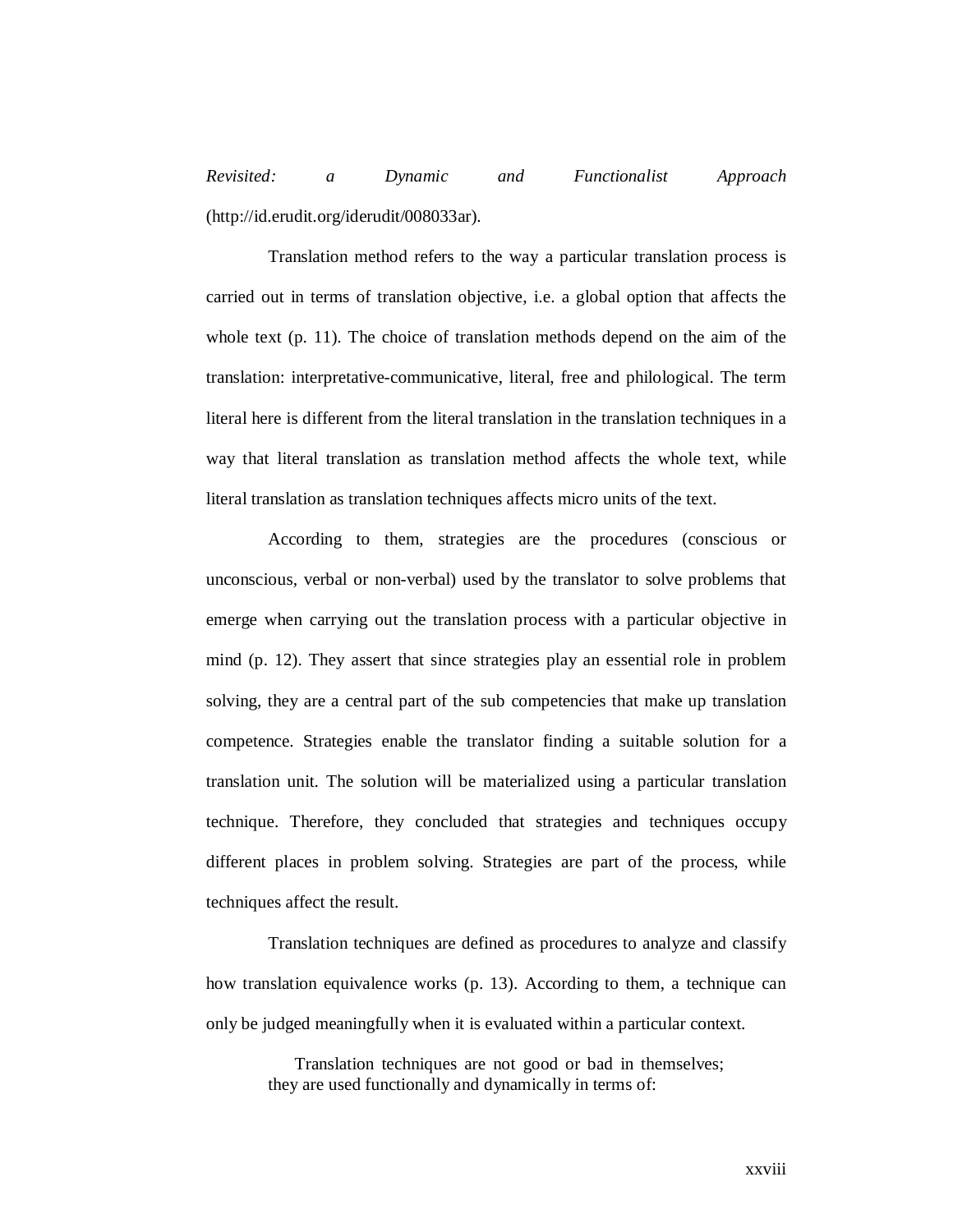- 1. The genre of the text (letter of complaint, contract, tourist brochure, etc.)
- 2. The type of translation (technical, literary, etc.)
- 3. The mode of translation (written translation, sight translation, consecutive interpreting, etc.)
- 4. The purpose of the translation and the characteristics of the translation audience
- 5. The method chosen (interpretative-communicative, etc.)

(p. 13)

#### **4.2. Classification of Translation Techniques**

Some scholars have provided several translation techniques in translating pun. Delabastita (in Schröter, 2005: 116-117; Spanakaki (URL: http://translationjournal.net/journal/40humor.htm)) mentions eight translation techniques dealing with wordplay which quite representative for this research. They are:

1) Pun rendered as pun

The SL pun is translated by another pun in TL which can differ more or less in form, semantic value and the way in which it is embedded in the context

2) Pun rendered as non-pun

A pun is rendered simply by phrase, retaining one or both meanings of the wordplay. The play with sounds is lost completely.

(2.2.) SL: Hoover *Dam*! We're still in New York. Abort! Dive, dive

dive!

TL: *Bendungan* Hoover! Kita masih di New York./ Batalkan.

Masuk kembali!/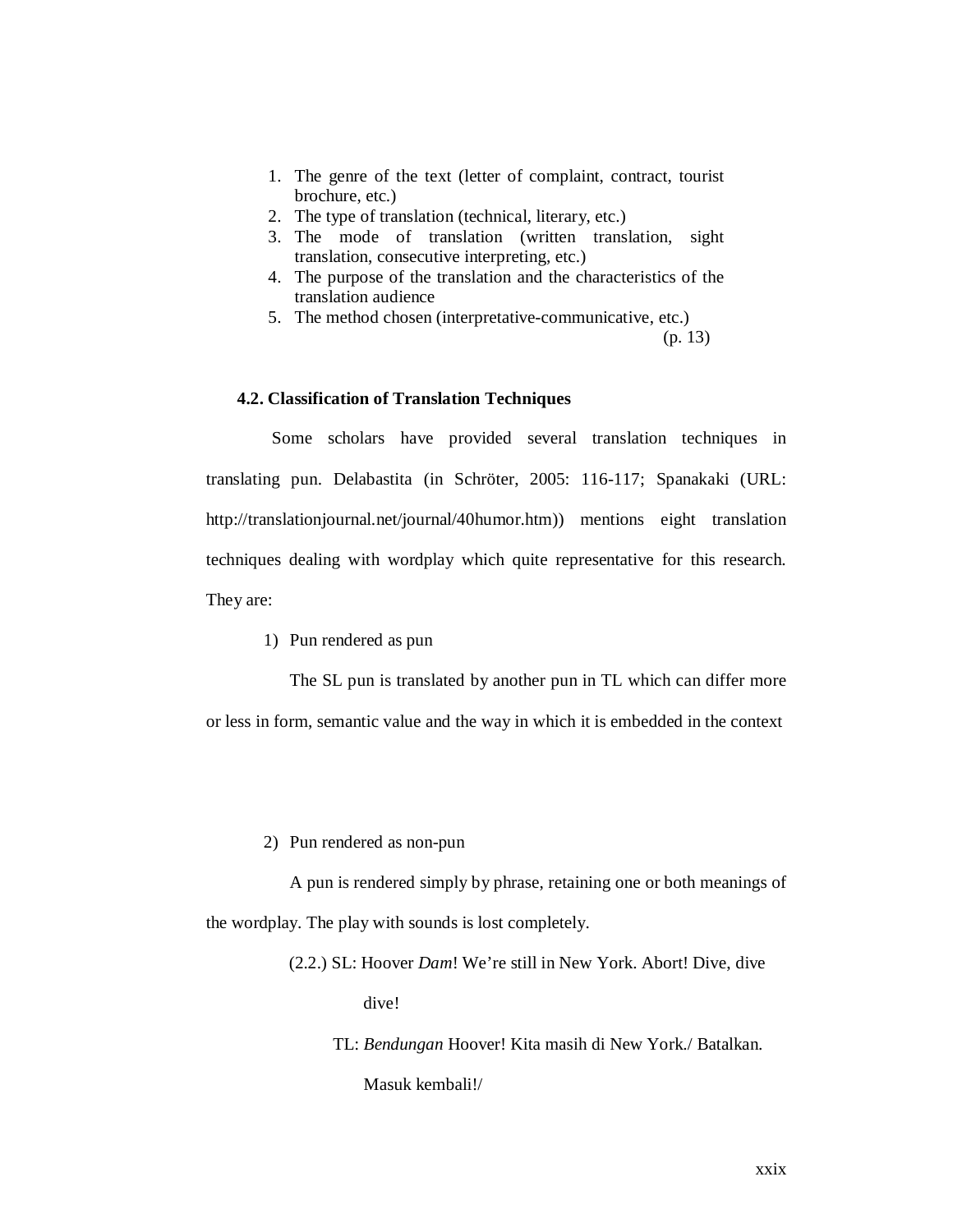The film is intended to be family free, therefore the words that are not appropriate , such as swearing, to be heard by children. Here the script is blurred into the word *dam*, which has similar pronounciation to the word *damn*. The translation, however, is not showing the similarity between *dam* and *damn*.

3) Pun rendered with another rhetorical device or punoid

A punoid is not a pun. It can be in the form of repetition, alliteration, rhyme, referential vagueness, irony, paradox etc. This is done in order to replace some of the lost effect of the wordplay.

> (2.3.) SL: Did that just say *Grand Central station*? Or my *aunt's constipation*?

TL: Katanya "*Stasiun Grand Central*" atau "*bibiku mual*"

In the SL, the play on words involving the similarity of the sounding between *Grand Central station* and *aunt's constipation*, while in TL it involves only the words *central* and *mual* which posses rhyme 'al'.

4) Pun rendered with zero pun

The pun is simply omitted and not rendered at all.

5) ST pun copied as TT pun

The pun is copied into TT without being translated.

(2.4.) SL: Wait! Wait! Come on! Wait! Here comes Alex!

Hold still! Wait! Wait! Wait! Hold still! No!

Come on! Come on! Here I come! Look!

Look! Look, look! It's Gloria! It's *Gloria***!**

Oh hey, it is Gloria.

TL: Tunggu, tunggu [Diam] / Tunggu Alex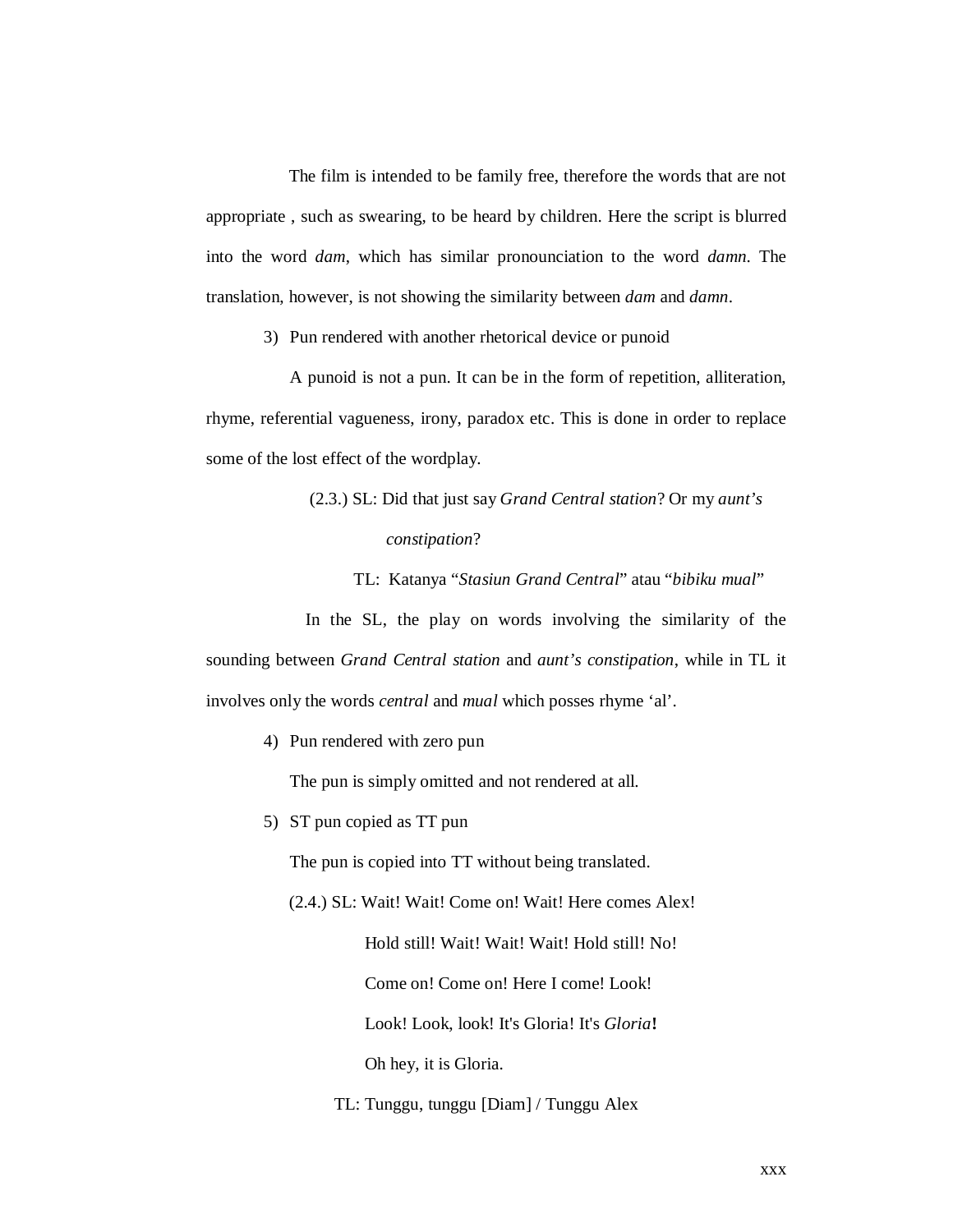[Diam] / Lihat! Lihat! Lihat! / Itu Gloria.

Itu *Gloria***.** / Hei, itu Gloria. / Astaga…

6) Non-pun à pun (a new pun introduced)

A compensatory pun is inserted, where there was none in the ST, possibly making up for ST puns lost elsewhere, or for any other reason

7) Zero pun rendered as pun (addition of a new pun)

A totally new textual material is added, containing wordplay as a compensatory device.

8) Editorial techniques

Explanatory footnotes or endnotes, comments in translator's forewords, 'anthological' presentation of different, complementary solutions etc.

#### **5. Translation Equivalence**

Equivalence is a term used by many writers to describe the nature and the extent of the relationships which exist between SL and TL texts or smaller linguistic units (Shuttleworth and Cowie, 1997: 49).

Nida (in Munday, 2001) subdivides the notion of equivalence into two

typologies: formal equivalence and dynamic equivalence.

Formal equivalence focuses attention on the message itself, in both form and content…. One is concerned that the message in the receptor language should match as closely as possible the different elements in the source language. (p. 41)

Formal equivalence is oriented towards the ST structure, which exerts strong influence in determining accuracy and correctness.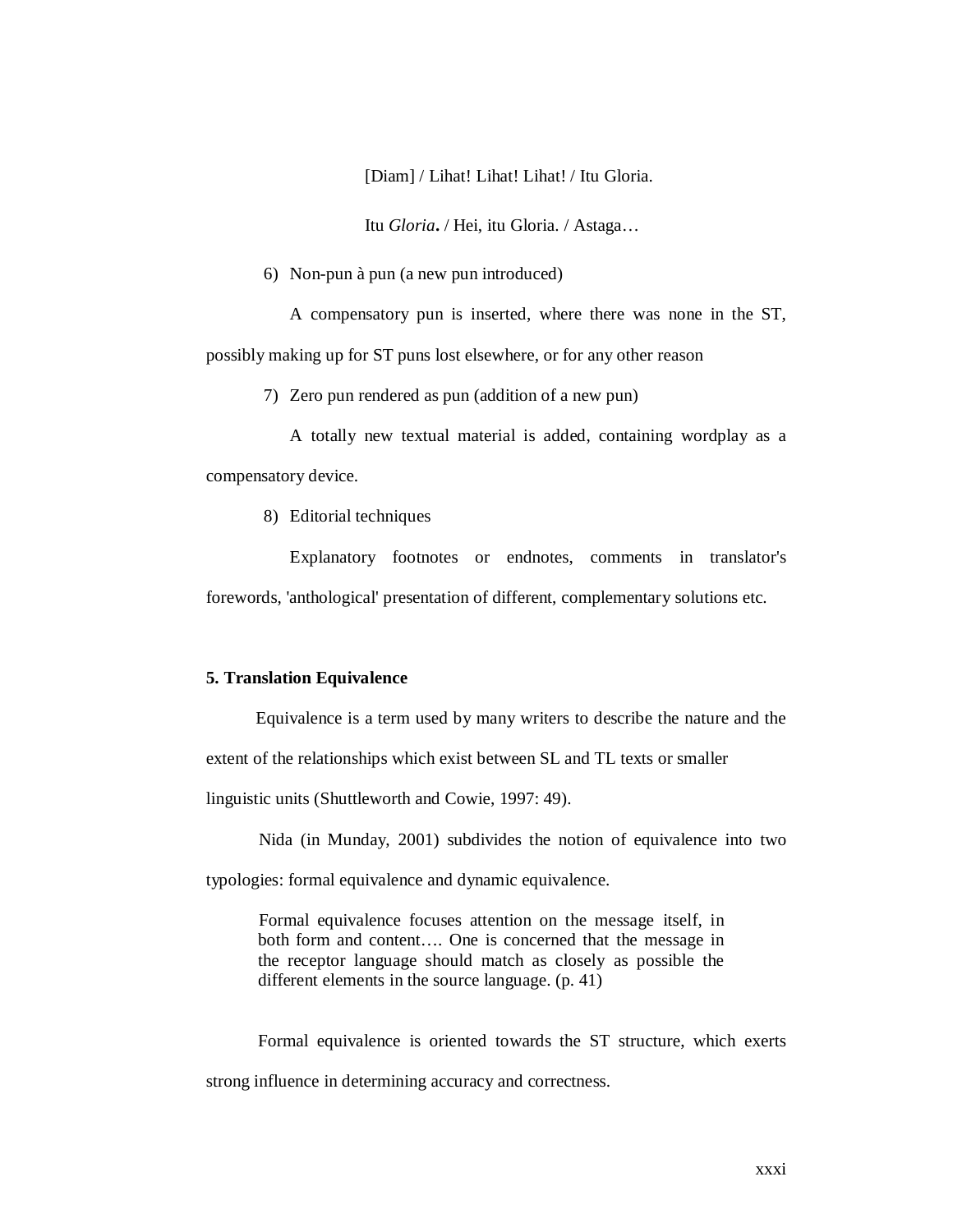Dynamic equivalence, on the other hand, is what Nida calls 'the principle of equivalent effect', where 'the relationship between the receptor and message should be substantially the same as that which existed between the original receptors and message' (p. 42).

Nida accepts that there is conflict between the traditional notions of content and form, he then underlines that 'correspondence in meaning must have priority over correspondence in style' if equivalence effect is to be achieved. (p.42)

#### **B. Pun**

## **1. Definition of Pun**

Sobkowick in The Encyclopedia of Language and Linguistics (1994: 3411) defines pun as deliberate use of lexical ambiguity (homonymy or homophony) in speech, mostly, through by no means exclusively, for jocular purposes*.* In this definition, it is stated that homonymy and homophony which become means to create pun. This definition also mentions that the purpose of pun is humor.

In Routledge Dictionary of Language and Linguistics (1996: 391) pun is defined as figure of speech of *repetition*, a play on words through the coupling of words that *sound similar* but which are very different semantically and etymologically. In the definition, the play on words involves repetition, which shares the similarity in sound.

Pun in Wynne-Davies is referred to the entry for *Play on words*, which is defined as "the use of word with more than one meaning or of two words which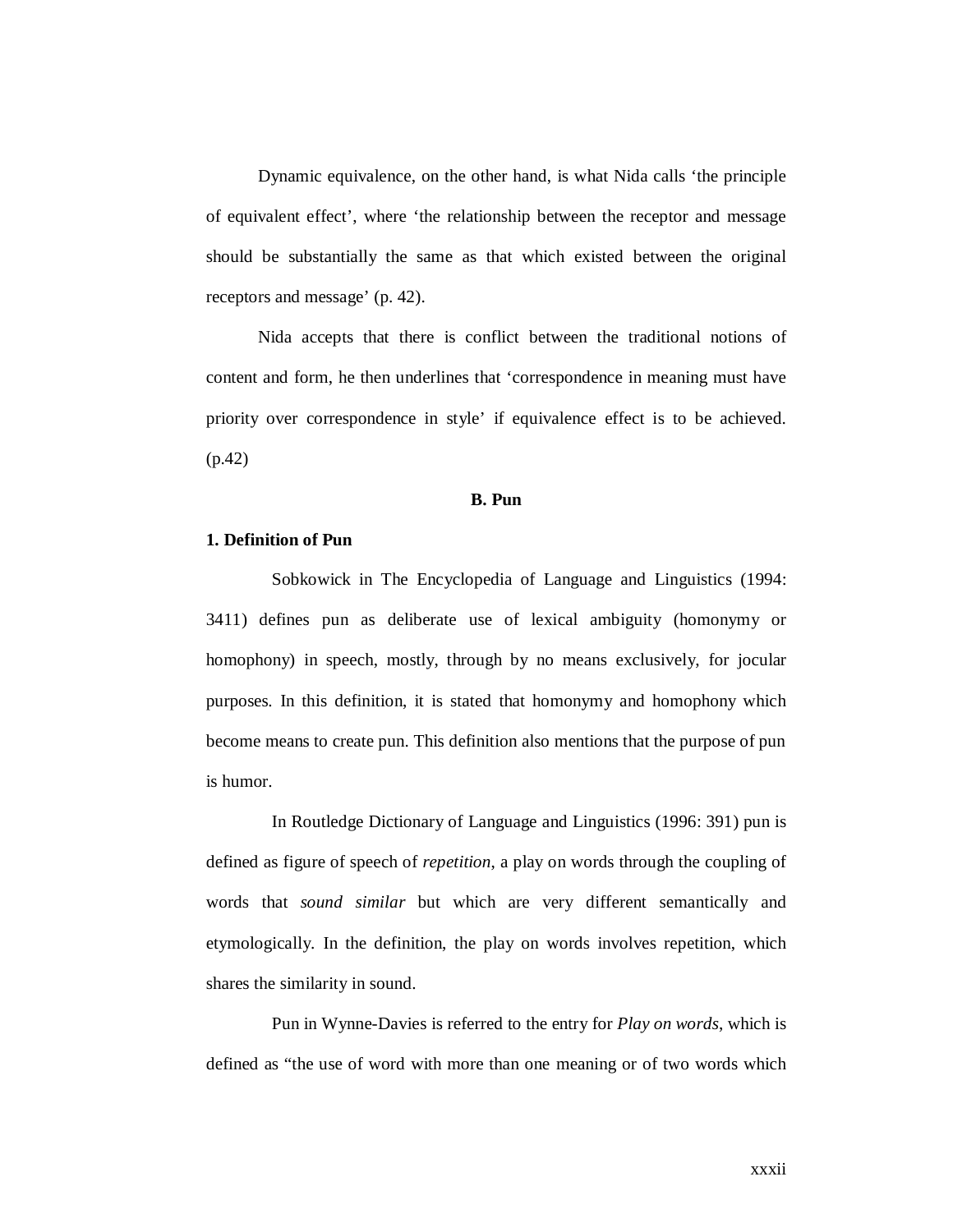sound the same in such a way that both meaning are called to mind." (in Schröter, 2005: 85)

Louden defines pun as a connection between two *similar sounding words* which invests the relationship between them with additional meaning. (in Schröter, 2005: 85)

The definition from Routledge Dictionary of Language and Linguistics, Wynne-Davies and Louden gives attention on the sounding of the words in creating pun.

The definition of pun in the Oxford English Dictionary is as follows:

The use of a word in such a way as to suggest two or more meanings or different associations, or the use of two or more words of the same or nearly the same sound with different meanings, so as to produce humorous effect; a play on words.

According to Schröter (2005: 156), this definition is vague since the Oxford English Dictionary's definition does not give clear distinction between pun and non-pun. The problem also deals with the degree of "sameness" or "nearly the same". The words "same or nearly the same" do not state a rule about, for example, the number of phonemes that have to coincide in two words in order to form potential punning material. He adds that it is even more problematic since humorous effect seems to be required for a pun, or at least the intention of bringing about humorous effect.

Hammond and Hughes differentiate between pun and play on words. They restrict pun to homophone. According to them a pun is made when someone notices that two different words sound the same, and constructs a sentence containing this sound. Both meanings of the sentence depend on the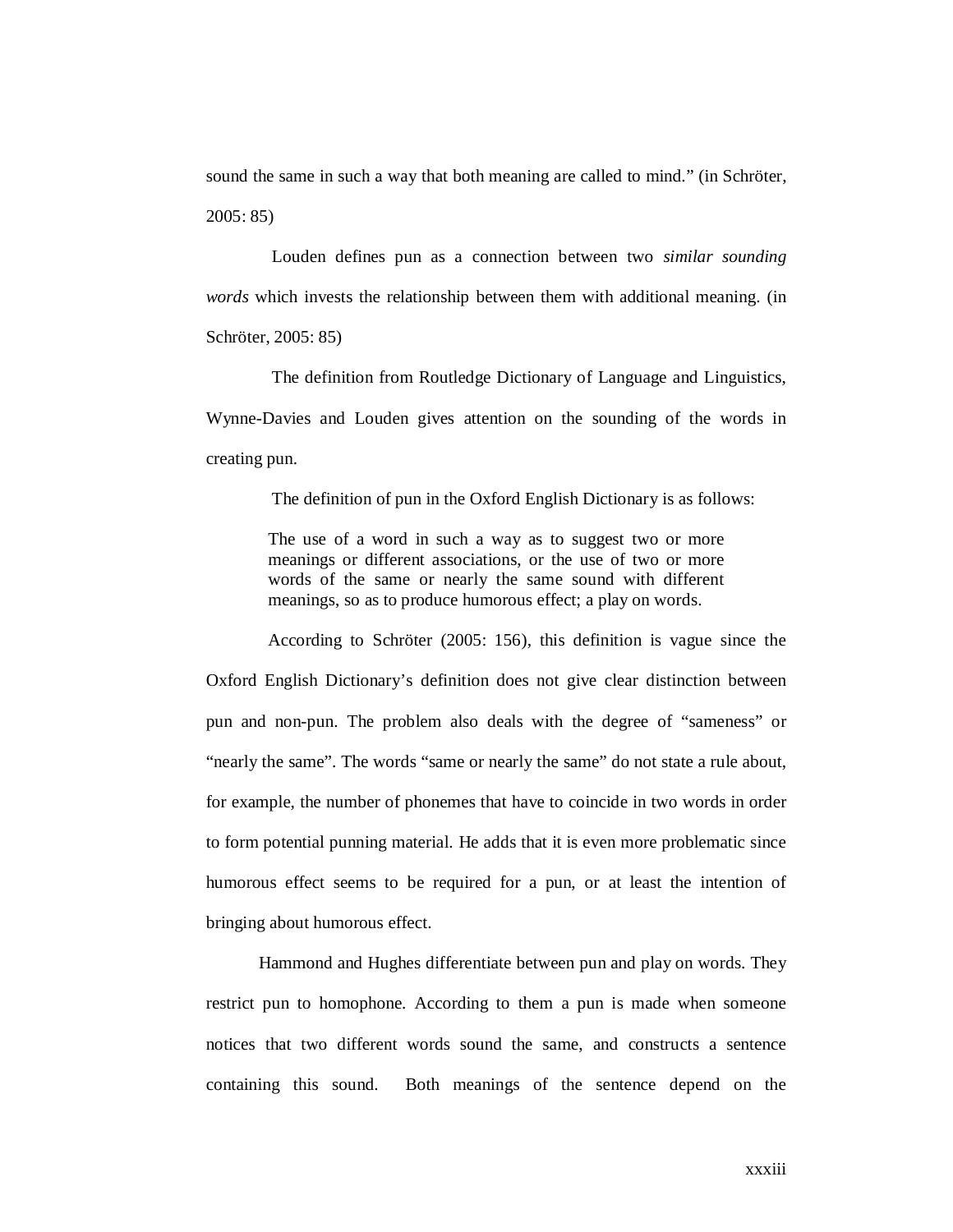interpretation of the ambiguous sound, while play on words is referred to homonyms. They state that a play on words is made when someone notices that one word has two different meanings, and construct a sentence containing this word. The two meanings of the sentence depend on the interpretation of the ambiguous word.

The difference between the pun and the play on words is that in the pun completely different words, having completely different meanings, are noticed to have the same or similar sounds, and are brought together in one sentence; whereas in the play on words one word is noticed to have two meanings, which have diverged from one common root word, and these different meanings of the same word are brought out.

Delabastita (in Koponen, 2004: 35) defines wordplay, a term which he uses interchangeably with pun, as:

> "Wordplay is the general name for the various *textual* phenomenon in which *structural features* of the language(s) used are exploited in order to bring about a *communicatively significant confrontation* of two (or more) linguistics structures *with more or less similar forms and more or less different meanings.*"

Koponen (2004: 35-36) notices three aspects that can be pointed out from Delabastita's definition of wordplay. The first aspect is that linguistic structures which have similar forms are contrasted to create humour out of their different meanings. Delabastita lists four different ways that linguistic structures can share a similar form. They are homonymy, homophony, homography and paronymy (further explanation will be presented in the next part of this chapter).

The second aspect is that to create humourous effect of wordplay, ambiguity alone is not enough. They require a context, either verbal or situational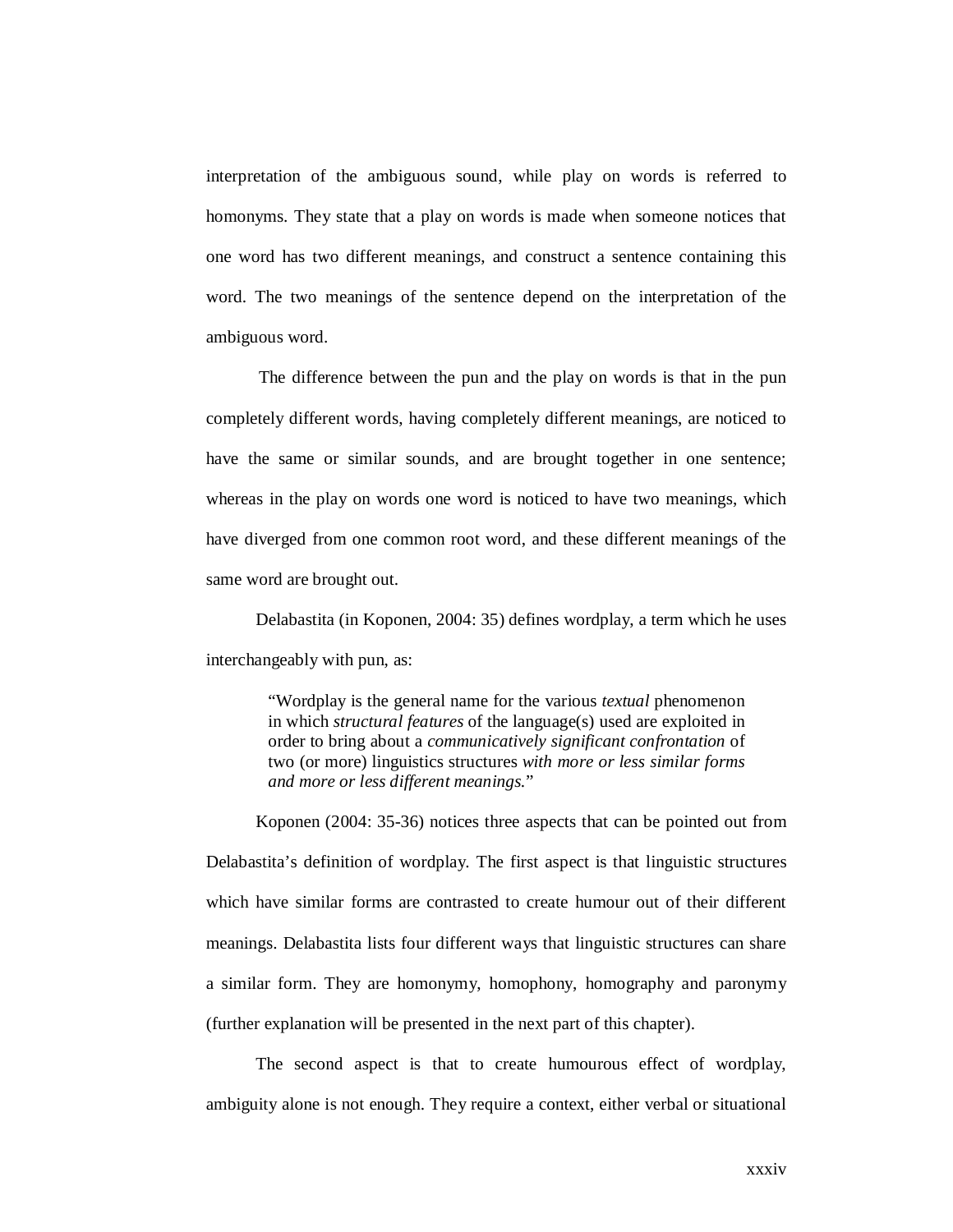to be activated. Verbal context deals with the human knowledge and expectation of grammatical and coherent texts and contextualized phrases. Situational context on the other hand, would include, for example pictorial element of comics, which gives an additional meaning to the text.

The third aspect is the communicative significance factor. There are differences between accidental ambiguities in the text and those used intentionally for wordplay and the effect it creates. Even Delabastita admits that it is often very difficult to determine the intention of the author.

From all of the definition of pun above, Delabastita perhaps gives the clearest definition of pun (or wordplay).

# **2. Types of Pun**

Delabastita (in Koponen, 2004: 35) divided pun into four categories. They are homonymy, homophony, homography and paronymy. While Schröter, in his dissertation (2005: 168), mentions five categories of pun. The categories are presented in the table below.

| <b>Name of Category</b> | Relationship between the punning items                                                     |  |
|-------------------------|--------------------------------------------------------------------------------------------|--|
| Homonymy                | Pronounciation and spelling identical; etymological<br>relationship non-existent or opaque |  |
| Polysemy                | Pronounciation and spelling identical; etymological<br>relationship transparent            |  |
| Homophony               | Pronounciation identical and spelling different                                            |  |
| Homography              | Pronounciation different and spelling identical                                            |  |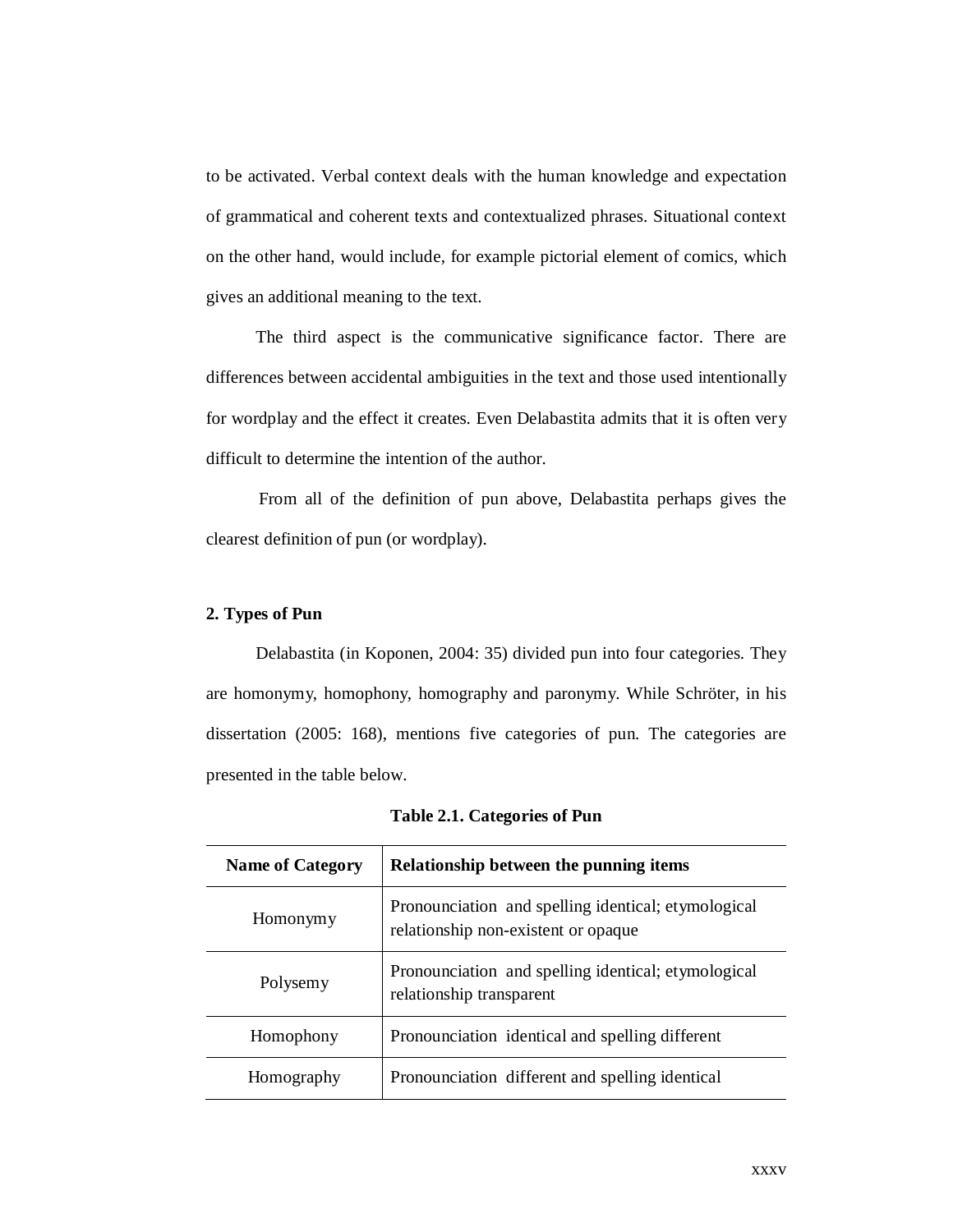| Paronymy                                                                      | Pronounciation and spelling similar, but not identical |  |
|-------------------------------------------------------------------------------|--------------------------------------------------------|--|
| A closer look in the individual categories will be presented in $2.1 - 2.5$ . |                                                        |  |

#### **2.1. Homonymy**

The term homonymy is used to refer to the relationship between two (or more) linguistic structures that are *formally identical*, both in spelling and sound, but have divergent meanings (Schröter, 2005: 168). Nash and Gottlieb (ibid.,169) call any items that have the same form, but have different meanings, homonyms. On the other hand, Hausman and Delabastita give a distinction between homonymy and polysemy based on the etymological relationship. Homonyms are those which do not have any relationship between them.

Homonymy in the Routledge Dictionary of Language and Linguistics (Bussman, 1996: 210) is defined as a type of lexical ambiguity involving two or more *different* words (emphasis added).

Since there is no instance of homonyms in the corpus, the example is taken from Schröter's study. The example is taken from the film *The Adventures of Rocky and Bullwinkle*.

> (2.5.) In one of the coops, the rooster Rocky is entertaining a croed of chickens with jokes while at the same time consuming some apparently intoxicating beverage from a white funnel. At one point, he pulls out a feather from his tail and puts it into his drink. Rocky: *Cocktail!*

The root of *cocktail* in the sense of '(blend of) alcoholic beverage(s)' is uncertain. Whether it has something to do with a cock's tail is completely obscure. Therefore Schröter counted it among homonymic variety.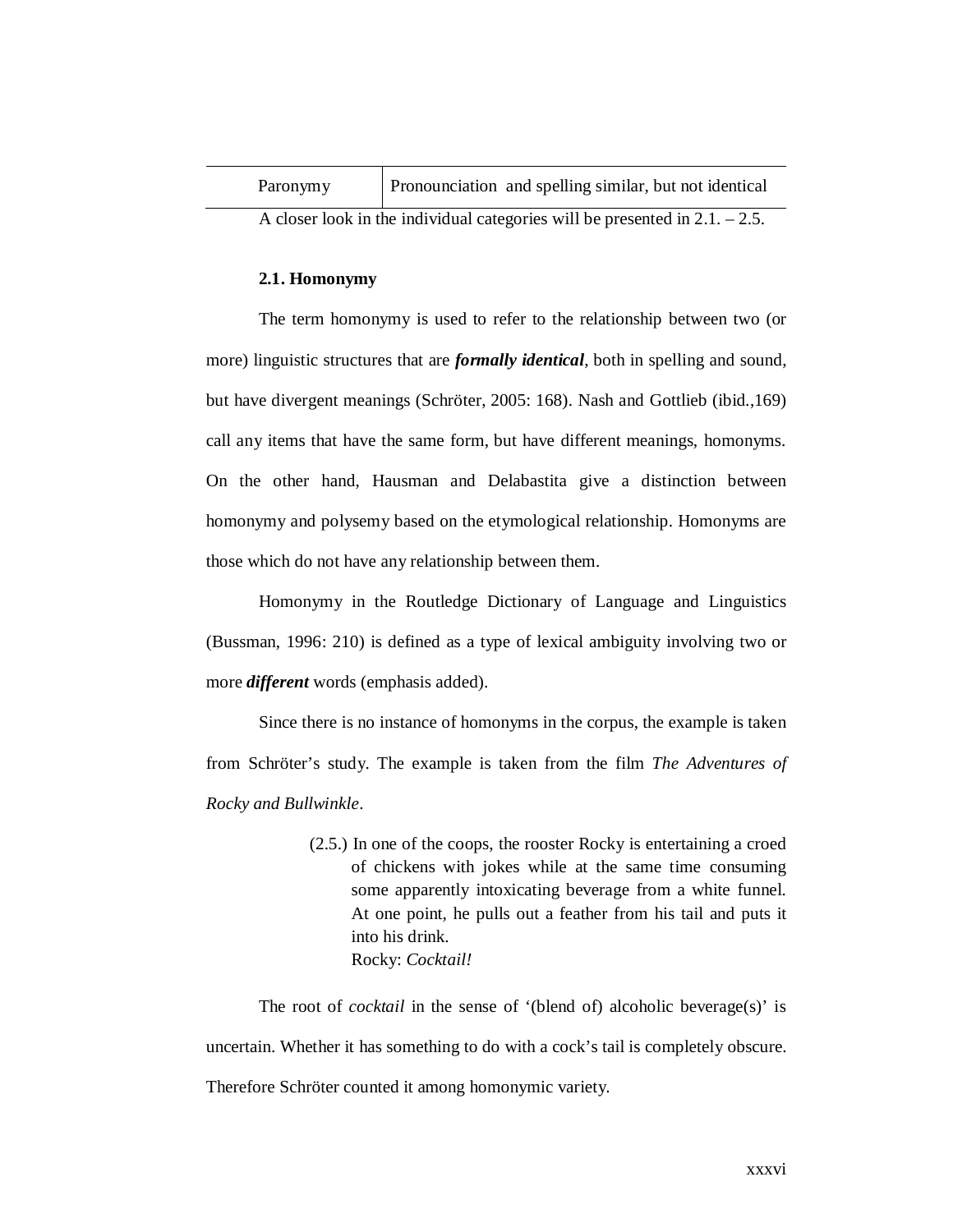#### **2.2. Polysemy**

Polysemy is characterized by a clash of orthographically and phonetically identical structures with divergent meanings and etymologically connected. (Schröter, 2005:181). He added that puns that are included in polysemy category only if the semantic link between the core items can be readily established without the help of additional information.

The term polysemy is coined by Breal (Bussman, 1996: 210). Polysemy is an expression which has two or more definitions with some common features that are usually derived from a single basic meaning.

> (2.6.) MAURICE: Say just where are you giants from? ALEX: We're from New York and we... KING JULIEN: All hail *the New York Giants!* THE LEMURS: *New York Giants!*

The four characters coming to Madagascar are all big, contrasted with the local inhabitants. When they said that they come from New York, the local inhabitants call them *the New York Giants*, which can refer to the famous football team from the same city. The way they shout it is as the supporters of the team do. The common features they share can be understood from the context.

#### **2.3. Homophony**

Homophones are defined as two or more words or other linguistic structures that sound the same, but are spelt differently (Schröter, 2005:197).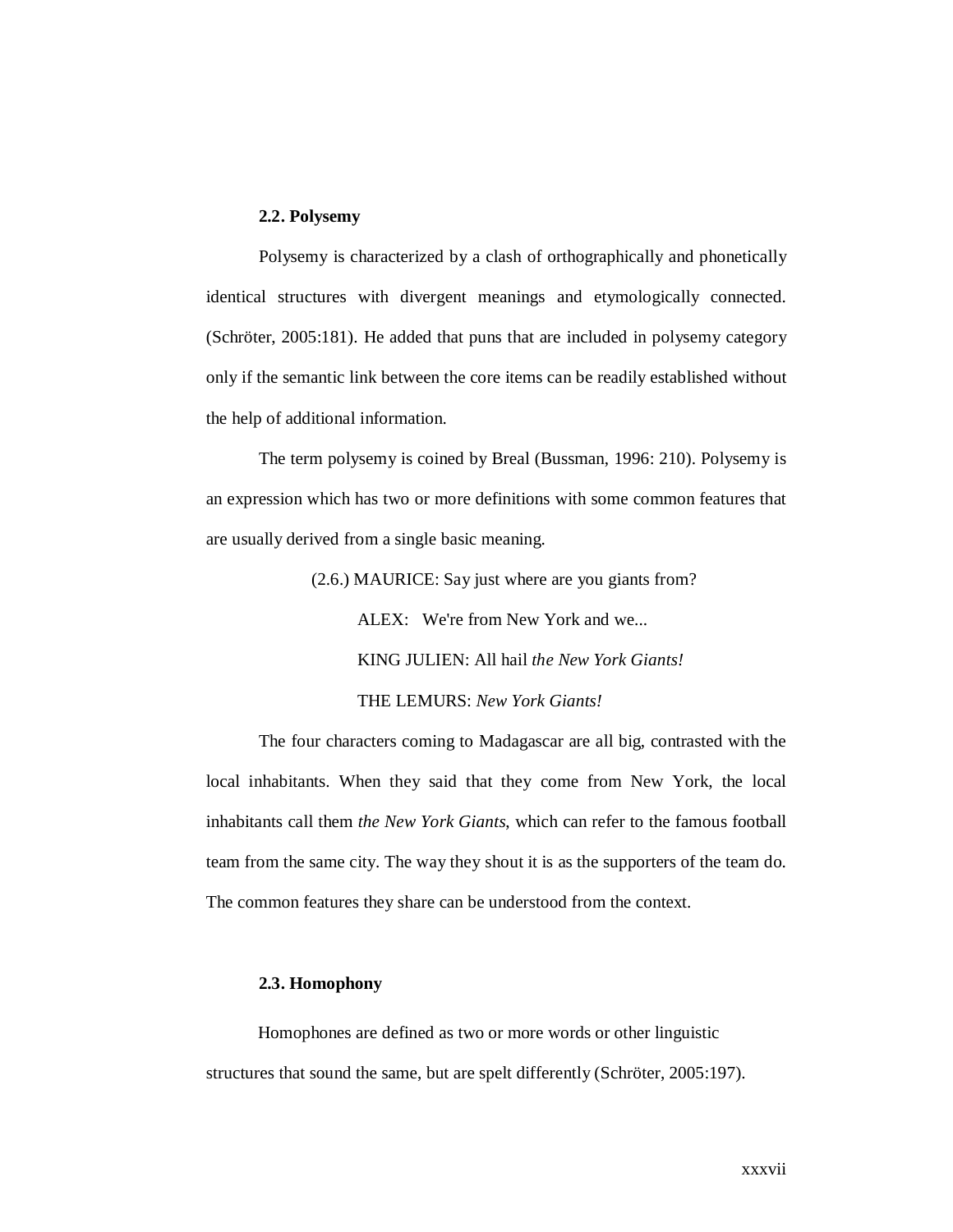The definition of homophony in Routledge Dictionary of Language and Linguistics (1996: 211) is a type of lexical ambiguity in which two or more expressions have an identical pronounciation but different spellings and meanings.

The example below is taken from Crystal (in Schröter, 2005:199).

(2.7.) 'Dad, what are all those in the new shed?'

'They're *knot* holes.'

'What do you mean '"They're *not* holes?" I can put my finger right through them.'

The play on words involving here is between *knot* and *not*. They are pronounced identical /nυt/.

#### **2.4. Homography**

In contrast to homophones, homographs can be defined as written forms that are identical, but not the pronounciation (Schröter, 2005:197). Two expressions are homographic if they are orthographically identical but have different pronounciation. (Bussman, 1996: 210). Since the ambiguity in homography is based on the identical on the written form, it hardly finds them in films, which mostly dealing with spoken material.

The example is taken from Schröter (2005: 166)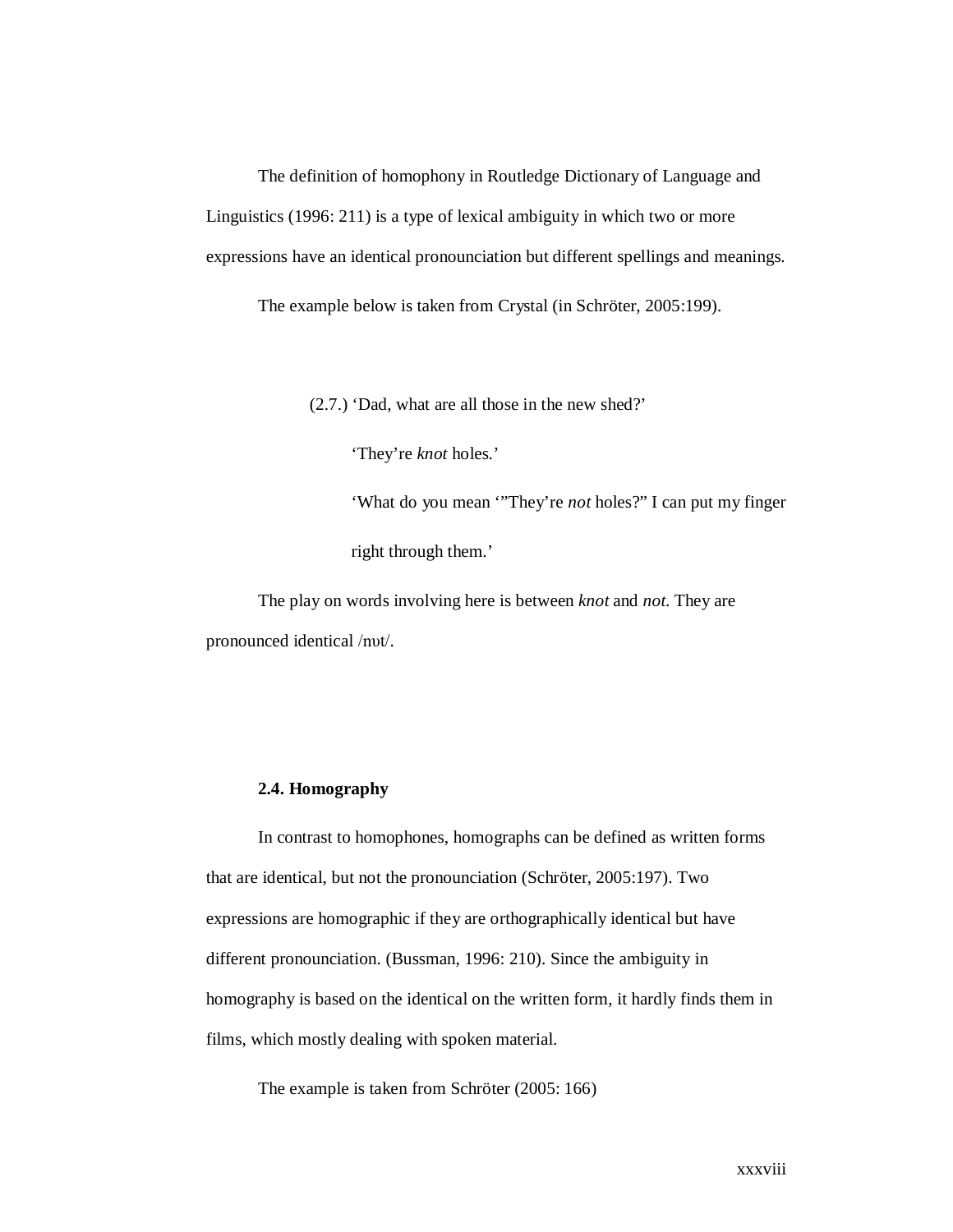(2.7.) What choice does a discontent soldier face who is about to

sent to the Sahara? – Desert or desert?

#### **2.5. Paronymy**

Paronymy is defined as the relationship between linguistic structures that are formally similar, but not identical on either phonetic or the orthographic level (Schröter, 2005:197). According to de Vries and Verheij (1997: 76) paronymy is the use of words with only a slight difference in surface form. In their examples the similarity mostly involves one or two letters. The similarity in paronymy is weaker than in homonymy but still strong enough to be related to each other in the mind of the listener or reader.

(2.8.) MARTY: We shall call it *San Dilemo Zoo*

Marty is trying to compare the place they have just cast away, Madagascar, with the place they have already known, San Diego Zoo.

(2.9.) ALEX: *You maniac! You burned it up! Darn you! Darn you* 

# *all to hack!*

Alex's dialogue is a reference to the line in *Planet of the Apes*: "You blew it up! Damn you! Damn you all to hell!" (http://en.wikipedia/wiki/Madagascar).

# **C. Madagascar**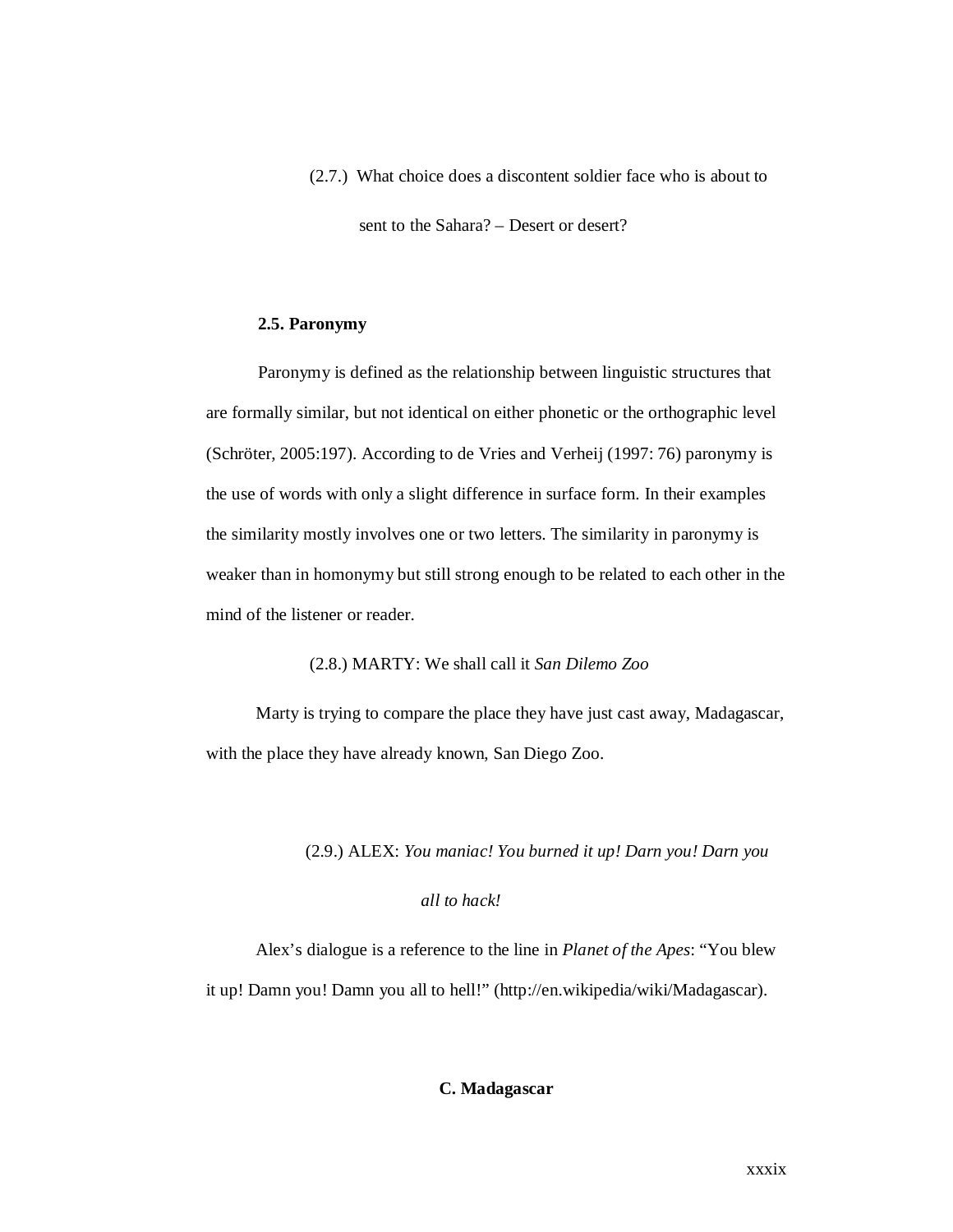Madagascar is a computer-animated film produced by DreamWorks Animation, and released in movie theatres on May 27, 2005. The film tells the story of four Central Park Zoo animals; Marty, Alex, Gloria and Melman who have spent their lives in blissful captivity and are unexpectedly shipped back to Africa, getting shipwrecked on the island of Madagascar (http://

en.wikipedia/wiki/Madagascar). The story begins when Marty stated his wish to see the rest of the world out of Central Park Zoo, the place where they belong. In trying to escape from the zoo, Marty and his friends are catch by the police and finally they are really transported to wildlife Africa. Unfortunately, they cast away in Madagascar, a place that they never seen before. In Madagascar they finally get the real experience of live outside the zoo and get the meaning of friendship.

#### **CHAPTER III**

# **RESEARCH METHODOLOGY**

#### **Research Type and Design**

This research is *descriptive qualitative* research. Cresswell defines a qualitative study as an inquiry process of understanding a social or human problem, based on building a complex, holistic picture, formed with words, reporting detailed views of informants, and conducted in a natural setting (1994: 1-2). Bogdan and Taylor (in Moleong, 2005: 4) define qualitative methodology as *prosedur penelitian yang menghasilkan data deskriptif berupa kata-kata tertulis atau lisan dari orang-orang dan perilaku yang diamati*. According to them, there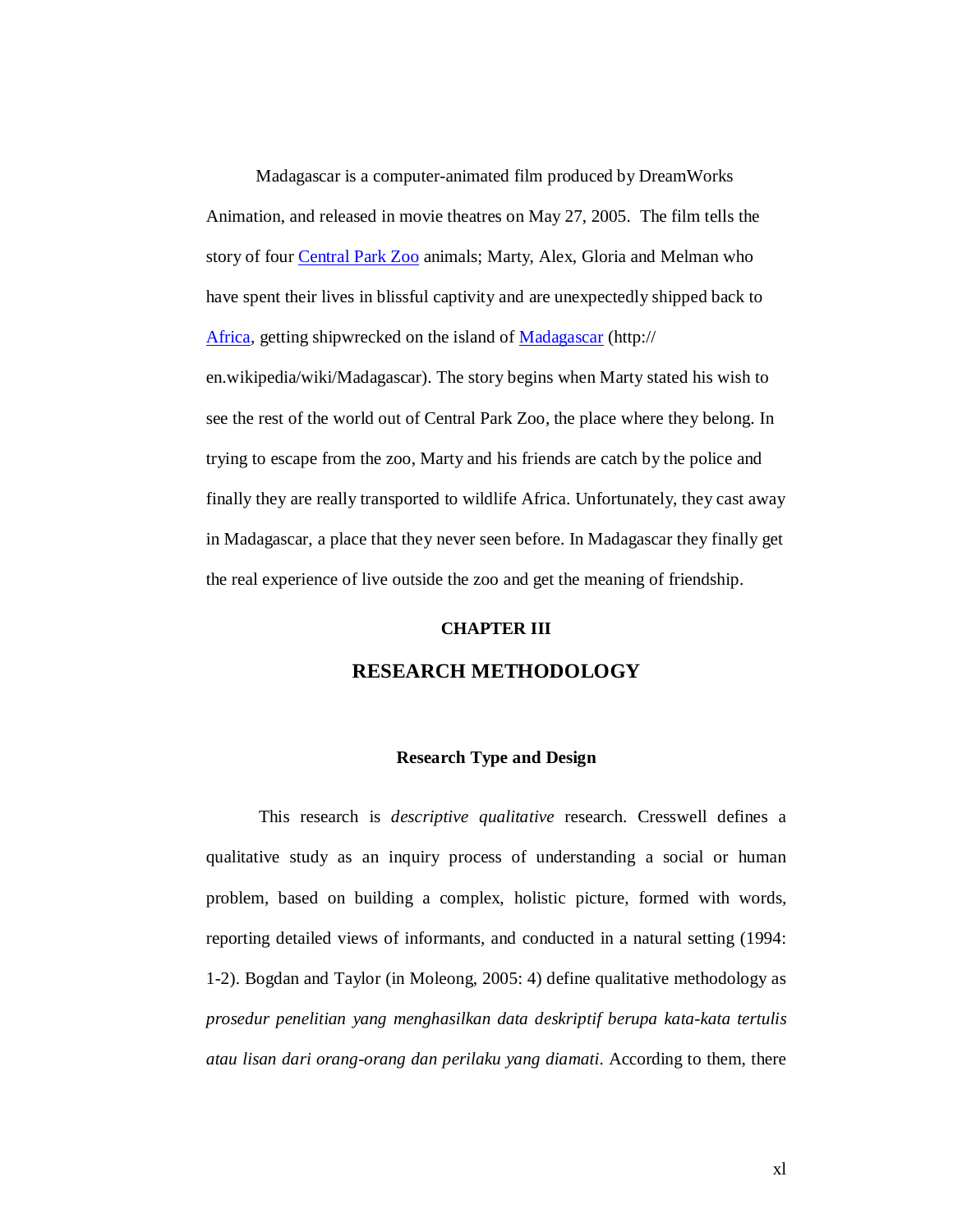is no hypothesis in this type of research. This research is descriptive since the data are in the form of words instead of numbers.

This research is a single embedded case study. According to Merriam (in Cresswell, 1998: 61), a case study is an exploration of a "bounded system" or a case (or multiple cases) over time through detailed, in-depth data collection involving multiple sources of information rich in context. This study focuses on the translation of puns existed in the film entitled *Madagascar.* It is an embedded case study since it analyzes the specific aspect of the case (Yin in Cresswell, 1998: 63). This study is intended to describe the types of puns found in the movie and to find out the translation techniques of puns and the accuracy of the translation.

#### **Data and Source of Data**

The data of this research are all of dialogues containing puns, which were taken from a film entitled Madagascar by DreamWorks Animation. In order to get more complete information about the phenomena, open-ended questionnaires were spread out to three informants. Patton (1980: 28) states that the purpose of gathering responses to open-ended questions is to enable the researcher to understand and capture the points of view of other people without predetermining those points of view through prior selection of questionnaire categories. By doing so, the researcher will be able to understand the world as seen by the informants. The qualitative research uses the term *informant* instead of respondent since it is the information that is highly needed instead of the responses. Those who fulfill the criteria were chosen in order to get the best answer for the research questions. The informants involved in this study are called raters.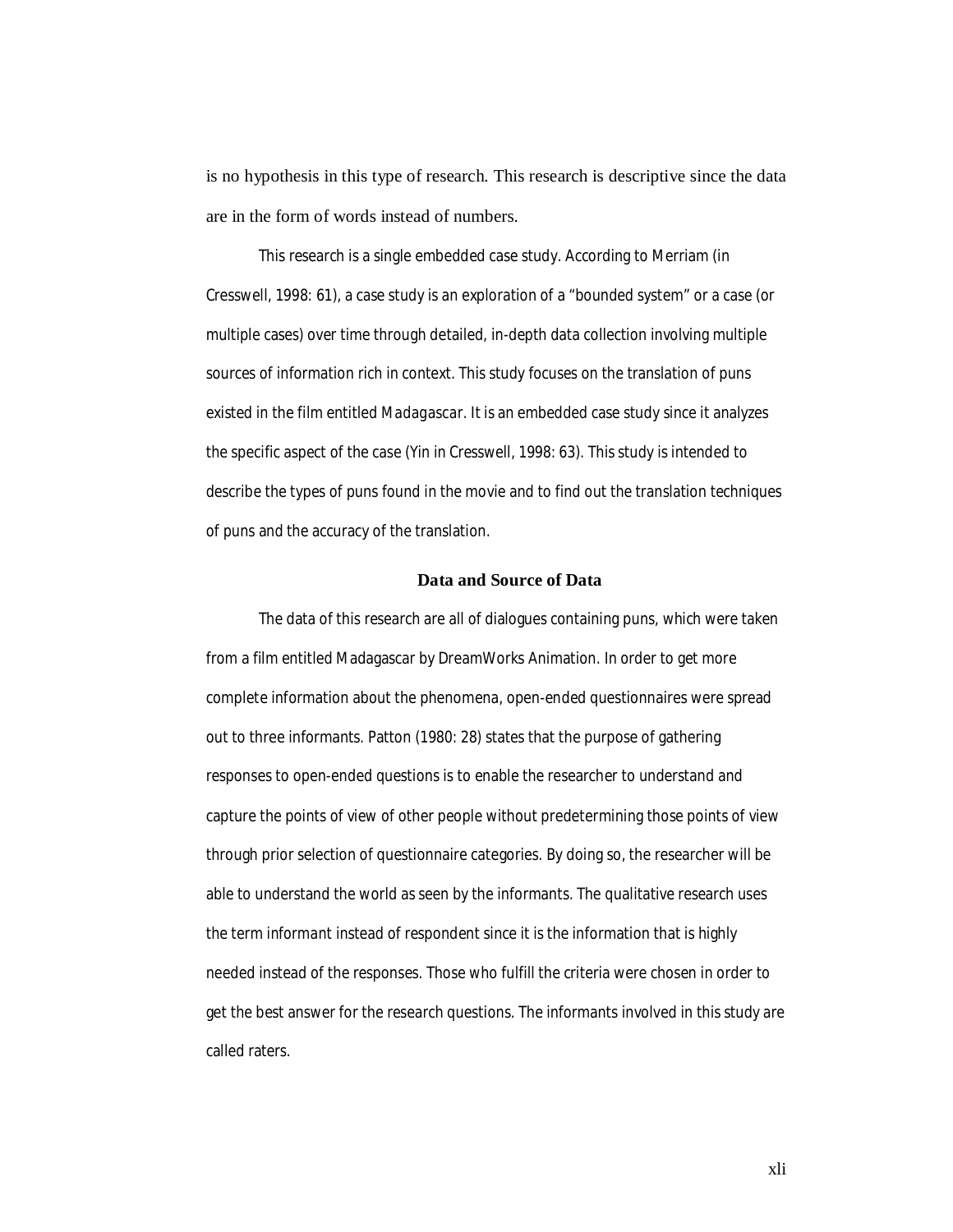#### **Sample and Sampling Technique**

Patton (in Crabtree and Miller 1992: 33) states that qualitative inquiry typically focuses in-depth on relatively small samples, even single case (n=1), selected purposively. He further adds that different from quantitative sampling, which concerns with representativeness, qualitative sampling concerns with information richness. He also suggests that sample size is not the determinant of the research significance because, as it has been stated above, it is the information that is highly needed and not the number. One of the characteristics of qualitative inquiry is **purposive sampling**. According to Moleong (2005: 35), *sampling bertujuan dimaksudkan untuk memilih sejumlah "kecil" dan tidak harus representatif; sampel dimaksudkan untuk mengarah pada pemahaman secara mendalam.* 

The sample of this research covers dialogues containing puns. The second data are taken from the informants. The informants are chosen based on purposive sampling or criterion-based selection. Those who meet several criteria determined are selected; in the hope that the best and elaborate answers for the research questions are obtained. The criteria in determining the informants are those who master both languages (i.e. English and Bahasa Indonesia). Secondly, the informants which were chosen should have knowledge in translation and also have a practical experience in translation. Moreover, they were chosen as they were willing to participate in the study.

#### **Method of Data Collection**

According to Cresswell (1998: 120) there are four basic types of information to collect: observations (ranging from nonparticipant to participant), interviews (ranging from semi structured to open-ended), documents (ranging from private to public), and

xlii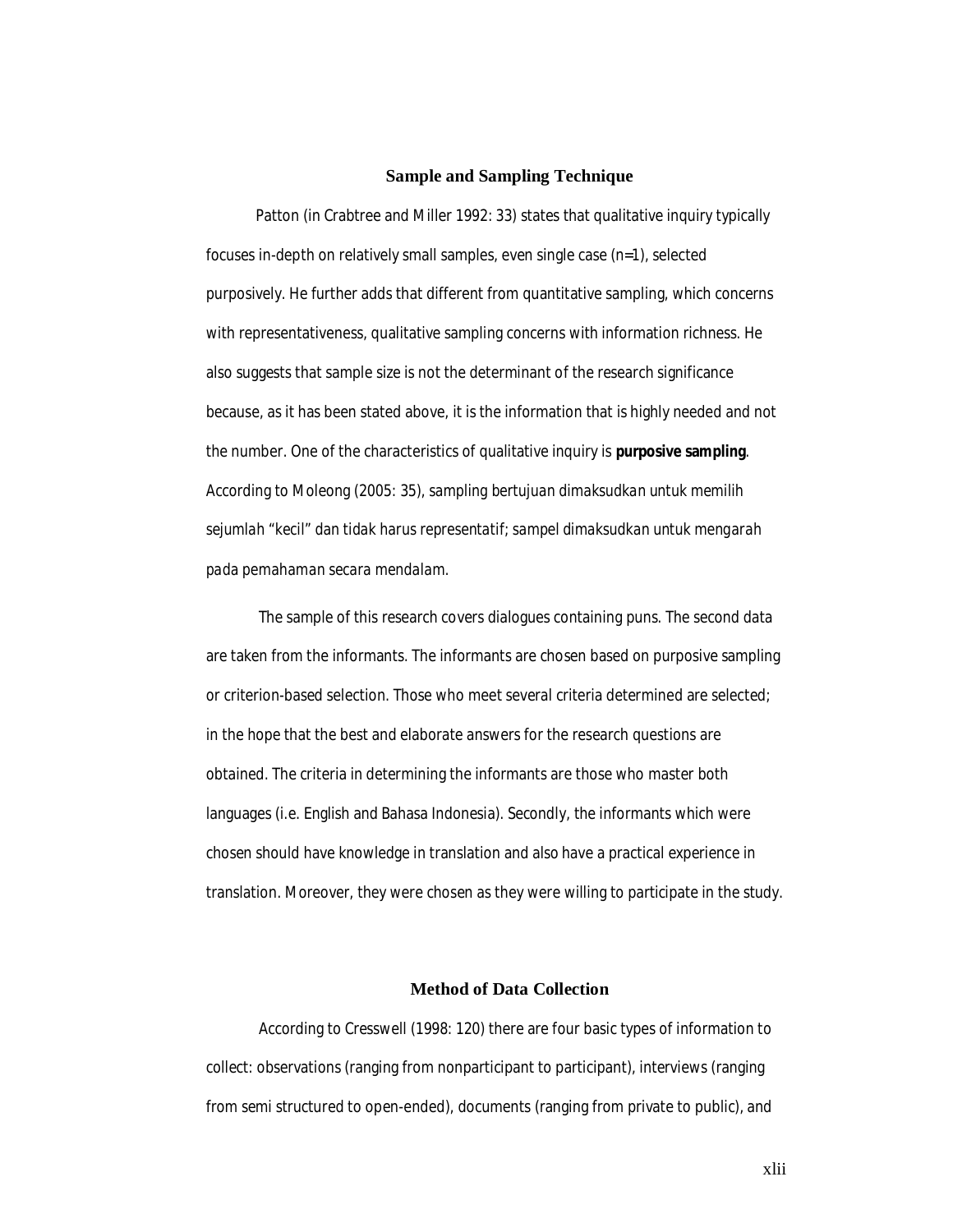audio-visual materials (including materials such as photographs, compact disks, and videotapes). The objects of this study are the dialogues containing puns in the film entitled Madagascar and its translation. In collecting the data, the researcher applied two methods. They were content analysis and questionnaires. In content analysis, the researcher collected the data of the dialogues containing puns in the film and the Indonesian translation.

In order to get a more reliable data in terms of the accuracy, the help from a key informant is highly needed. The key informants chosen in this research are called raters.

The translation quality assessment of the subtitles, i.e. the accuracy of the translation, is determined by using close and open-ended questionnaires. It means that the raters firstly determined the accuracy of the translation and secondly they gave comments or any information needed related to the questions. The raters had to rate or score the accuracy of the data based on the scales determined by the researcher. The scales of the scoring are as follows:

| Score          | Category      | <b>Description</b>                                                                                                                                                           |
|----------------|---------------|------------------------------------------------------------------------------------------------------------------------------------------------------------------------------|
| 1              | Accurate      | The meaning of pun in the source text is conveyed<br>into target text in accordance to the context, the<br>effect of pun in the target text is equal with the<br>source text |
| $\overline{2}$ | Less Accurate | The meaning of pun in the source text is conveyed<br>into target text, however the effect of the pun in the<br>target text is not equal with the source text                 |
| 3              | Inaccurate    | There is a distortion of meaning of pun in the target<br>text.                                                                                                               |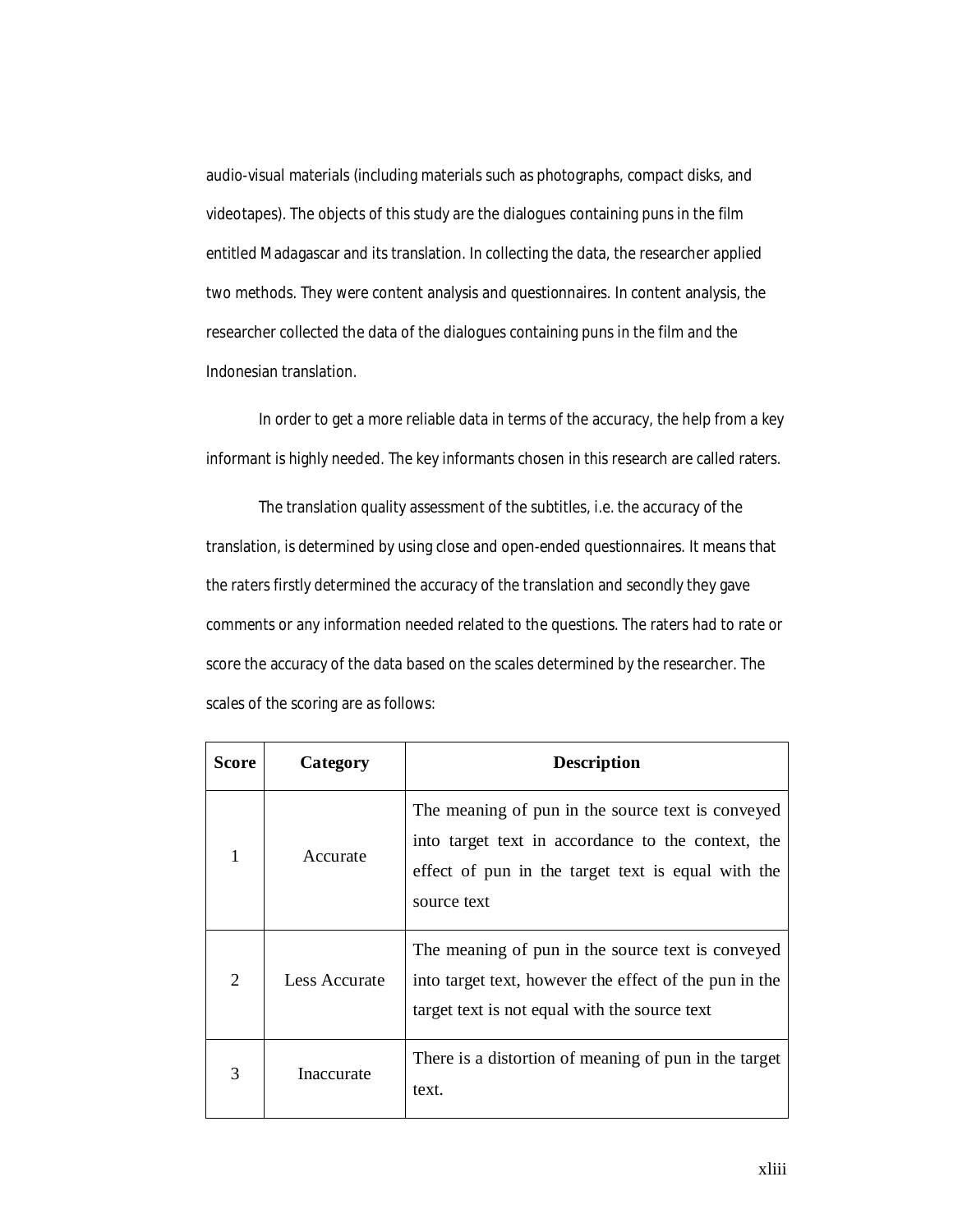The open-ended questionnaires allow the informants to give a more complete and elaborate information, which might be important for the study and perhaps never been thought by the researcher before. The informants chosen for answering the questions are those who meet the determined criteria, which have been stated above. It is done in order to get the information needed for finding the answer for the questions in the study.

# **Research Procedure**

Research procedures are the steps from which the researcher conducted the research. The researcher followed these procedures:

Determining the object of research

The object of this research is the translation of puns in the subtitle of *Madagascar*.

Collecting the data

There are two methods in gathering data for this research. The first was content analysis. The data were collected and written.

The second is the open-ended questionnaires spread out to three informants who meet the criteria that have been determined before.

Making a list of the data in the form of a questionnaire and asking for the three raters to rate the accuracy of the data.

Analyzing the data

The data were analyzed based on the problem statements. The first was describing the types of pun found in the movie. Secondly, the translation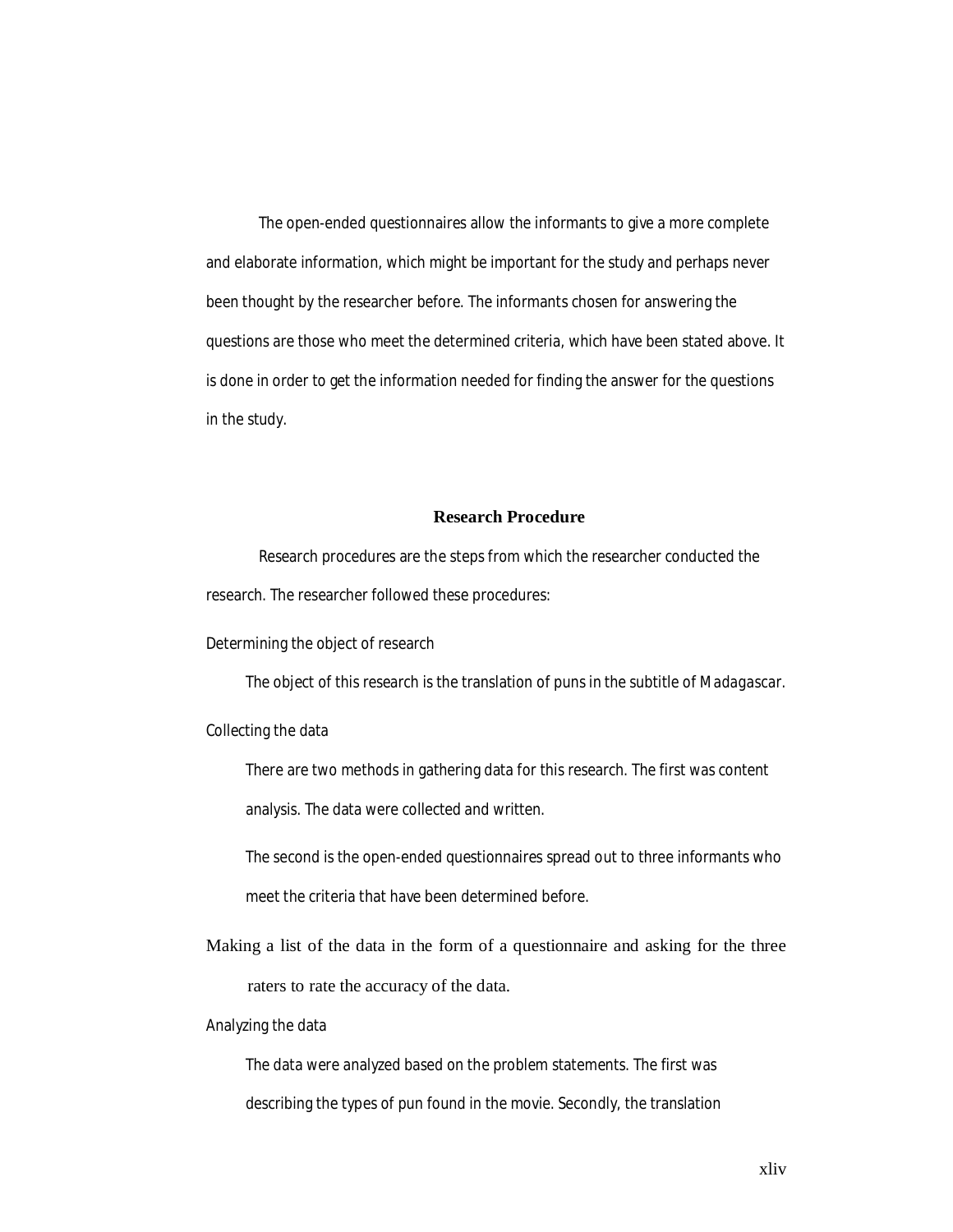techniques were described. Then, the accuracy of the translation was analyzed based on the information gathered from the questionnaires.

Drawing conclusion.

The last step was drawing conclusions based on the analysis that had been done.

#### **Technique of Data Analysis**

Data analysis is the process of bringing order, structure, and meaning to the mass collected data (Marshall & Rossman, 1994: 111). Analysis starts shortly after the first data are collected and proceeds simultaneously with data collection (Crabtree and Miller, 1992: 235). Below are the techniques of analyzing the data in this research, which were conducted as follows:

All of the collected data were identified and coded as explained in the Research Procedure.

The data were observed to find out the types of puns

- The data were analyzed to find out the techniques employed by the translator in translating humor.
- The data taken from the questionnaires were analyzed to describe the accuracy of the subtitles.

Based on the analysis of the data, the conclusions were drawn.

# **CHAPTER IV**

# **DATA ANALYSIS**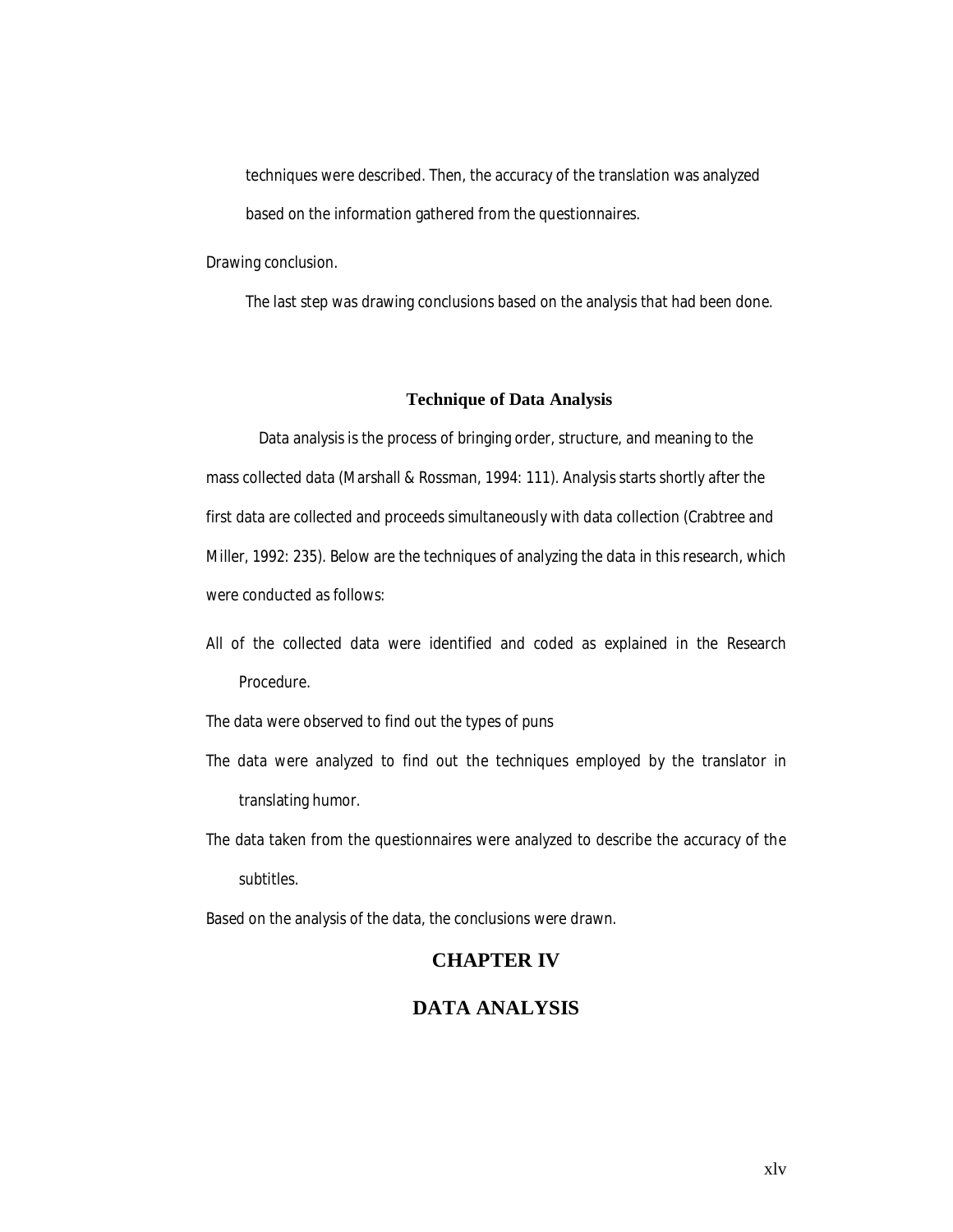This chapter presents the result of the research which is devided into three sub-chapters. The analysis begins with the research findings on the types of puns. It is followed by the analysis on the techniques employed by the translator in translating puns. The accuracy of the translation becomes the last part of this chapter to be analyzed.

#### **A. Types of Pun**

This sub-chapter deals with the categories of pun which are found in *Madagascar*. In the film, there are two types of pun, namely polysemy and paronymy. The total number of the pun is 19. The table below shows the distribution of each types.

Table 4. 1. Types of pun in the film.

| Types of pun   | Polysemy | Paronymy | Total |
|----------------|----------|----------|-------|
| <b>Numbers</b> | 10       |          | 19    |
| Percentage     | 52.63 %  | 47.37 %  | 100 % |

Polysemy is more commonly used than the other type of pun in this film. The figure shows the percentage of polysemy is 52.63 %, which means more than a half of the total number of the puns is polysemy. Paronymy appears in the movie as many as 9 instances, or 47.37 % from the total number of the puns. A detailed discussion of each types of pun is presented below.

#### **1. Paronymy**

As it has been stated above that as many as 9 instances of paronymic puns are found in the film. The table below shows the number of data included into this type of pun.

Table 4. 2. Number of data containing paronymy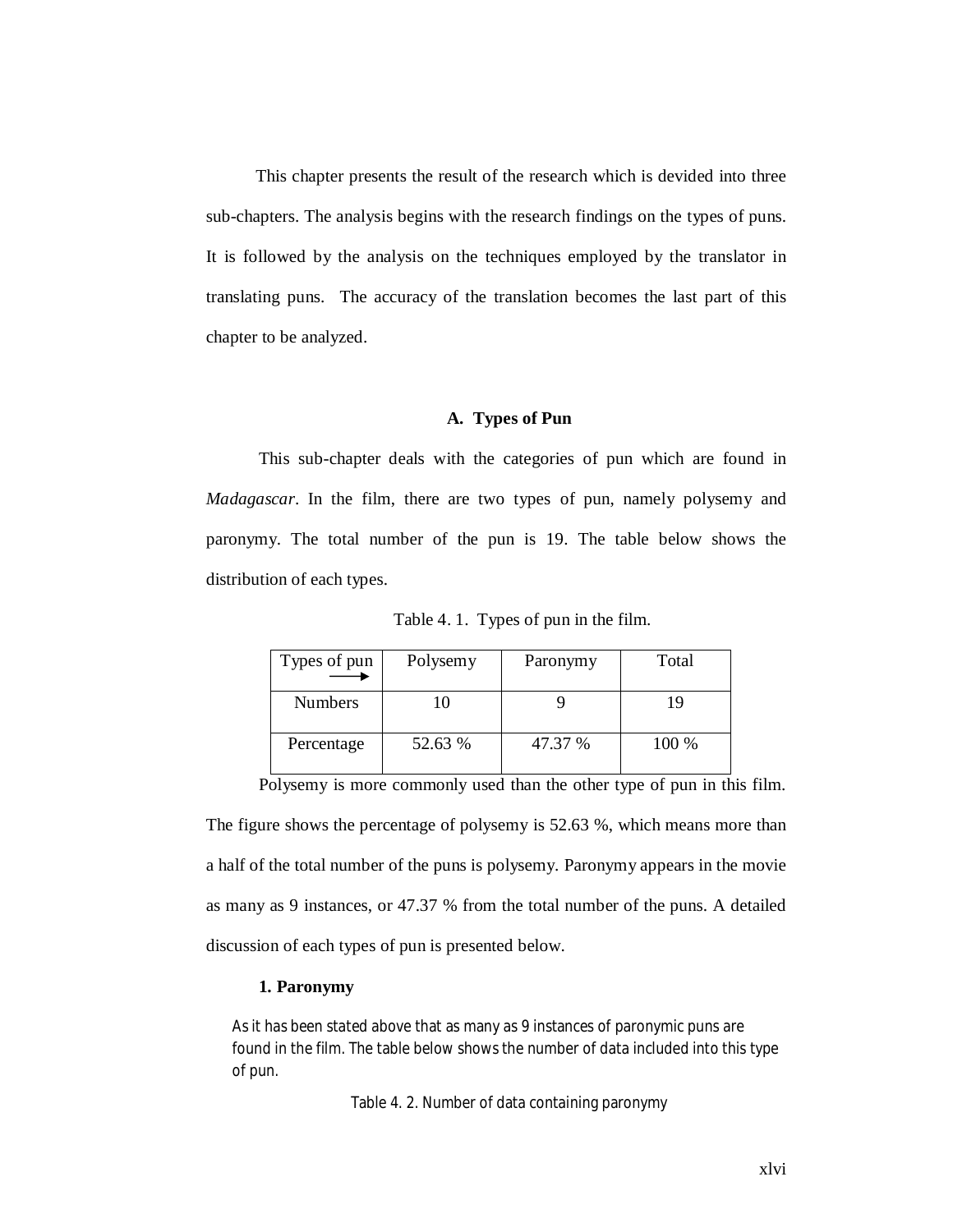|          | Number of data                   | Total |
|----------|----------------------------------|-------|
| Paronymy | 2, 3, 4, 5, 8,<br>12, 16, 17, 19 |       |

According to Schröter (2005: 206-207), paronymy is defined as the relationship between linguistic structures that are formally similar, but not identical on either the phonetic or the orthographic level. de Vries and Verheij (in Schröter 2005: 207) mention that although the similarity in paronymy is weaker than in homonymy, it is still strong enough for the two words to be related each other in the mind of the listener or reader. The following instance shows the similarity of the orthographic level or near-homographs. The central issue of puns is typed italic.

- (4.1.) Skipper, the leader of the four penguins in Central Park Zoo, wants to escape from the zoo as he thinks that it is a conspiracy that a penguin exists in New York City. He asked his friends to dig the zoo line but when he succeeds the digging he finds himself in Marty's cage, that is still inside the Central Park Zoo.
	- SKIPPER: Hoover *Dam*! We're still in New York. Abort! Dive, dive, dive!

The word *dam* is pronounced /dΛm/ which is similar to the pronounciation of the word *damn* in a way that the pronounciation of *damn* is /dæm/. The difference in the pronounciation is only in the vowel /Λ/ and /æ/. Orthographically, the word *dam* is similar to the word *damn*, with only the letter "n" which differenciates them. Therefore, the word *dam* is considered as paronymy. As the movie is family friendly, taboo words, such as *damn,* are avoided. Yet, for adult viewers it will be strong enough to relate the word *dam* which is pronounced with an accent with the word *damn*.

In the data, there are three instances of paronymy which intend to blur the word *damn*. The example below also shows how this word is blurred.

- (4.2.) Marty is trying to go to Connecticut to find the 'wide open spaces' which he really eager to see. When he arrived at the Grand Central Station he missed the train. He feels dissapointed.
	- MARTY: *Dinamit!* I missed the express! Looks like I'm gonna have to take the Stanford local.

The word *Dinamit!* is pronounced similar to the word *Damn it*. This

example shows both near-homophones and near-homographs. The letter "i" is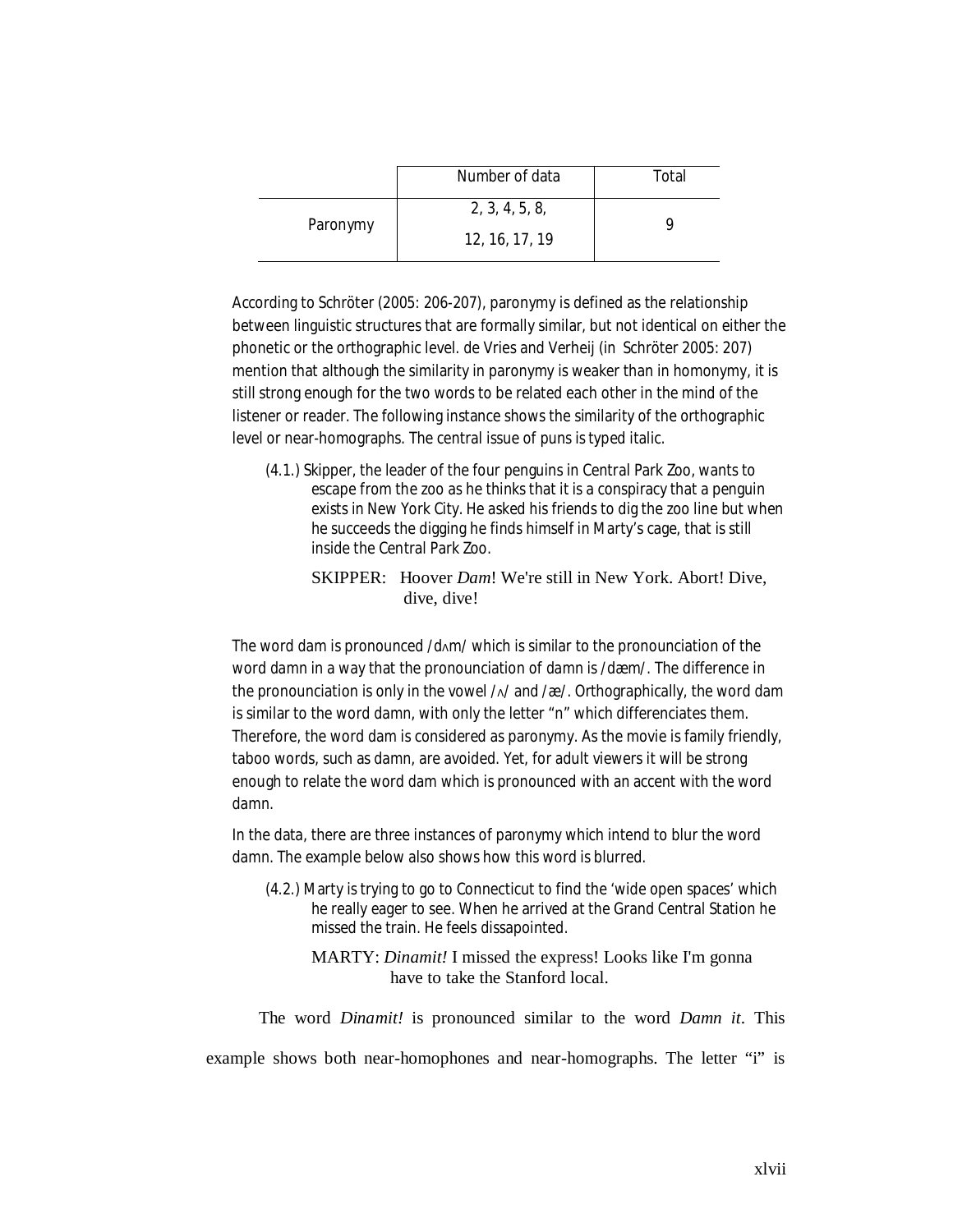inserted in the word *damn* after "d" and the letter "n" is moved to the front after "i". From this word formation children can hardly recognize it as *Damn it*.

The definition of paronymy from Routledge Dictionary of Language and Linguistics (1996: 350-351) is more or less quite the same as the above definition, i.e. involving near-homophones and near homographs. Paronymy is defined as phonic similarity between two expressions from different languages. The examples from this book are the word *summer* in English and the word *sommer* in German. The example shows the similarity of phonemic and graphemic similarity between them. There is one instance of this kind of paronymy in the movie. Marty pronounces the word *del Voir* which is a French word similar to the word *the wild*.

> (4.3.) Marty feels happy being in the wild, which lead him to name his hut "del Voir"

MARTY: Welcome to castle *del Voir!* Take a load off! Hey, watch your feet.

There is one datum taken from the caption, which is unlike the other data that are taken from the dialogues. When Alex tries to get someone to help him, he makes a word *HELP* using some coconut trees. The part of the letter "p" fall to the ground, which makes it is read *HELL* instead of *HELP.* It is considered paronymy since the words are similar with only the last letter that differenciates them.

## **2. Polysemy**

Polysemy, according to Routledge Dictionary of Language and Linguistics, is defined as an expression that has two or more definitions with some common features that are usually derived from a single basic meaning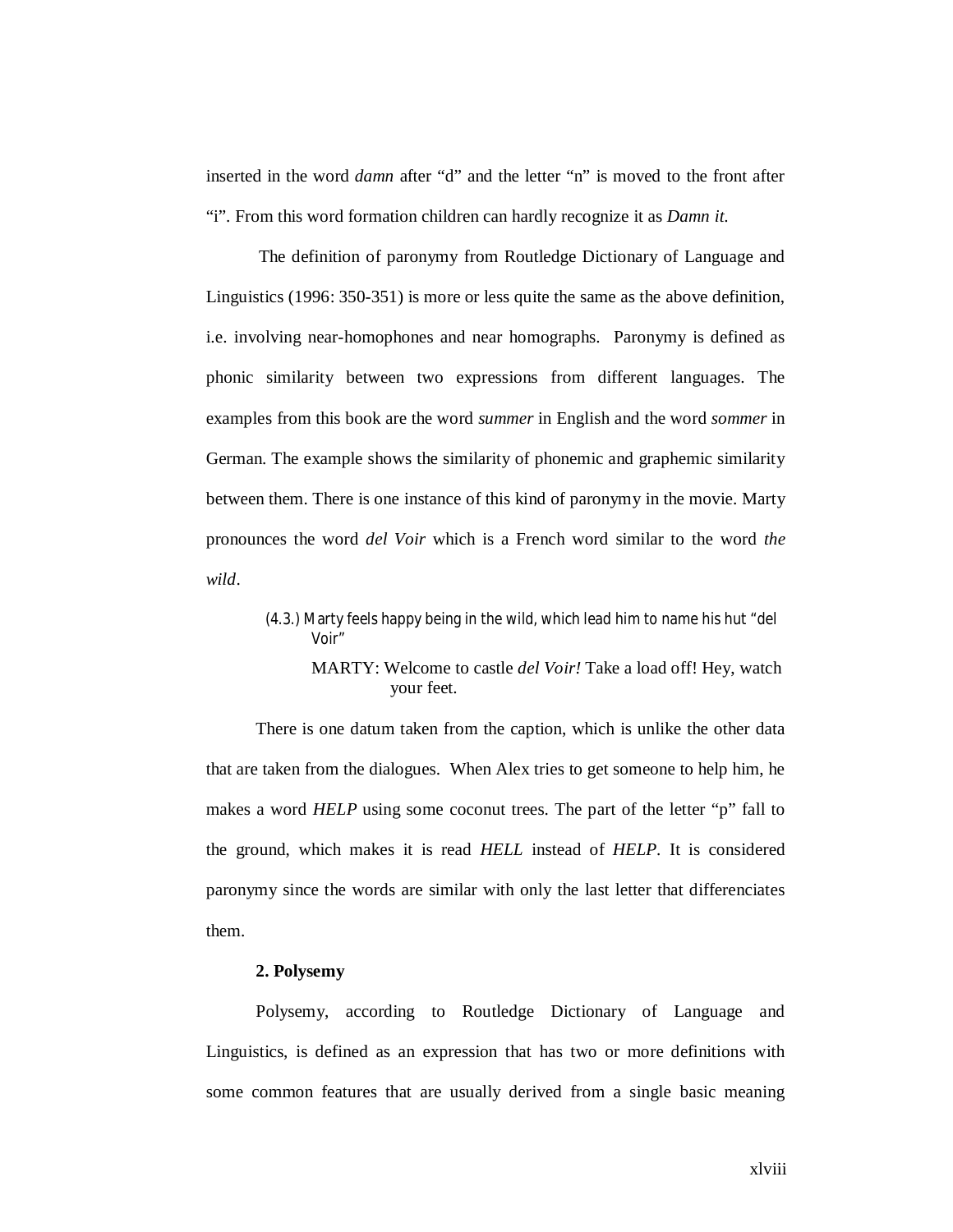(1996: 371). The feature of polysemy is that it is phonetically and orthographically identical with divergent meaning. The semantic variants of polysemic expressions can be traced from a single root. The number of the data of polysemic puns is shown in the table below.

Table 4. 3. The number of data of polysemic pun

|          | Number of data                        | Total |
|----------|---------------------------------------|-------|
| Polysemy | 1, 6, 7, 9, 10,<br>11, 13, 14, 15, 18 | 10    |

Of the total number of the data, there are five data which the words (or phrases to be more precisely) are exactly the same. The phrase is *The New York Giants*. When Alex, Marty, Gloria and Melman are cast ashore in Madagascar, the local inhabitants ask them who they are. They tell them that they come from New York. Since their body is bigger than the inhabitants, the inhabitants call them as *The New York Giants*. The phrases trigger SL viewers mind to link it to a football team from the same city. The instance below is taken from King Julien dialogue when the first time the phrase is uttered.

> (4.4.) MAURICE: Say just where are you giants from? ALEX: We're from New York and we... KING JULIEN: All hail *the New York Giants!* THE LEMURS: *New York Giants!*

Meaningful names can result polysemic pun if they express a certain link between the bearers of the names and some of their characteristics (Schröter 2005: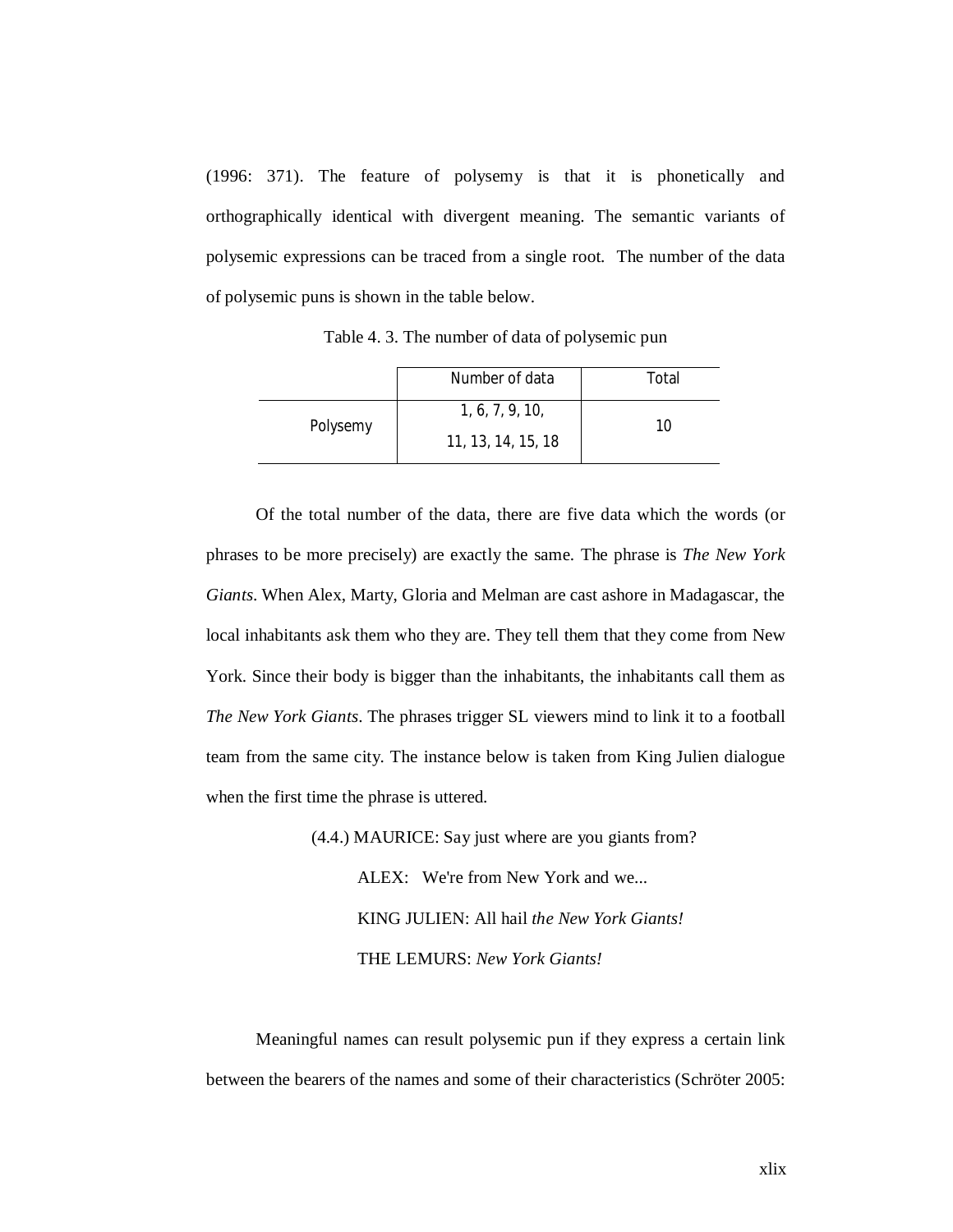186). The name *Gloria* is uttered many times in the film, but only one is considered as polysemic pun since it fulfills the criteria of being a polysemic pun.

> (4.5.) Alex is trying to get Melman out of the box using a coconut tree. Melman feels that it will be very painful if such a big coconut tree hit him. Therefore, when he sees Gloria, he tries to change Alex attention to Gloria by calling Gloria outloud.

MELMAN: Wait! Wait! Wait! ALEX : Hold still! MELMAN: No! Come on! Come on! ALEX : Here I come! Look! Look! Look, look! MELMAN: It's Gloria! It's *Gloria!* Oh hey, it is Gloria.

In the above example, when Melman calls *Gloria* for the first and the third

time, the word *Gloria* is not counted as a pun. It is when Melman calls Gloria for

the second which is counted as a pun. The word *Gloria* is uttered in such a way,

which brings into mind the meaning of the word that is 'praise and worship'.

The second name is *Private. Private* is the name of one penguin in Central Park Zoo. The penguins think themselves as agents and their existence in the zoo is because of a conspiracy. In their effort to escape from the zoo, they are led by Skipper. Of the four penguins, *Private* is in the lowest rank, while the word *private* means 'soldier of the lowest rank'. The name and the context meet. therefore it is considered as a polysemic pun.

- (4.6.) Skipper and the three penguins want to save Marty from Alex, which becomes savage. He always thinks that they are agents and he is the leader. Kowalsi and Rico position are below him and Private is in the lowest rank.
	- SKIPPER: Boys, our monochromatic friend is in danger. Looks like we have a job to do. Captain's log. Bargain the hostile environment. Kowalski, we'll need to win the hearts and the minds of the natives. Rico, we'll need special technical equipment. We're gonna face extreme peril. *Private* probably won't survive.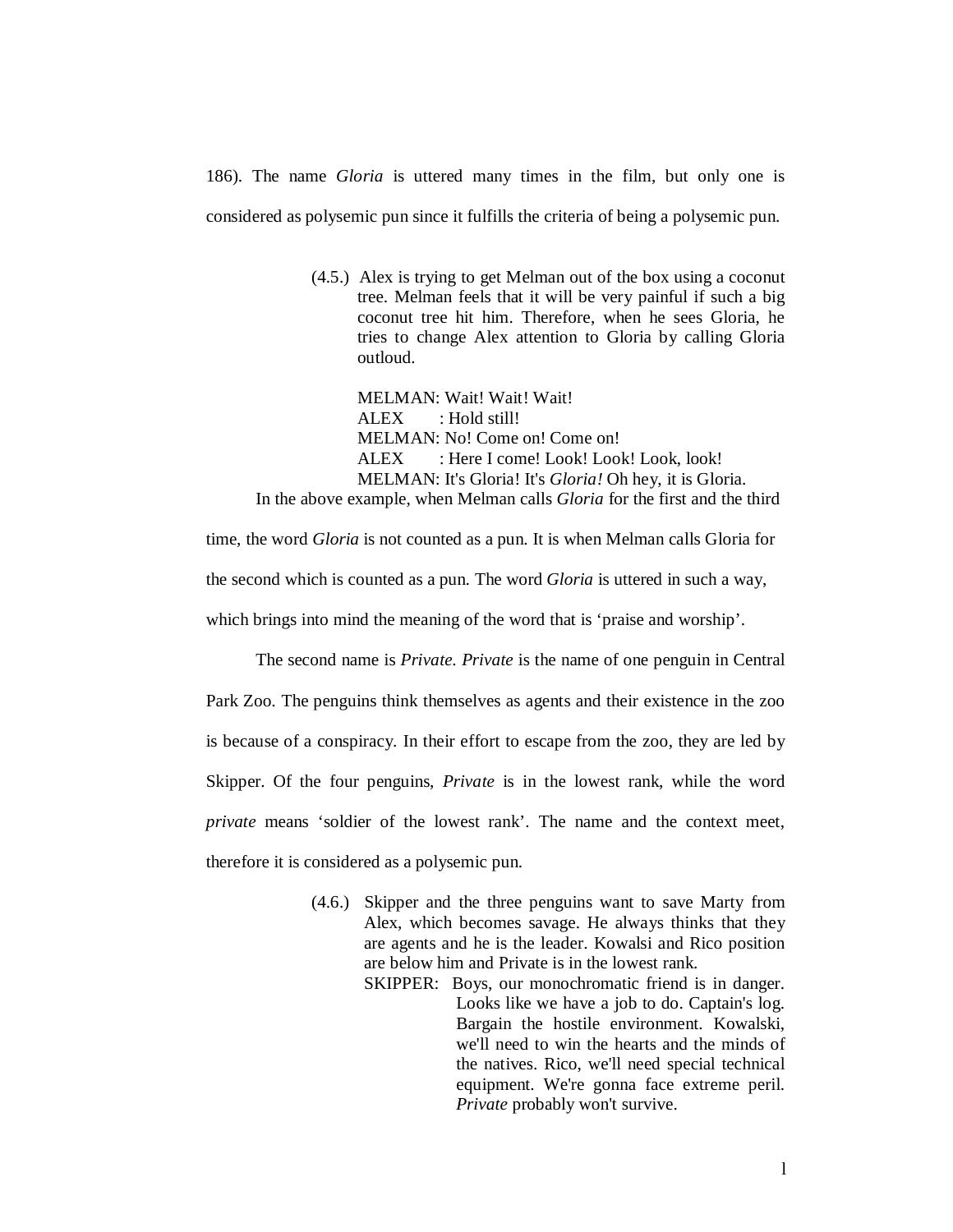The next instance shows the clash of meaning that can be drawn through the dialogue and the picture. Alex, Gloria and Melman go to the Grand Central Station to find Marty in order to get Marty back to the zoo, but as the people are panic to see them in the Station, Melman hits the clock in the station. Gloria is trying to get the clock out of Melman's head while the police officers come. The clock is just like a cuckoo clock then. Yet, when Alex told the police that Marty went *a little cuckoo in the head*, Marty got insulted, since it may mean 'crazy' or 'fool' when it is used as a slang word.

> (4.7.) ALEX: No, no, you don't talk now, okay? You're not so good with the putting the words together and their coming out, good thing. You keep it thss! Hey! How you're doing? Yeah! You know what, everything's cool, we just have a little situation here. Little internal situation. Actually my friend just went a little crazy. It happens to everybody. The city gets to us all. Just went a little *cuckoo in the head.* MARTY: Hey! Don't be calling me *cuckoo in the head*!

#### **B. Translation Techniques**

This sub-chapter presents translation techniques employed by the translator in translating puns in the movie entitled *Madagascar*. The researcher found three techniques employed by the translator in translating puns, i.e. translating pun into non pun, copying pun in the ST into pun in the TT and translating pun into other rhetorical device. According to Delabastita, wordplay involves a confrontation between sounds and spellings. This might be a challenge for the translator since the phonological and graphemic structures that are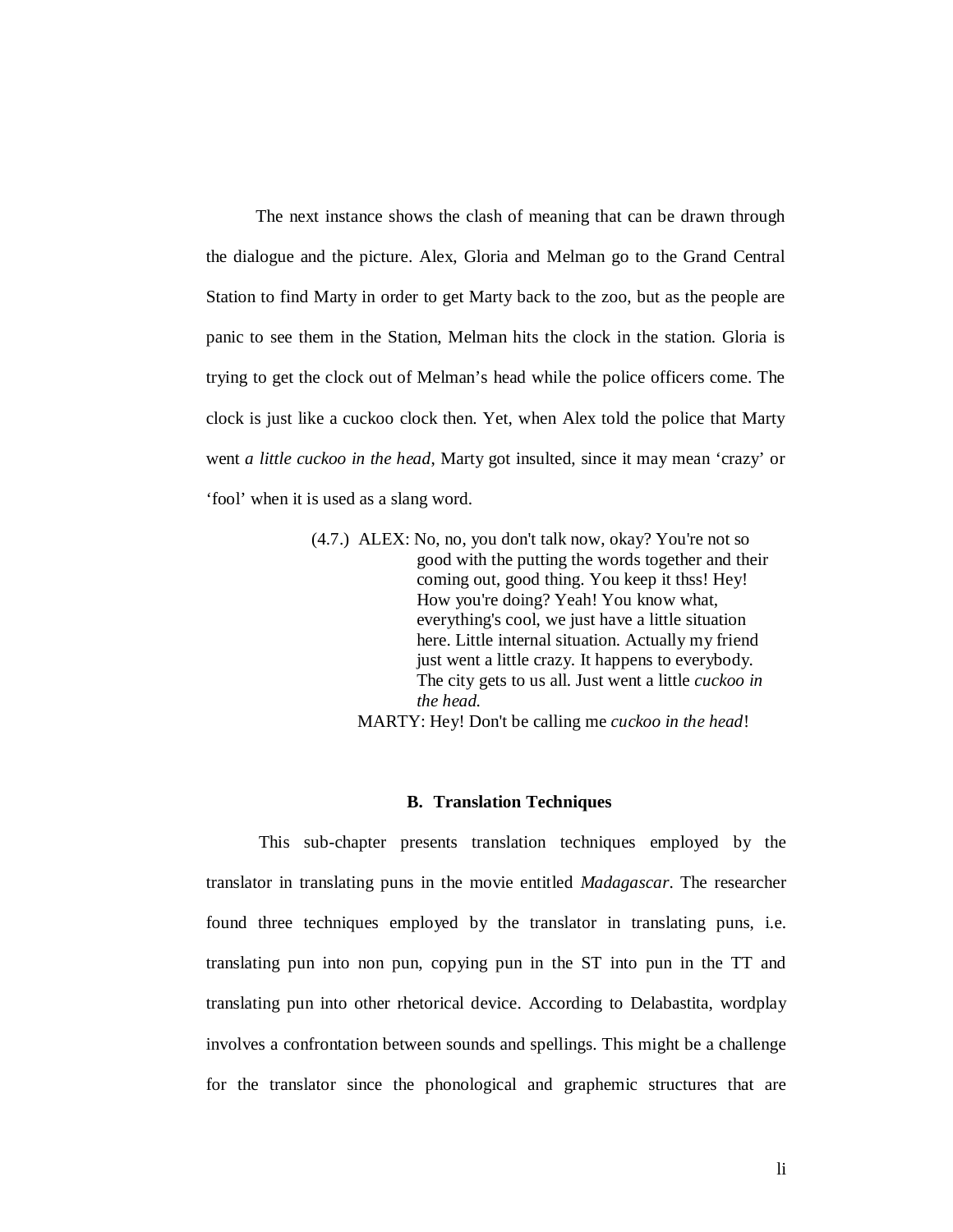important for wordplay are different in different languages. Meanwhile he/she should preserve the communicative goal and effect of the puns in the translation. The table below shows the number of the techniques used by the translator and the detailed analysis is presented underneath.

| N <sub>o</sub>              | <b>Translation Techniques</b>                               | Number of Data                                                | Total | Percentage |
|-----------------------------|-------------------------------------------------------------|---------------------------------------------------------------|-------|------------|
| 1                           | Pun is translated into non pun                              | 1, 2, 3, 5, 6, 8, 9, 11,<br>12, 13, 14, 15, 16,<br>17, 18, 19 | 16    | 84.21      |
| $\mathcal{D}_{\mathcal{L}}$ | Pun in the ST is copied into<br><b>TT</b>                   | 7, 10                                                         | 2     | 10.53      |
| 3                           | Pun is rendered with other<br>rhetorical device, i.e. rhyme | 4                                                             | 1     | 5.26       |

Table 4. 4. The number of data of translation techniques

#### **1. Pun is translated into non pun**

This technique means a non-punning phrase which may retain all the initial senses (non-selective non-pun), or a non-punning phrase which renders only one of the pertinent senses (selective non-pun), or diffuse paraphrase or a combination of the above (Delabastita in Asimakoulas, 2004). This technique leads to the lost of some aspects of wordplay. There are 17 instances of the data (80.95 %) employing this technique. Some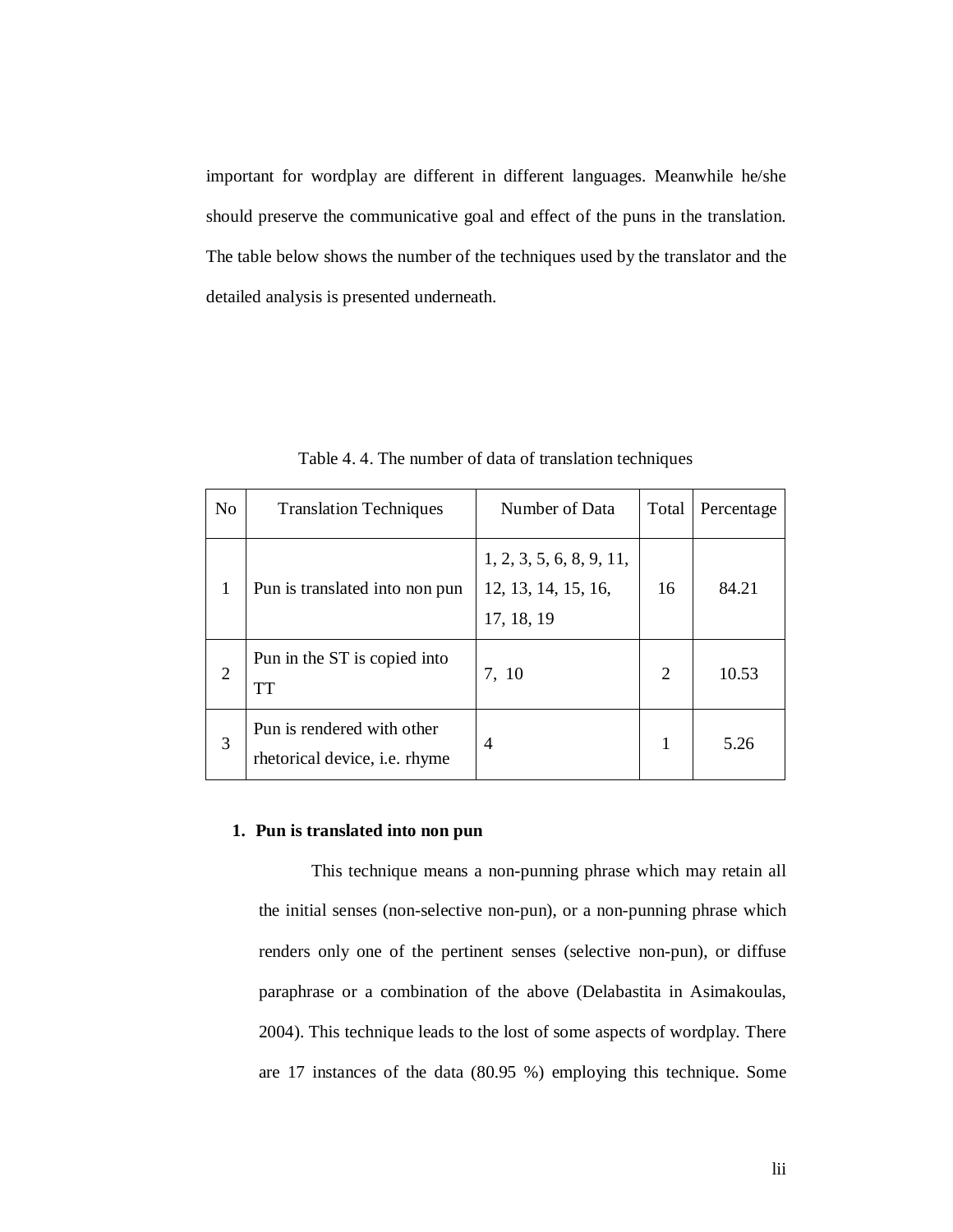instances of the use the second technique in translating patronymic and polysemic wordplays are presented below.

# **1. Paronymy**

There are eight (8) data containing paronymy rendered using

this strategy.

- (4.9.) Skipper, the leader of the four penguins in Central Park Zoo, wants to escape from the zoo as he thinks that it is a conspiracy that a penguin exists in New York City. He asked his friends to dig the zoo line but when he succeeds the digging he finds himself in Marty's cage, that is still inside the Central Park Zoo.
	- SKIPPER: Hoover *Dam*! We're still in New York. Abort! Dive, dive, dive! *Bendungan* Hoover! Kita masih di New York. Batalkan. Masuk kembali!

The example shows how the translation of the paronymic pun *dam* that is *bendungan* loses the play on the sound *dam* with *damn*. The ST viewers are able to relate the word *dam* with the *damn*, but for TT viewers the word *bendungan* is far from the meaning of the word *damn* that is *sial*. It seems that the translator did not realize that there is wordplay in the in *Hoover Dam*.

The second example also shows how the translation loses some aspects of the wordplay. The example is taken from Marty's utterance. Marty is upset when he misses the train that will bring him to Manhattan. Marty is trying to say *damn it*, but to make it unclear that he is swearing, the word damn is changed into *dinamit*. This is done since this film is intended to be family friendly, meaning that all family members can watch, including children. Yet, it is translated into *sial*. The word *sial* is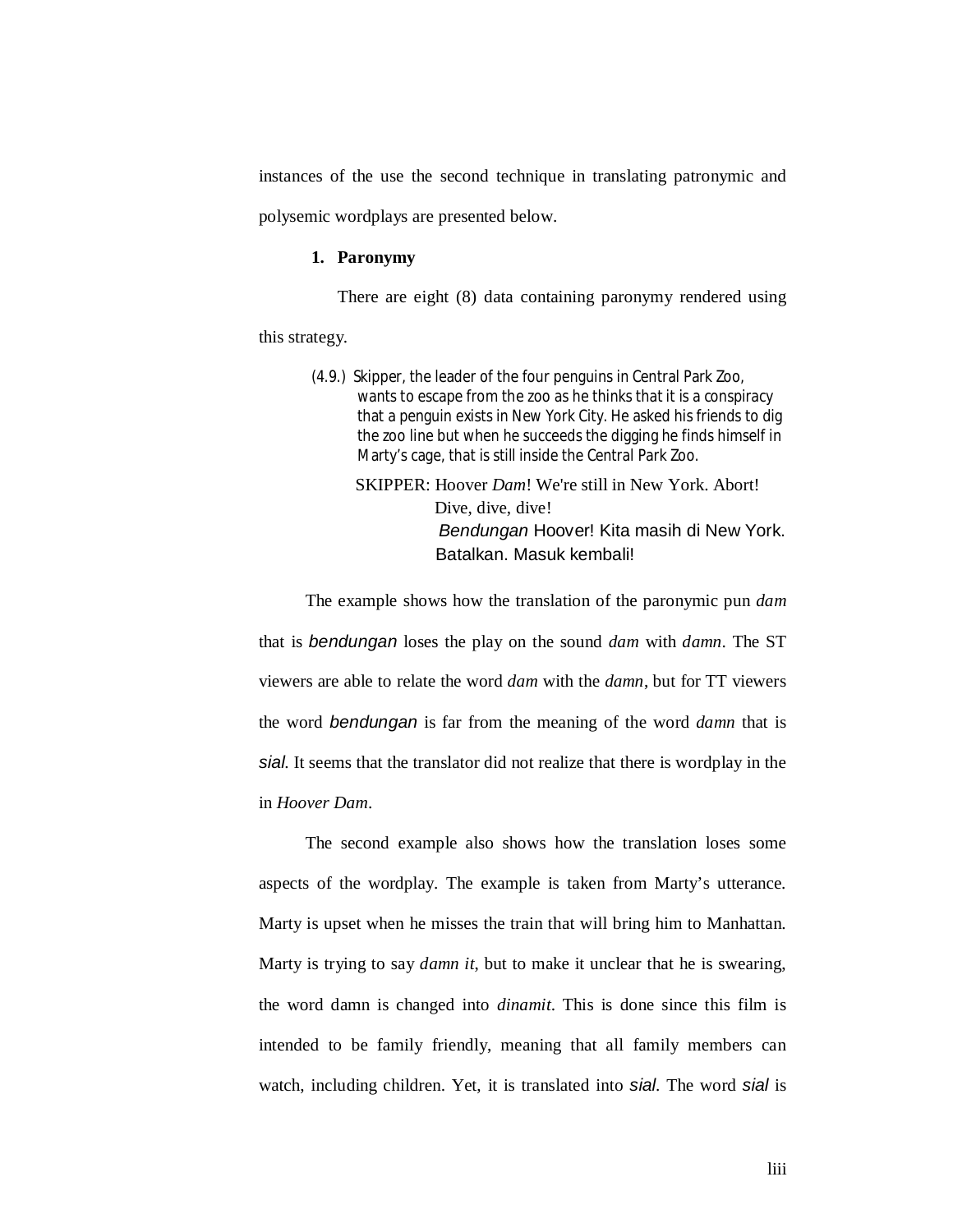the direct translation of *damn it*, therefore the translation loses the play on the word *dinamit*.

(4.10.) MARTY: *Dinamit!* I missed the express! Looks like I'm gonna have to take the Stanford local.

> *Sial!* Ketinggalan kereta itu! / Aku harus naik kereta Stanford. /

The next example was taken from caption.

(4.11.) *(CAPTION)*  HELP —**—** HELL

*TOLONG/ NERAKA*

The word *help* that changed into *hell* was translated into tolong and neraka. The word *hell* is formed from the part of the word *help* made by Alex in his effort to save he and his friends from the island. The letter *p* of the word *help* which is made of branches falls down and the word is read *hell*. The translation, however, does not show the correspondence between the words tolong and neraka.

The next example from this strategy is concerning with the similar sound between French and English, i.e. *del Voir* and *the wild* pronounced by Marty.

> (4.12.) MARTY: Welcome to castle *del Voir*! Take a load off! Hey, watch your feet.

> > Selamat datang di *Wisma Liar*. Duduklah. / Hei, bersihkan dulu kakimu. /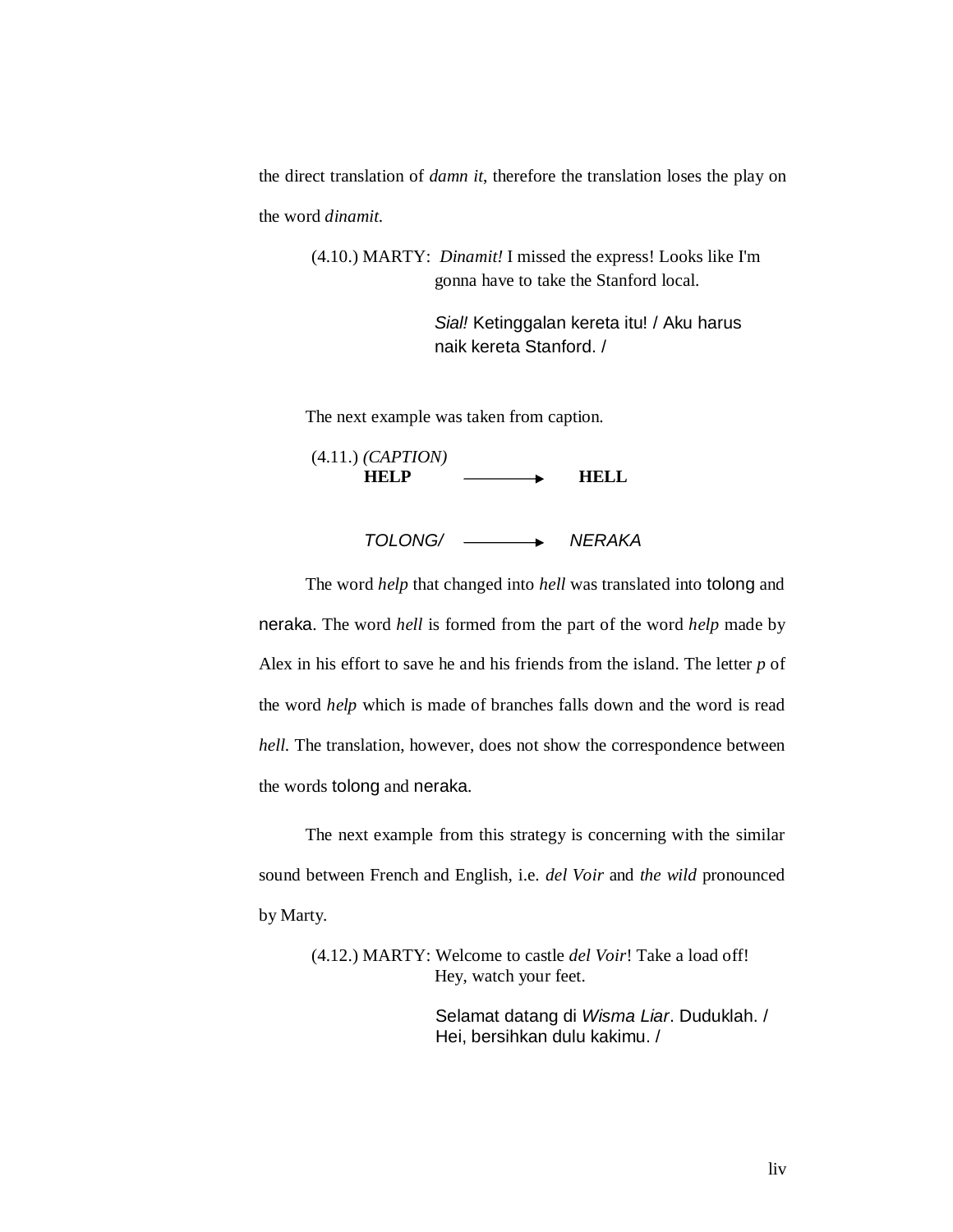The word *del Voir* which has similar sound to the word *the wild* is translated into *Wisma Liar*. The translation losts the similarity on the sound. The lost happens since English and French have a close historical relationship while bahasa Indonesia does not have it.

#### **2. Polysemy**

There are eight (8) data of polysemic puns transferred into TT employing this strategy. The data include text internal reference and text external reference. Below are the examples of the second technique used by the translator in translating polysemic puns.

The example below is taken from King Julien's dialogue. He mention the phrase New York Giants three times. All of them are rendered using this strategy.

(4.13.) KING JULIEN : All hail *the New York Giants*!

Semua, hidup *raksasa New York*.

The phrase *the New York Giants* here refers to not only *raksasa New York* since the size of the four animals coming to the island is bigger than the inland animals (very big indeed, if they are compared to all animals in that island) but also refers to the one of the football team in New York. New York itself is the place where *the giants* come from. Therefore King Julien calls them *The New York Giants*. The phrase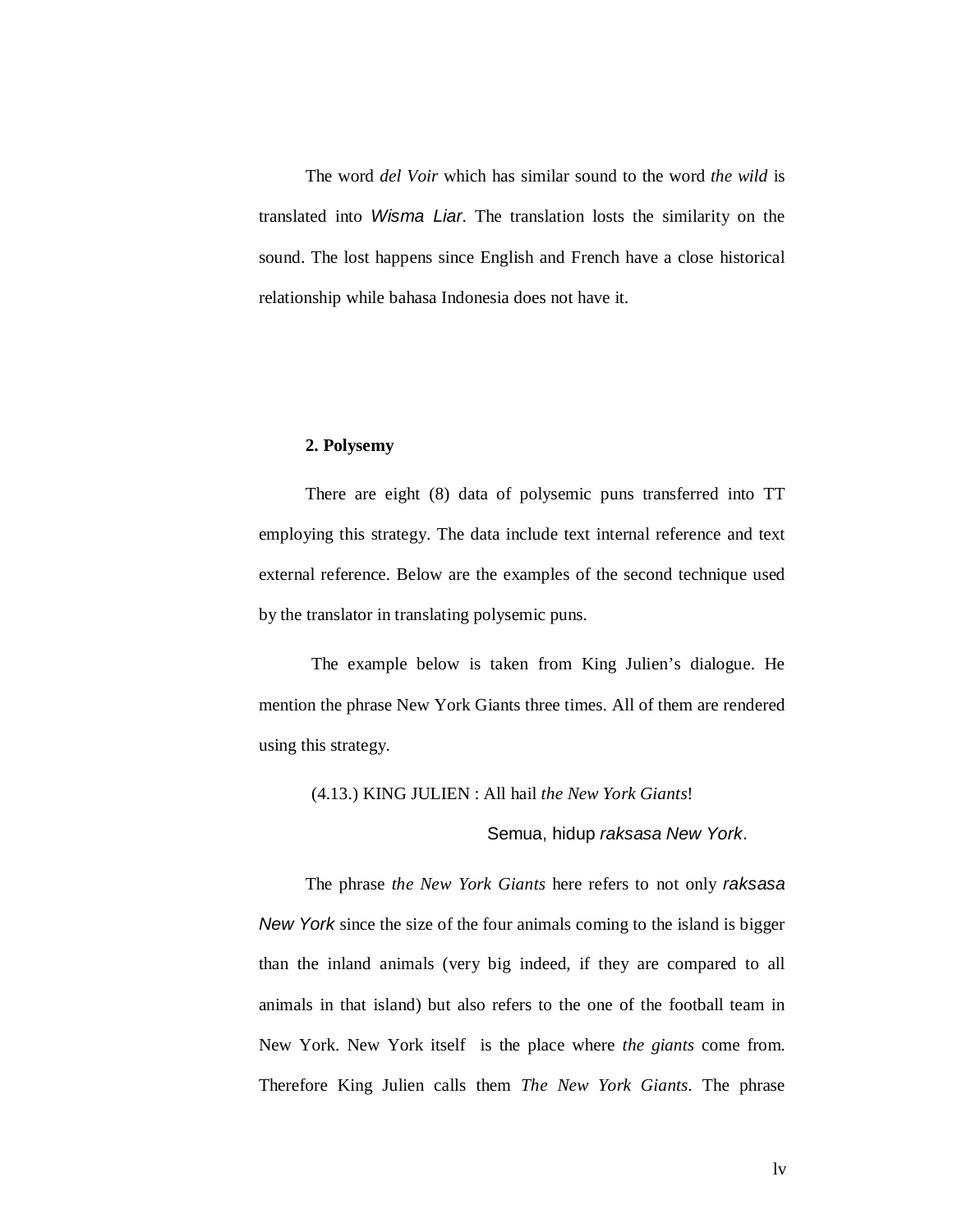*raksasa New York* does not posses the same ambiguity as the phrase in the English version. The phrase *raksasa New York* only serves the first reference.

The next example will also show how the ambiguity is lost in the translation.

(4.13.) ALEX*:* She is finito! I define any rescue boat within a million miles won't miss this baby! When the moment is right, we will ignite the Beacon of the Liberty! And be rescued from this awful nightmare! What do you think? Pretty cool, ha? How's the *liberty fire* going, Melman? Sudah selesai. / Aku jamin kapal penyelamat sejauh 1 mil dari sini … / pasti bisa lihat ini. / Pada saat yang tepat, kita nyalakan obor kebebasan ini. / dan kita akan diselamatkan dari mimpi buruk ini. / Apa pendapatmu? Bagus bukan? / Bagaimana *api kebebasannya*, melman?

The phrase *the liberty fire* shares both meaning of the fire of the Liberty statue as a symbol of freedom in America and the fire that would be seen by the rescue boat which can send them to the their *libert*y. The phrase is rendered into *api kebebasannya* which fail to show the ambiguity of the phrase.

There are two names of the character which can be categorised into punning names; they are Private and Gloria.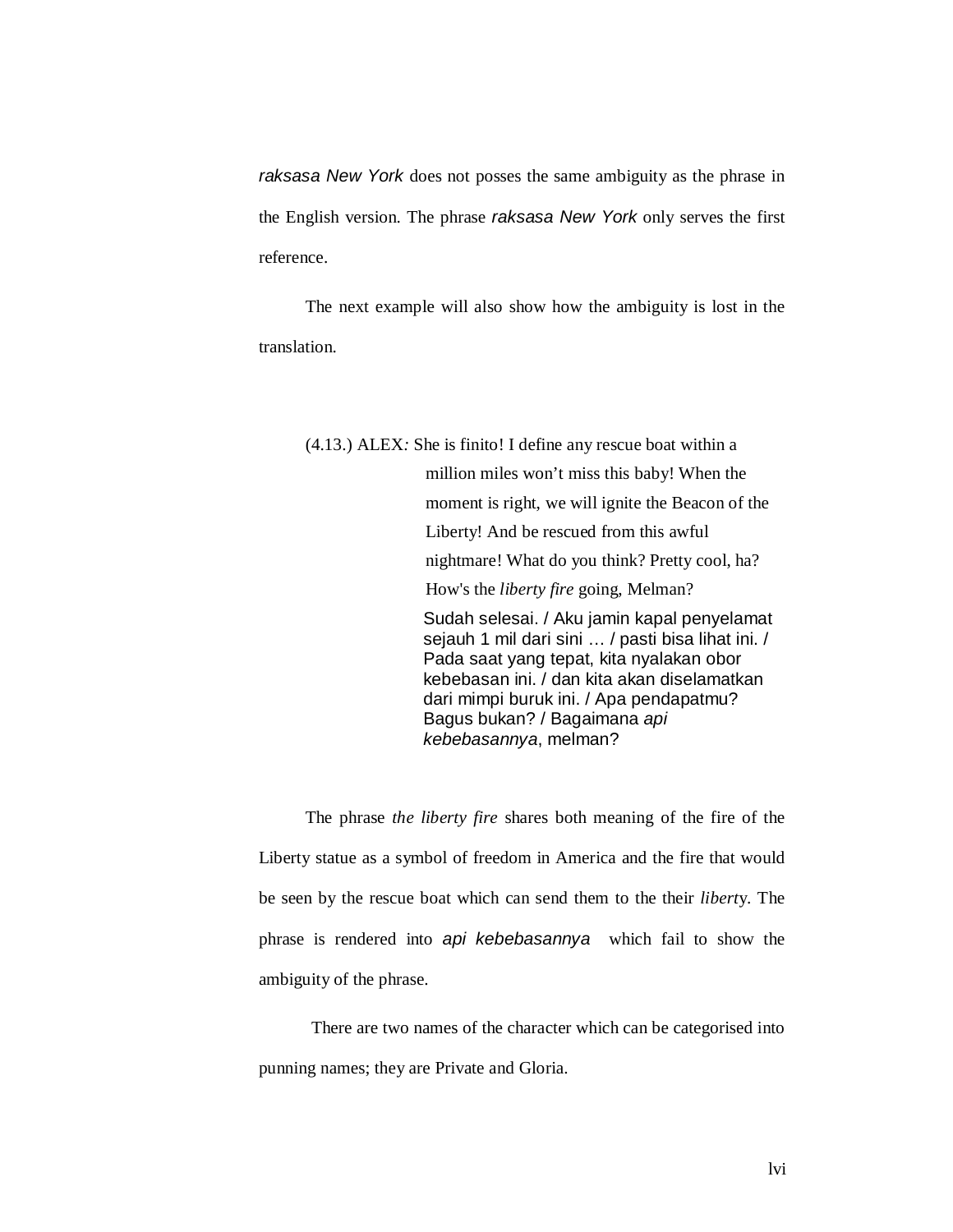(4.14) SKIPPER: I want you to look cute and cuddly, *Private.* Today we're gonna blow this dam.

> Harus tampak manis dan lucu, *prajurit*. / Hari ini kita pergi dari sini.

*Private* is one of the three friends of Skipper. Skipper thinks that all of them (the penguins) are secret agent. They think that they are captured in a mission. *Private* means *soldier at the lowest rank.* Skipper think that he is the leader of the penguins while *Private* seems to be at the lowest rank after Kowalski and Rico. Even in the earlier dialogue, Skipper mentions *Private* as cadet. The translation however does not show or lost this part of the ambiguity. The word *Private* is translated into *prajurit* with the letter "p" is written uncapitalized.

#### **2. Pun in the ST is copied into TT**

There are two data using the third technique, which is copying. The pun in the ST is copied into TT, without being translated. Both data are polysemic puns.

> (4.15.) MELMAN: Wait! Wait! Come on! Wait! Here comes Alex! Hold still! Wait! Wait! Wait! Hold still! No! Come on! Come on! Here I come! Look! Look! Look, look! It's Gloria! It's *Gloria***!** Oh hey, it is Gloria.

> > Tunggu, tunggu [Diam] / Tunggu Alex [Diam] / Lihat! Lihat! Lihat! / Itu Gloria. Itu *Gloria***.** / Hei, itu Gloria. / Astaga…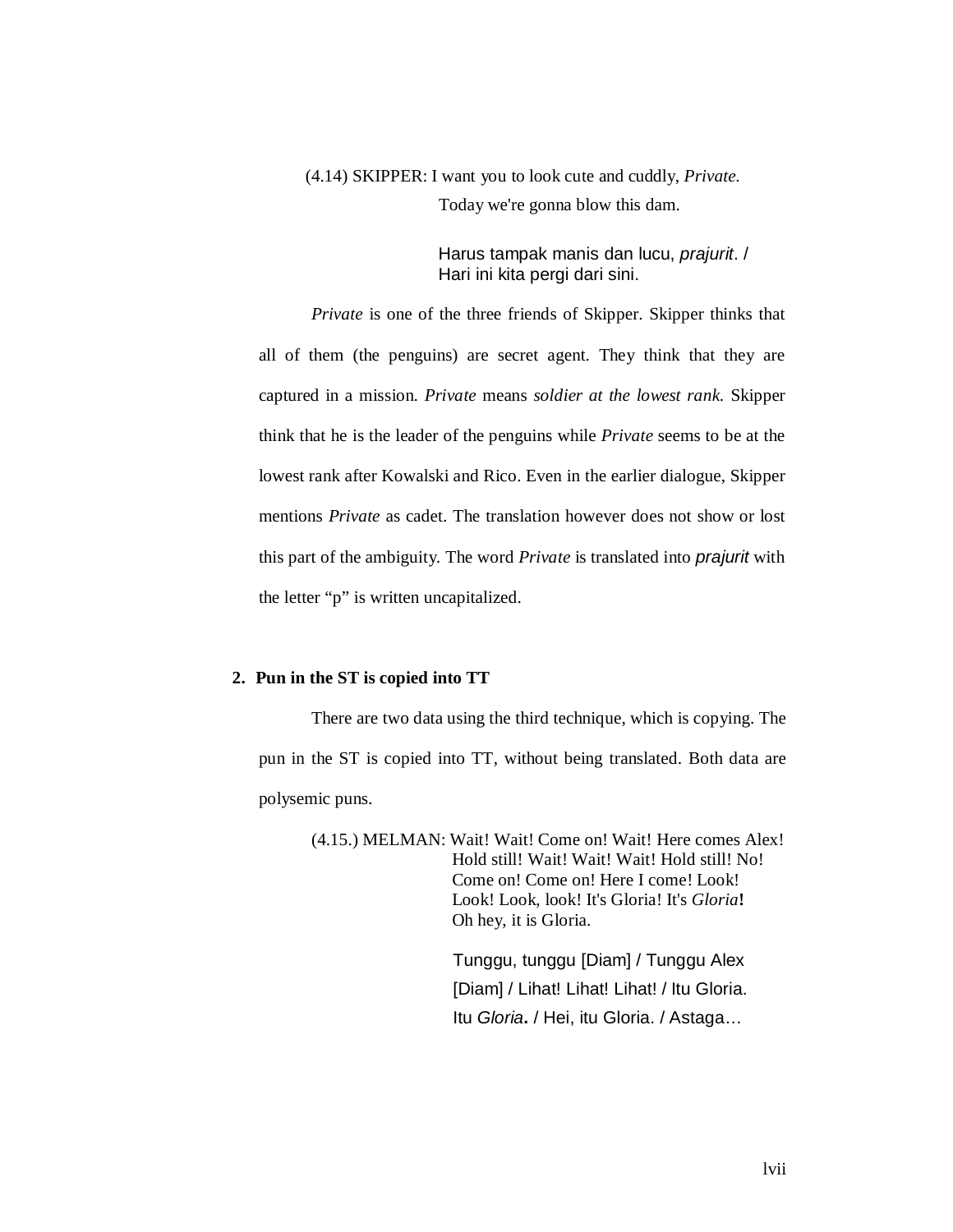In the example above *Gloria* is copied into TT. While listening to the original dialogue viewers notice when Melman pronounces Gloria meaning the name of his friend and when he meant to praise God. The dialogue takes place when Alex tried to get him out from the crates using coconut tree. Melman thinks that it will be very painful if Alex get him out of the crate using the coconut tree. Therefore when Melman sees Gloria he feels that he is out of the misery, so he praise the God by saying *Gloria*.

#### (4.16.) THE LEMURS: *New York Giants***!**

# *New York Giants!*

The phrase *New York Giants* is copied into TT. Viewers with knowledge of American football will recognise that the phrase refers to not only the giant animals coming to the island but also refers to the one of American football team in New York.

#### **3. Pun is rendered with other rhetorical device, i.e. rhyme**

Only one datum used the fourth technique in translating pun. The datum is a paronymic pun.

(4.17.) ALEX: Did that just *say Grand Central station*? Or *my aunt's constipation?*

> Katanya "*Stasiun Grand Central*" atau "*bibiku mual?"*

The instance above is paronymic since there is play on words between *Grand Central Station* and *my aunt's constipation*. According to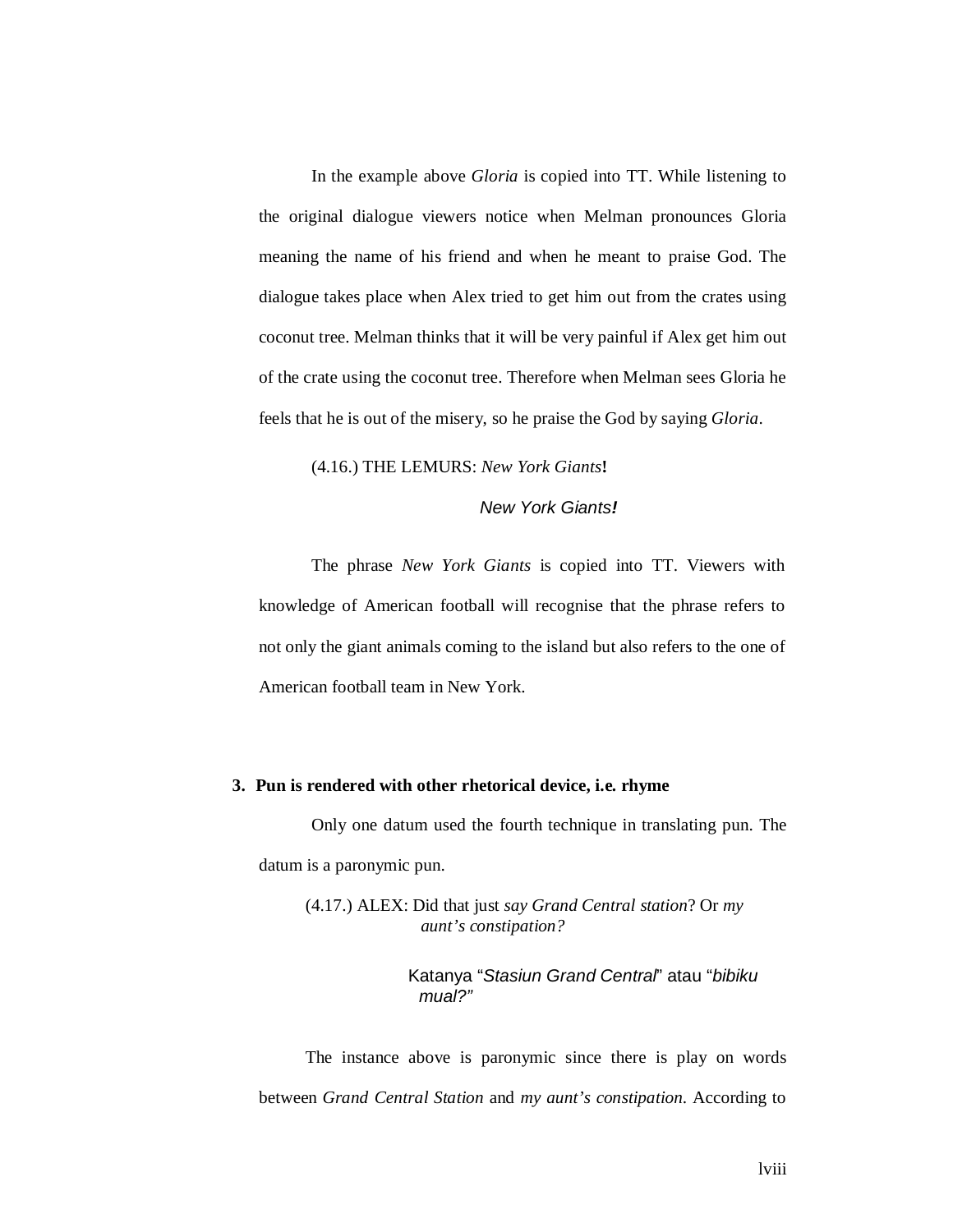de Vries and Verheij (1997, 76), two words can be considered as paronymic pun even though they only involve one or two letters. The translation can not be included into paronymic pun since they involve rhyme that is "al" between the word *Stasiun Grand Central* and *bibiku mual.*

# **C. Accuracy**

The accuracy level of the translation is analyzed based on the result of the questionnaires delivered to the three raters. In the questionnaires, firstly the three raters were asked to determine the accuracy by giving mark on the space available; secondly, they might give their comments or suggestions related to the accuracy. The three raters were coded as R1, R2, and R3.

The accuracy of the translation is measured based on the scale as shown below:

| Score          | Category      | Description                                                                                                                                                                  |
|----------------|---------------|------------------------------------------------------------------------------------------------------------------------------------------------------------------------------|
|                | Accurate      | The meaning of pun in the source text is conveyed<br>into target text in accordance to the context, the<br>effect of pun in the target text is equal with the<br>source text |
| $\overline{2}$ | Less Accurate | The meaning of pun in the source text is conveyed<br>into target text, however the effect of the pun in the                                                                  |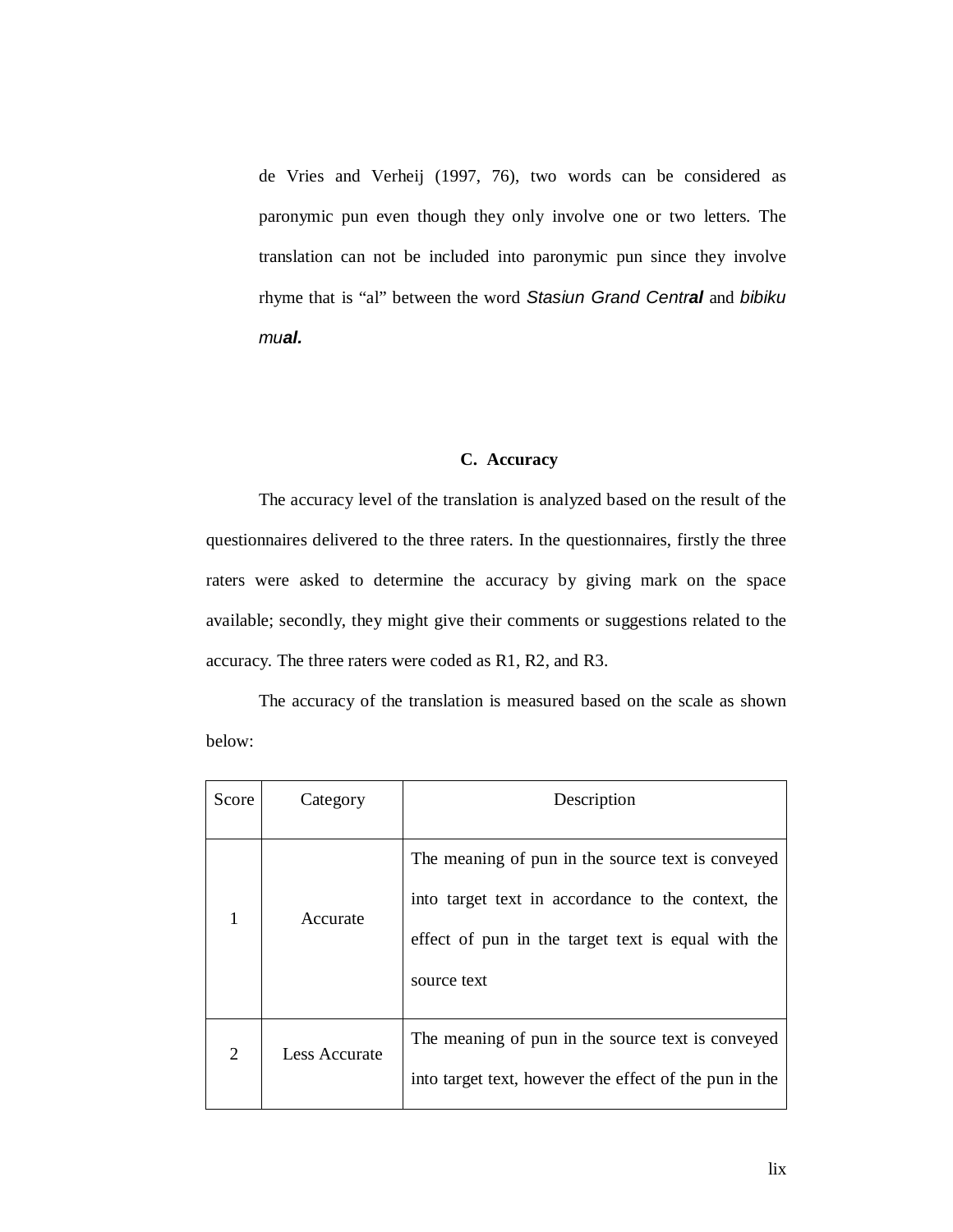|            | target text is not equal with the source text                  |
|------------|----------------------------------------------------------------|
| Inaccurate | There is a distortion of meaning of pun in the target<br>text. |

After the scores from the raters were obtained, the mean of the scores were then calculated using the following formula:

Mean = 
$$
\frac{\sum \text{ scores}}{\sum \text{ raters}}
$$

The mean or the average point was used to classify the data into categories below:

a. Accurate translation.

It consists of the data of which the point is 1,0

b. Less accurate translation.

It consists of the data of which the average point ranges from 1,1 to

2,9

c. Inaccurate translation.

It consists of the data of which the point is 3,0.

| <b>Categories</b> | Data number                                    | <b>Total number</b> | <b>Percentage</b> |
|-------------------|------------------------------------------------|---------------------|-------------------|
| Accurate          | 1, 16, 19                                      |                     | 15.79             |
| Less Accurate     | 2, 3, 4, 5, 6, 7, 8, 9,<br>10, 11, 12, 13, 14, | 16                  | 84.21             |

| Table 4.5. The classification of translation accuracy |  |
|-------------------------------------------------------|--|
|-------------------------------------------------------|--|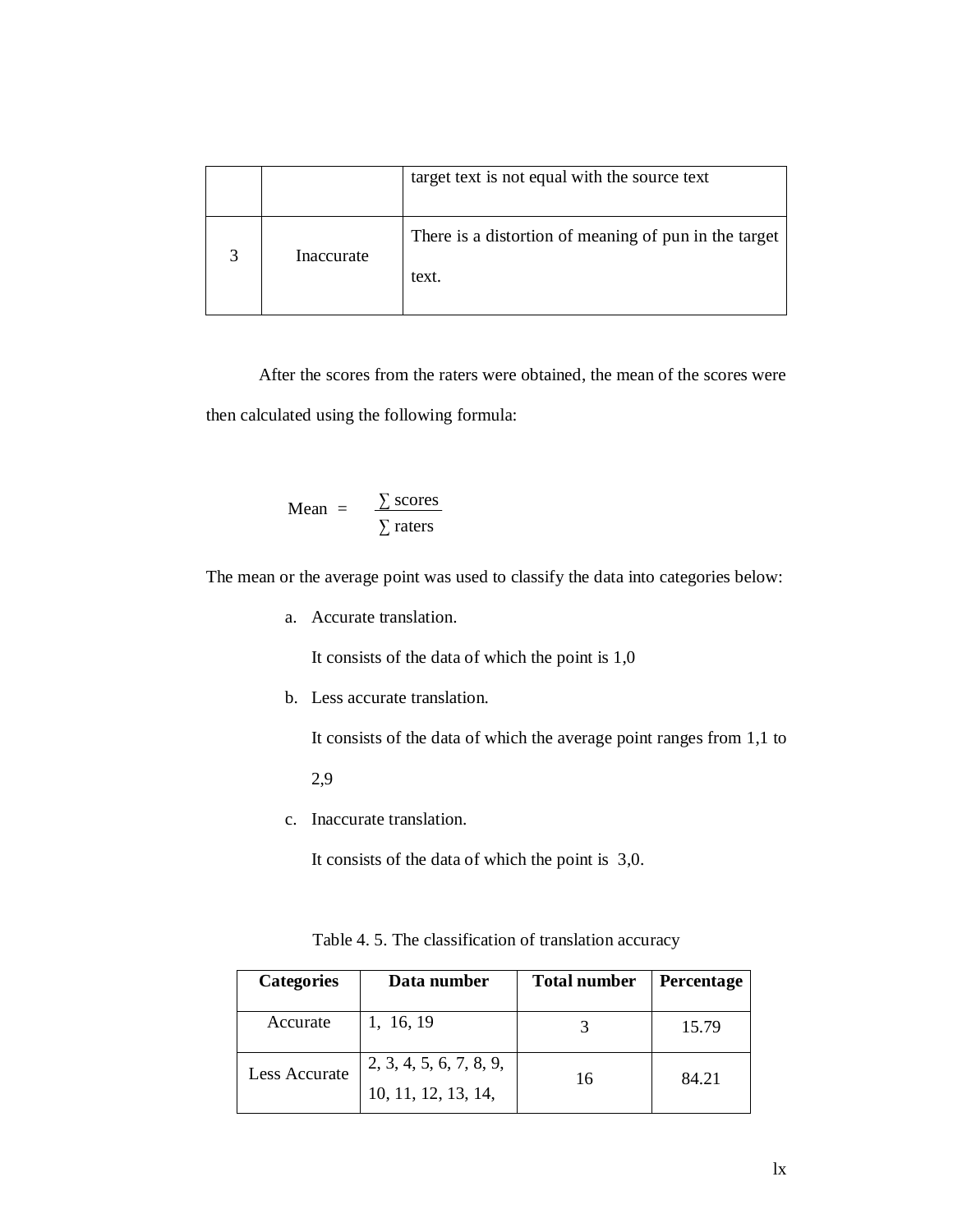| 15, 17, 18 |  |  |
|------------|--|--|
|------------|--|--|

From table above, of 19 data, there are 3 data (15.79 %) that are accurately translated, 16 data (84.21 %) are less accurately translated, and there is no datum classified into inaccurate translation. The description of each category was presented below:

#### **1. Accurate Translation**

There are 3 data (15.79 %) that are classified into accurate translation.

The example is datum number 1.

(4.18) ST: I want you to look cute and cuddly, *Private*

TT: Harus tampak manis dan lucu, *prajurit*.

Three raters agreed that this data was included into accurate. Private means soldier of the lowest rank, while *prajurit* in Bahasa Indonesia is also the lowest rank in military.

The second example is from datum number 16. The example below is taken from caption. It happens when Alex is trying to get help from any boat which might pass, he writes a word "HELP" using coconut trees. When he is waiting for the help, the part of the letter "P" in the word "HELP" fall down to the ground which makes it is read "HELL" instead of "HELP"

(4. 19) ST: *HELP* TT: *TOLONG/*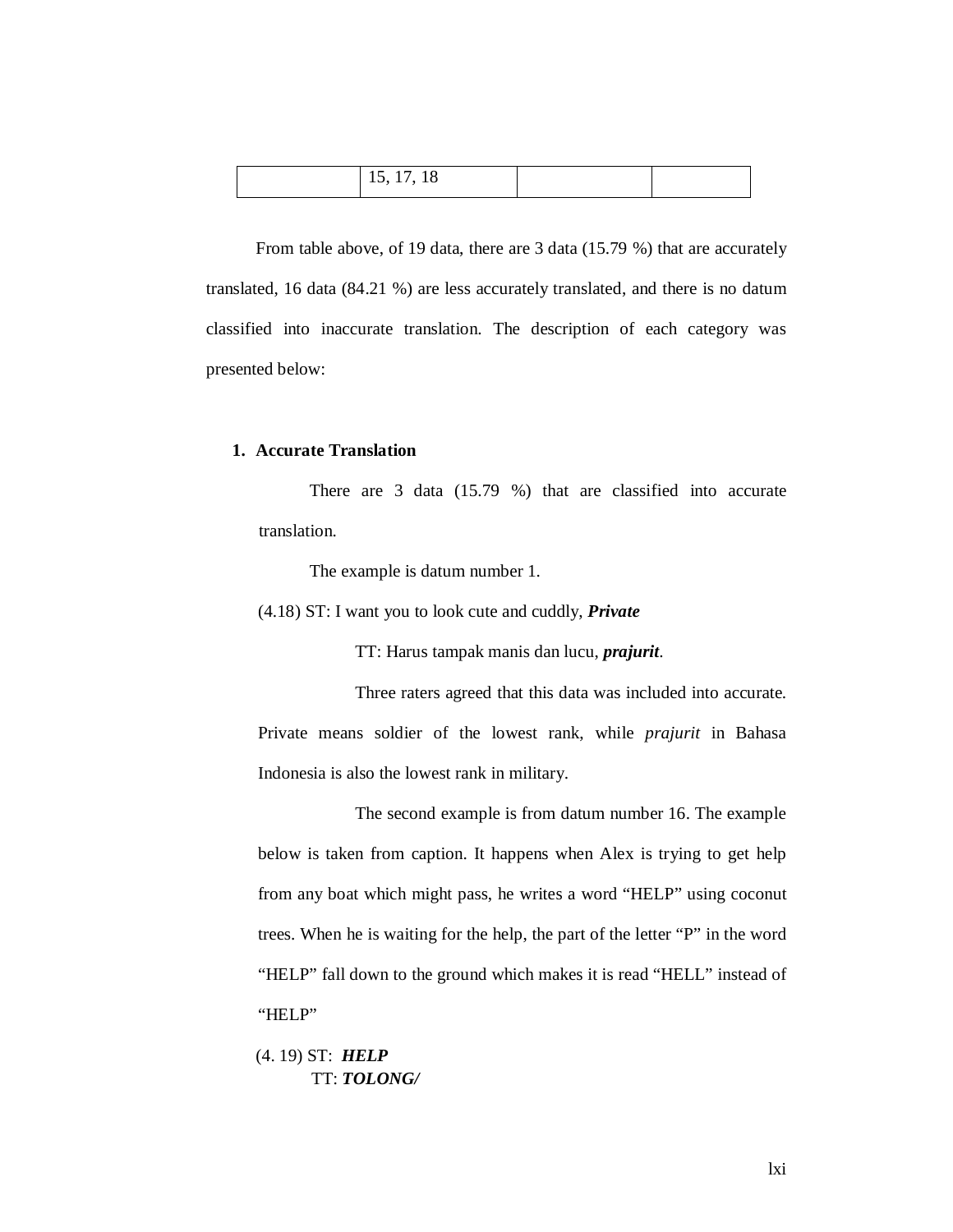# ST: **HELL** TT: *NERAKA*

# **2. Less Accurate Translation**

There are 16 data (84.21 %) included into less accurate translation. Here are the examples of the data:

The example is taken from datum number 10.

(4. 20) ST: *New York Giants!*

TT: *New York Giants!*

In this datum, the three raters scored it differently. R1 scored it 1 as R1 thought that borrowing (or copying using Delabastita's term) must be accurate. R2 scored this datum 2. R2 thought that it needs footnote or explanation therefore the audience will know what the *New York Giants* here refers to. Different from R1 and R2, R3 gave score 3 to this datum. According to R3 the translation should be *raksasa New York* instead of *New York Giants*.

The second example is datum number 18. R2 and R3 scored it 1, while R1 scored it 3. According to R1 opinion, the translator gives priority to the acceptability instead of the accuracy since *del Voir* in French means *melihat.* The pun in this datum is translated into non pun, but unlike datum number 21 which works quite successfully, the technique employed in this datum does not work the same way.

(4. 21) ST: Welcome to castle *del Voir*! Take a load off! Hey, watch your feet.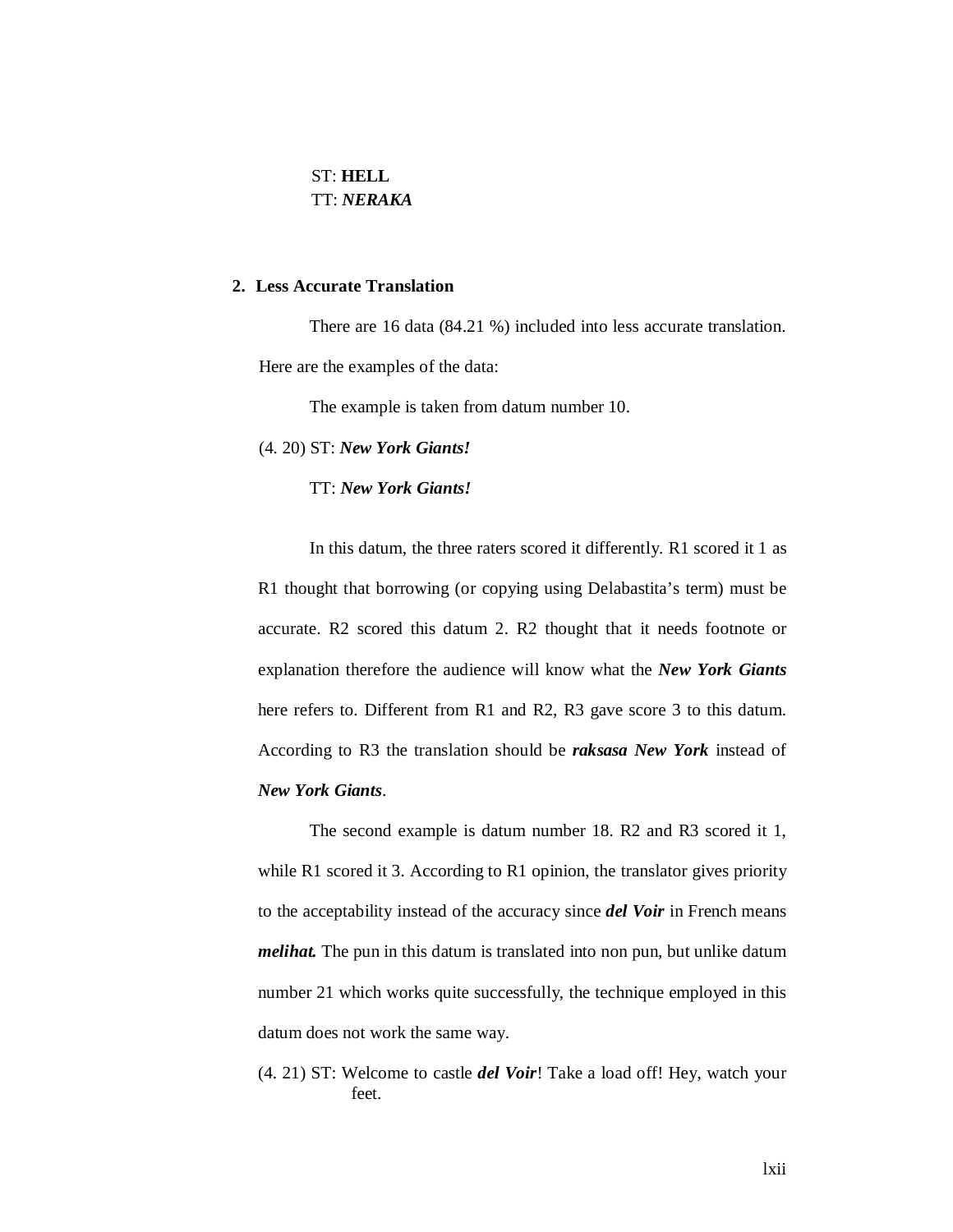TT: Selamat datang di *Wisma Liar*. Duduklah. / Hei, bersihkan dulu kakimu. /

Below is the third example.

- (4.22) ST: No, no, you don't talk now, okay? You're not so good with the putting the words together and their coming out, good thing. You keep it thss! Hey! How you're doing? Yeah! You know what, everything's cool, we just have a little situation here. Little internal situation. Actually my friend just went a little crazy. It happens to everybody. The city gets to us all. Just went a little *cuckoo in the head.*
	- TT: Jangan bicara sekarang. Mengerti? / Kau tak pandai menyusun … / kata yang kesimpulannya bagus. Kau diamlah. / Apa kabar? Semua baik-baik saja. / Kami baru alami sedikit masalah. Masalah pribadi. / Temanku hanya agak kacau. Bisa terjadi pada siapapun. / Kota ini membuat kami semua agak *gila.* /

R1 and R3 scored them 1, while R2 considered it as not so accurate

since R2 thought that the play on words *cuckoo in the head* here also employing visual image; Melman's head in the cuckoo clock. Therefore R2 scored it 2, because the target text is lack of the play on the visual image.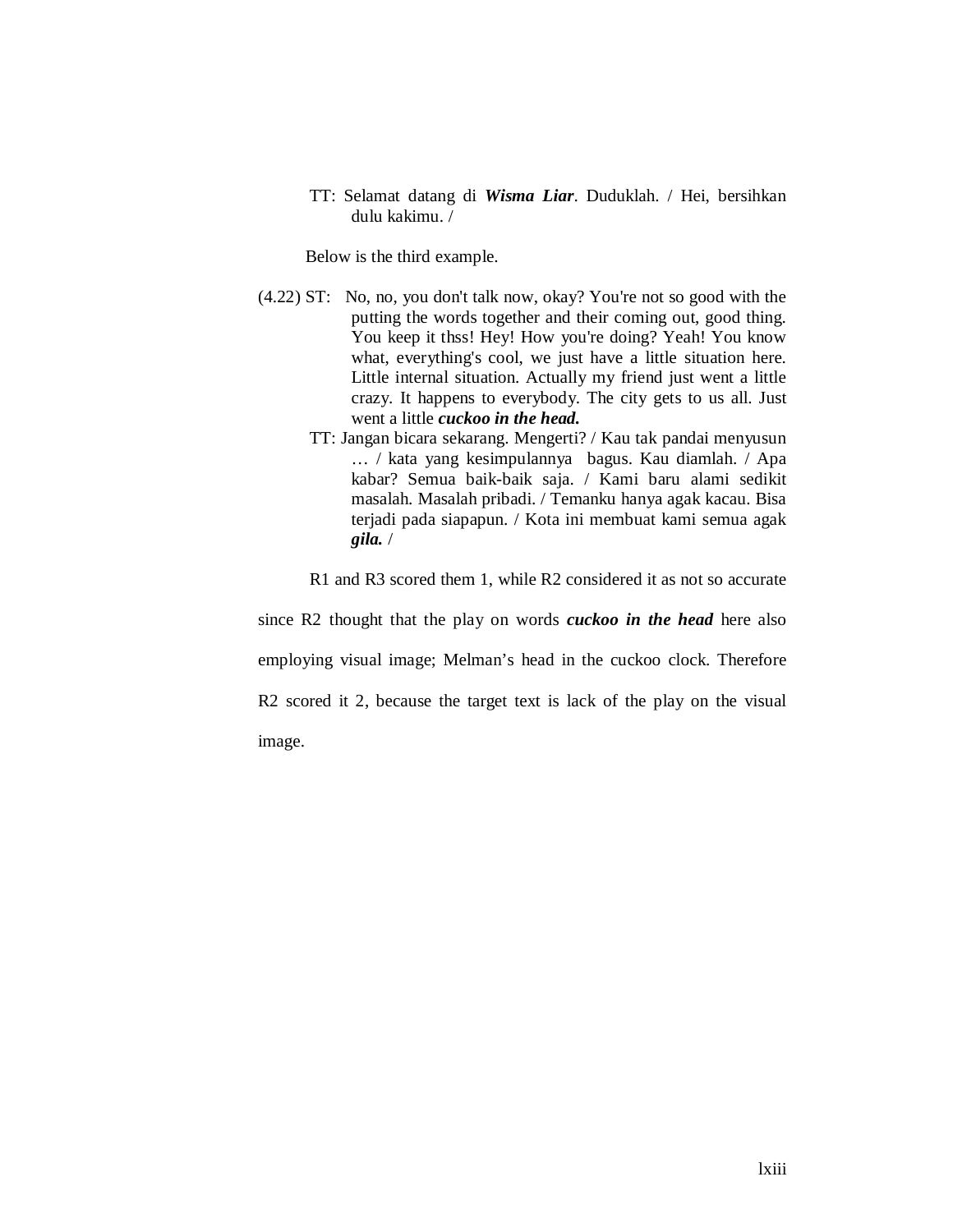## **BIBLIOGRAPHY**

Asher, RE (ed). 1994. *The Encyclopedia of Language and Linguistics* vol.6. British: Pergamon Press Ltd.

Asimakoulas, D. 2004. *Towards a Model of Describing Humour TranslationA Case Study of the Greek Subtitled Versions of Airplane! and Naked Gun.*  [online] Available from: http://www.erudit.org/revue/meta/2004/v49/n4/ 009784ar.pdf [accessed: May, 22 2008]

- Audrieth, A.L, 1998. *The Art of Using Humor in Public Speaking.* [online] Available from:www.squaresail.com/onhumor.html [accessed: November 7, 2006]
- Baker, M (ed). 2001**.** *Routledge Encyclopedia of Translation Studies*. New York: Routledge
- Bussman, H. 1996. *Routledge Dictionary of Language and Linguistics*. New York: Routledge
- Choliludin, 2005. *The Technique of Making Idiomatic Translation*. Jakarta: Kesaint Blanc.
- Crabtree, B F, and Miller. W.L. 1992. *Doing Qualitative Research*. USA: Sage Publication.
- Creswell, J.W. 1994. *Research Design: Qualitative and Quantitative Approaches*. USA: Sage Publication.
- Creswell, J.W. 1998. *Qualitative Inquiry and Research Design: Choosing among Five Traditions*. USA: Sage Publication.

Darwish, A. 1999. Towards a Theory of Constraints in Translation.

- de Vries, A & Verheij, A.J.C. 1997. *Wordplay in Four Twentieth-Century Translation of the Hebrew Bible*. In: Delabastita, Dirk (ed). 67-94.
- Gambier, Y. 1994. Audio-Visual Communication: Typological Detour. In: Dollerup, Cay, and Annette Lindegaard (eds). *Teaching Translation and Interpreting II: Insights, Aims, Visions:* 275-283. Amsterdam: Benjamins
- Gottlieb, H. 1994. Subtitling People Translating People. In: Dollerup, Cay, and Annette Lindegaard (eds). *Teaching Translation and Interpreting II: Insights, Aims, Visions:* 261-274. Amsterdam: Benjamins
- Hatim, B and Mason, I. 1997. *The Translator as Communicator*. New York: Routledge.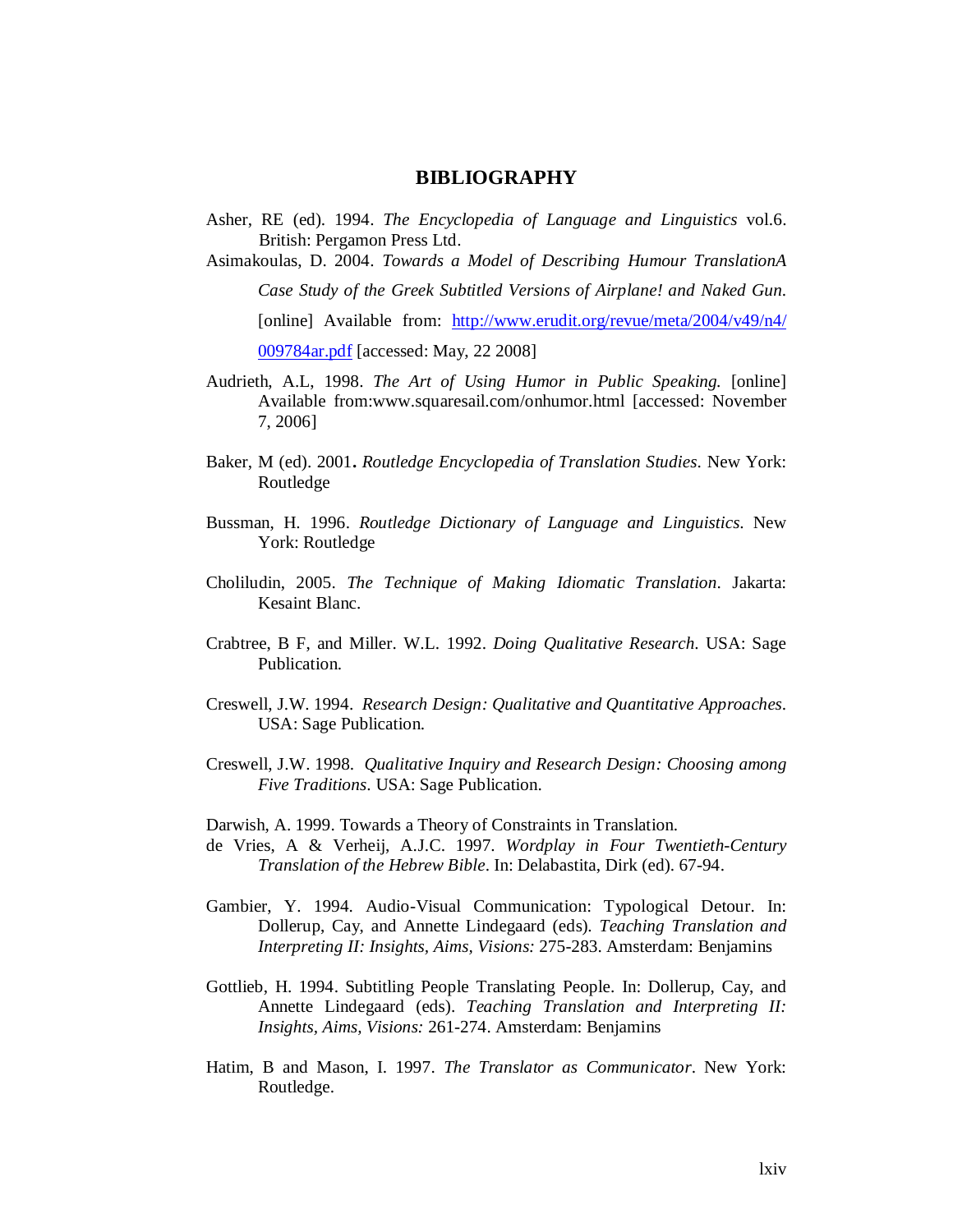- Jaskanen, S. 1999. *On the Inside Track to Louserville, USA: Strategies Used in Translating Humour in Two Finnish Versions of Reality Bites* [thesis]*.* University of Helsinki. [online] Available from http://www.ethesis.helsinki.fi/julkaisut/hum/engla/pg/jaskanen/ontheins.pd  $f$  [accessed: March 27, 2006]
- Koponen, M. 2004. *Wordplay in Donald Duck comics and their Finnish Translation.* [online] Available from: http://ethesis.helsinki.fi/julkaisut/ hum/engla/pg/koponen/wordplay.pdf. [accessed: December 24, 2008]
- Kovačič, I. 1994. Relevance as a Factor in Subtitling Reductions. In: Dollerup, Cay, and Annette Lindegaard (eds). *Teaching Translation and Interpreting II: Insights, Aims, Visions:* 245-251. Amsterdam: Benjamins
- Larson, M. L. 1984. *Meaning-Based Translation; A Guide to Cross-Language Equivalence.* Lanham: University Press of America.
- Marshall, C and Rossman, G.B. 1994. *Designing Qualitative Research*. 2<sup>nd</sup> edition. USA: Sage Publication
- Moleong, L. J. 2005. *Metodologi Penelitian Kualitatif* (edisi revisi). Bandung: PT Remaja Rosdakarya.
- Molina, L, and Albir, A. H. 2002. *Translation Techniques Revisited: A Dynamic and Functionalist Approach.* [online] Available from: http://id.erudit.org/iderudit/008033ar. [accessed: December 24, 2008]
- Munday, J. 2001. *Introducing Translation Studies: Theories and Implications*. London: Routledge
- Nababan, M.R. 1999. *Tori Menerjemah Bahasa Inggris*. Yogyakarta: Putra Pelajar.
- Newmark, P. 1988. *A Textbook of Translation*. New York: Prentice Hall.
- Oxford English Dictionary. 1992. Vol VII.  $2<sup>nd</sup>$  ed. Oxford: Oxford University Press
- Patton, M.Q. 1980. Qualitative Evaluation Methods. USA: Sage Publication, Inc.
- Schwarz, B. *Translation in a Confined Space – Film Sub-titling with Special Reference to Dennis Potter's "Lipstick on Your Collar" Part 1*. [online] Available from: URL: http://accurapid.com/journal/22subtitles. htm. [accessed: July 25, 2007]
- Schröter, T. 2005. *Shun the Pun, Rescue the Rhyme? – The Dubbing and Subtitling of Language Play in Film* [dissertation]. Sweden: Universitetstryckeriet. [online] Available from: http://www.divaportal.org/diva/ getDocument?urn\_nbn\_se\_kau\_diva-704-1\_\_fulltext.pdf [accessed: July 16, 2008]
- Shuttleworth, M, and Cowie, M. 1997. *Dictionary of Translation Studies*. Manchester: St. Jerome Publishing.